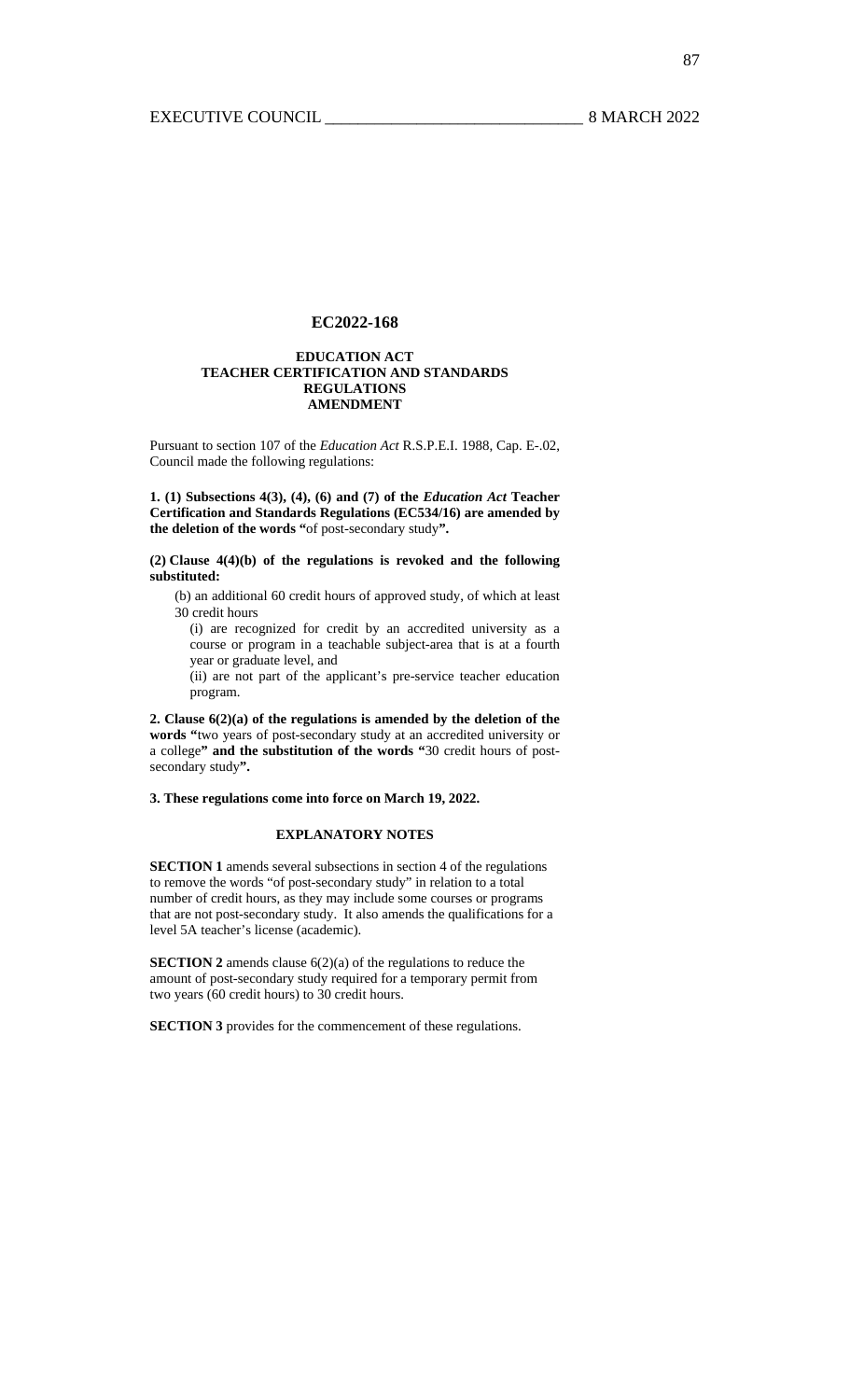# EXECUTIVE COUNCIL ACT PREMIER AUTHORITY TO ENTER INTO AN AGREEMENT (MEMBERSHIP AGREEMENT) WITH THE MINISTERS' COUNCIL ON THE CANADIAN FRANCOPHONIE CORPORATION

 Pursuant to clause 10(d) of the *Executive Council Act* R.S.P.E.I. 1988, Cap. E-12 Council authorized the Premier, as Minister responsible for Acadian and Francophone Affairs Secretariat, to enter into a membership agreement with the Ministers' Council on the Canadian Francophonie Corporation, to become a regular member of the Corporation, such as more particularly described in the draft agreement.

# **EC2022-170**

# EXECUTIVE COUNCIL ACT MINISTER OF HEALTH AND WELLNESS AUTHORITY TO ENTER INTO AN AGREEMENT (IMPROVING AFFORDABLE ACCESS TO PRESCRIPTION DRUGS FUNDING AGREEMENT) WITH THE GOVERNMENT OF CANADA

 Pursuant to clause 10(a) of the *Executive Council Act* R.S.P.E.I. 1988, Cap. E-12 Council authorized the Minister of Health and Wellness to enter into a funding agreement with the Government of Canada, as represented by the Minister of Health, to expand PEI's public formulary and improve the affordability of its public drug plans, effective upon the last party signing to March 31, 2025, such as more particularly described in the draft agreement.

# **EC2022-171**

# ISLAND INVESTMENT DEVELOPMENT ACT FINANCIAL ASSISTANCE REGULATIONS PEI MUSSEL KING (1994) INC. AUTHORIZATION

 Pursuant to subsection 2(3) of the *Island Investment Development Act* Financial Assistance Regulations (EC2005-686), Council authorized Island Investment Development Inc. to provide a five-year term loan in the amount of nine million five hundred thousand (\$9,500,000.00) dollars at a rate of four (4%) percent to PEI Mussel King (1994) Inc., for loan refinancing and working capital, on terms and conditions satisfactory to the Board of Directors of Island Investment Development Inc.

 Orders-in-Council EC2015-706 dated December 1, 2015; EC2016-392 dated June 28, 2016; and EC2017-287 dated May 9, 2017 are hereby rescinded.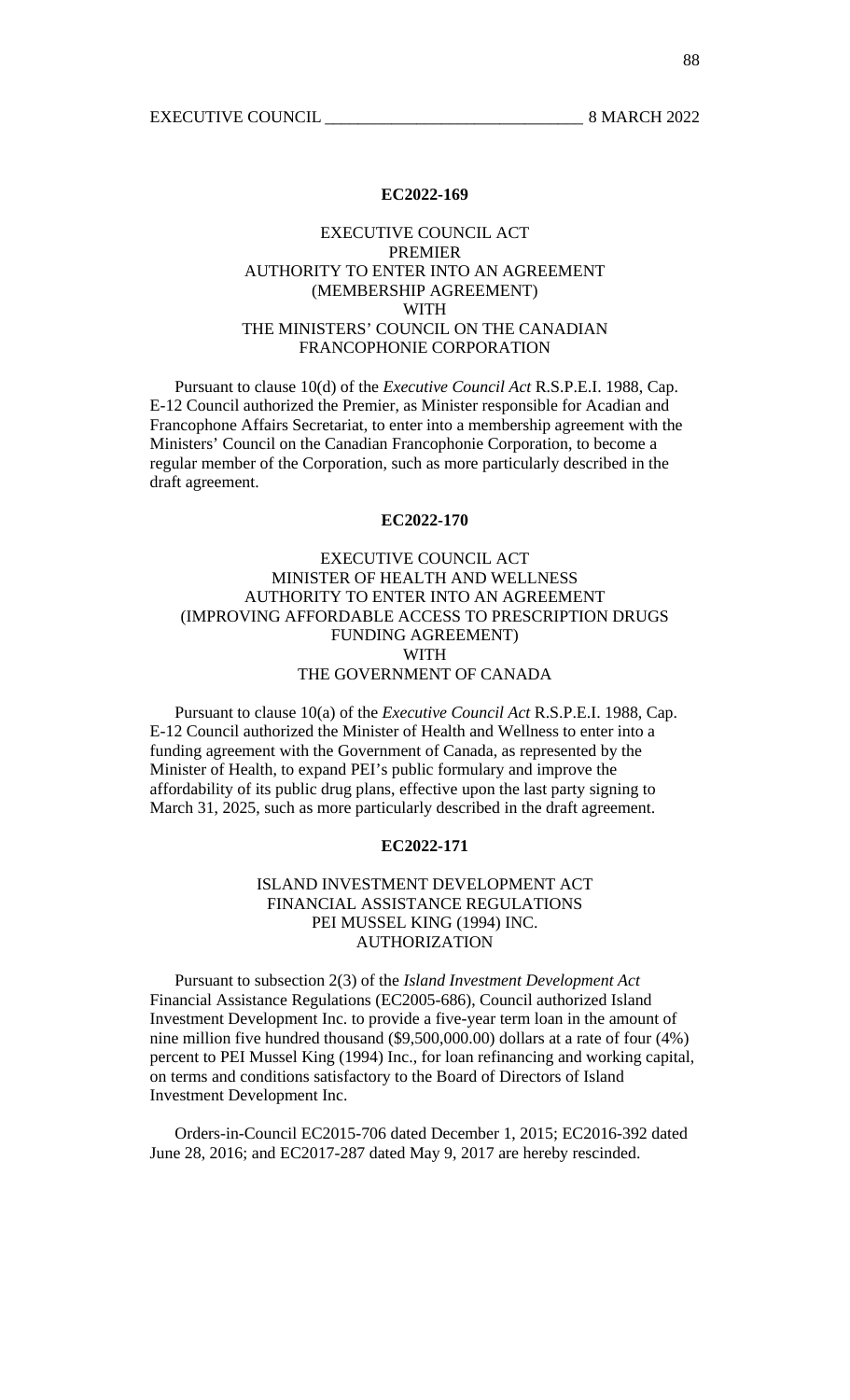# PRINCE EDWARD ISLAND LANDS PROTECTION ACT PETITION TO ACQUIRE A LAND HOLDING 100461 P.E.I. INC. (APPROVAL)

 Pursuant to section 5 of the *Prince Edward Island Lands Protection Act* R.S.P.E.I. 1988, Cap. L-5 Council granted permission to 100461 P.E.I. Inc. of Brudenell, Prince Edward Island to acquire a land holding of approximately ten decimal two five (10.25) acres of land at Albion, Lot 59, Kings County, Province of Prince Edward Island, being acquired from Erin M. Reese, Morgan W. Reese, Robbie J. Bellon and Katherine E. Mayer, all of Yonkers, New York.

# **EC2022-173**

# PRINCE EDWARD ISLAND LANDS PROTECTION ACT PETITION TO ACQUIRE A LAND HOLDING 8440328 CANADA INC. (APPROVAL)

 Pursuant to section 5 of the *Prince Edward Island Lands Protection Act* R.S.P.E.I. 1988, Cap. L-5 Council granted permission to 8440328 Canada Inc. of Montague, Prince Edward Island to acquire a land holding of approximately zero decimal three seven (0.37) of an acre of land at Millview, Lot 49, Queens County, Province of Prince Edward Island, being acquired from Jurian Jan Vos of Vernon Bridge, Prince Edward Island.

# **EC2022-174**

# PRINCE EDWARD ISLAND LANDS PROTECTION ACT PETITION TO ACQUIRE A LAND HOLDING ADVANCED RESTORATION SERVICES INC. (APPROVAL)

 Pursuant to section 5 of the *Prince Edward Island Lands Protection Act* R.S.P.E.I. 1988, Cap. L-5 Council granted permission to Advanced Restoration Services Inc. of Clyde River, Prince Edward Island to acquire a land holding of approximately one decimal two seven (1.27) acres of land at Albany, Lot 27, Prince County, Province of Prince Edward Island, being acquired from Buchanan Farms Ltd. of Coleman, Prince Edward Island.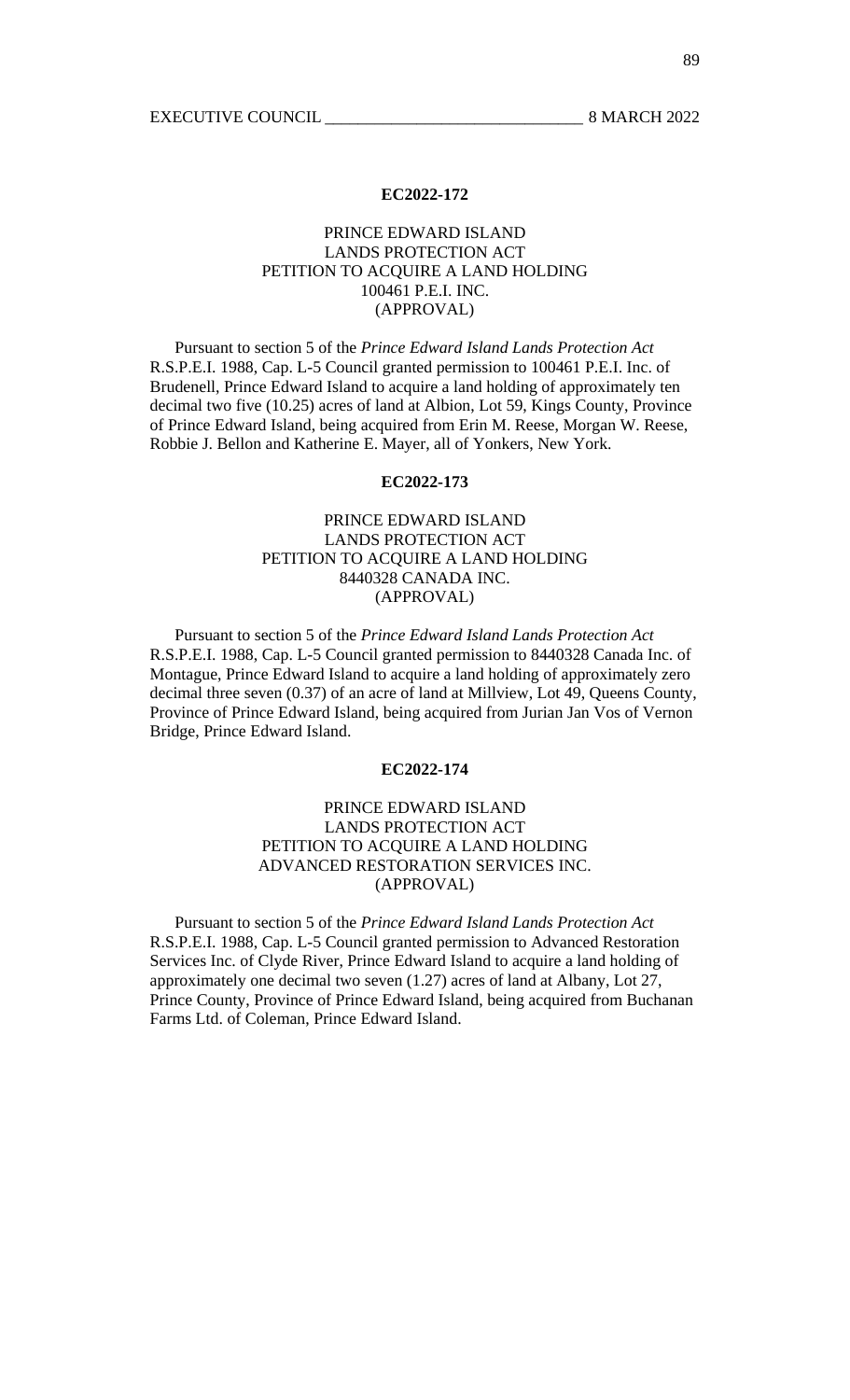# PRINCE EDWARD ISLAND LANDS PROTECTION ACT PETITION TO ACQUIRE A LAND HOLDING ALBERT E. WAUGH & SONS LTD. (APPROVAL)

 Pursuant to section 5 and section 9 of the *Prince Edward Island Lands Protection Act* R.S.P.E.I. 1988, Cap. L-5 Council granted permission to Albert E. Waugh & Sons Ltd. of Summerside, Prince Edward Island to acquire a land holding of approximately twenty-four decimal four eight (24.48) acres of land at Wilmot Valley, Lot 25, Prince County, Province of Prince Edward Island, being acquired from Earl Keefe and Joan Keefe, both of Summerside, Prince Edward Island PROVIDED THAT the said real property is identified for non-development use pursuant to the Land Identification Regulations (EC606/95) made under the said Act.

# **EC2022-176**

# PRINCE EDWARD ISLAND LANDS PROTECTION ACT PETITION TO ACQUIRE A LAND HOLDING BEVAN ENTERPRISES INC. (APPROVAL)

 Pursuant to section 5 of the *Prince Edward Island Lands Protection Act* R.S.P.E.I. 1988, Cap. L-5 Council granted permission to Bevan Enterprises Inc. of Charlottetown, Prince Edward Island to acquire a land holding of approximately three decimal one two (3.12) acres of land at Charlottetown, Queens County, Province of Prince Edward Island, being acquired from Irving Consumer Products Limited of Dieppe, New Brunswick.

# **EC2022-177**

# PRINCE EDWARD ISLAND LANDS PROTECTION ACT PETITION TO ACQUIRE A LAND HOLDING CEDAR GROVE FARMS (APPROVAL)

 Pursuant to section 5 and section 9 of the *Prince Edward Island Lands Protection Act* R.S.P.E.I. 1988, Cap. L-5 Council granted permission to Cedar Grove Farms of Richmond, Prince Edward Island to acquire a land holding of approximately one hundred and forty-five (145) acres of land at Arlington, Lot 14, Prince County, Province of Prince Edward Island, being acquired from John F. Ramsay of Richmond, Prince Edward Island PROVIDED THAT the said real property is identified for non-development use pursuant to the Land Identification Regulations (EC606/95) made under the said Act.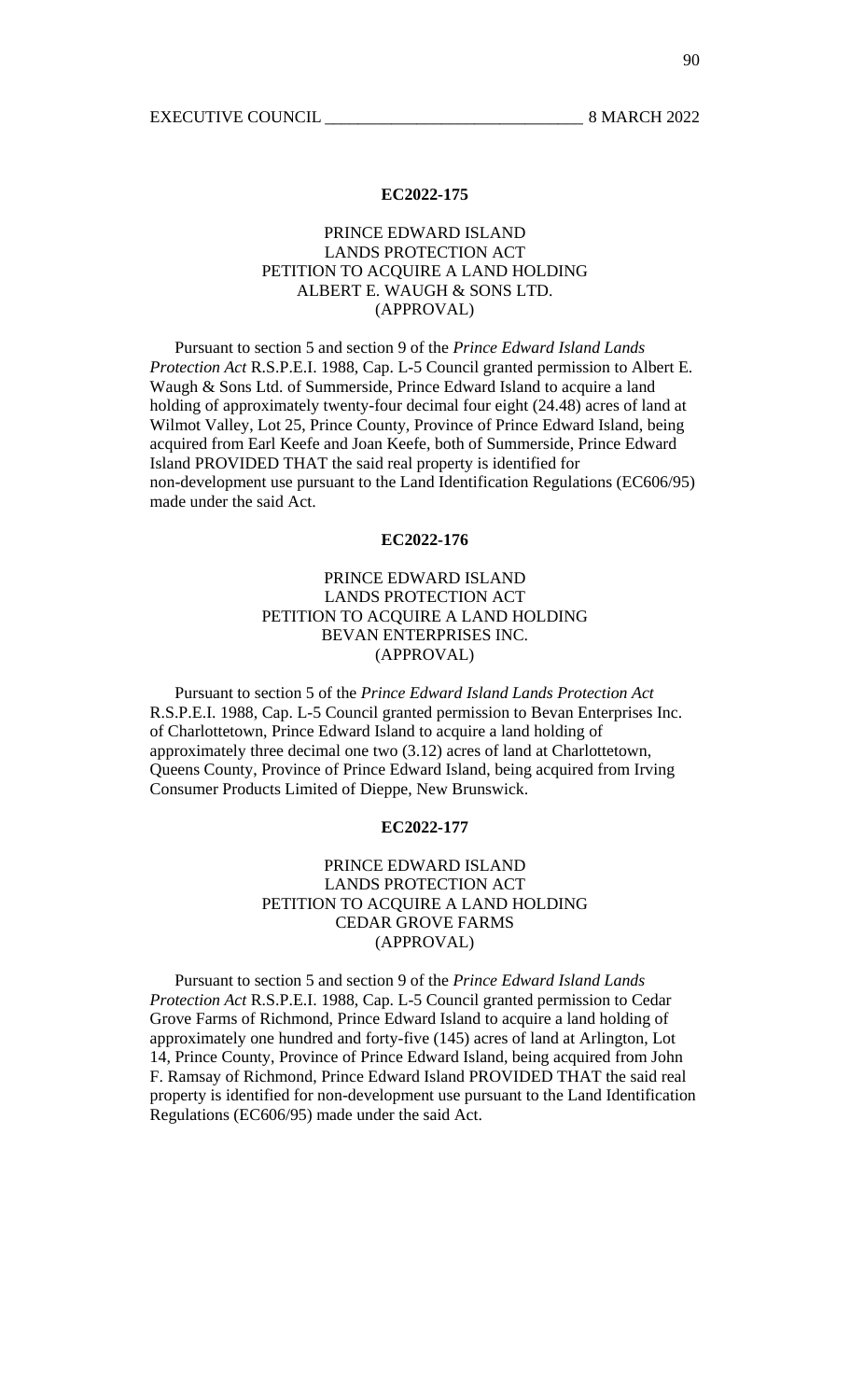# PRINCE EDWARD ISLAND LANDS PROTECTION ACT PETITION TO ACQUIRE A LAND HOLDING DR. WILLIAM J. BEST PROFESSIONAL CORPORATION (APPROVAL)

 Pursuant to section 5 of the *Prince Edward Island Lands Protection Act* R.S.P.E.I. 1988, Cap. L-5 Council granted permission to Dr. William J. Best Professional Corporation of Bonshaw, Prince Edward Island to acquire an interest in a land holding of approximately twenty-one decimal eight (21.8) acres of land at Cornwall, Lot 32, Queens County, Province of Prince Edward Island, being acquired from Brian McKinley and Dora McKinley, both of Cornwall, Prince Edward Island.

# **EC2022-179**

# PRINCE EDWARD ISLAND LANDS PROTECTION ACT PETITION TO ACQUIRE A LAND HOLDING EARTHFORM CORPORATION (APPROVAL)

 Pursuant to section 5 of the *Prince Edward Island Lands Protection Act* R.S.P.E.I. 1988, Cap. L-5 Council granted permission to Earthform Corporation of Charlottetown, Prince Edward Island to acquire a land holding of approximately four decimal nine two (4.92) acres of land at Mount Herbert, Lot 48, Queens County, Province of Prince Edward Island, being acquired from 102569 P.E.I. Inc. of Elliotvale, Prince Edward Island.

# **EC2022-180**

# PRINCE EDWARD ISLAND LANDS PROTECTION ACT PETITION TO ACQUIRE A LAND HOLDING ISLAND COASTAL SERVICES LTD. (APPROVAL)

 Pursuant to section 5 of the *Prince Edward Island Lands Protection Act* R.S.P.E.I. 1988, Cap. L-5 Council granted permission to Island Coastal Services Ltd. of Charlottetown, Prince Edward Island to acquire an interest in a land holding of approximately two decimal nine nine (2.99) acres of land at Stanley Bridge, Lot 22, Queens County, Province of Prince Edward Island, being acquired from Merrithew Holdings Ltd. of Hampton, New Brunswick.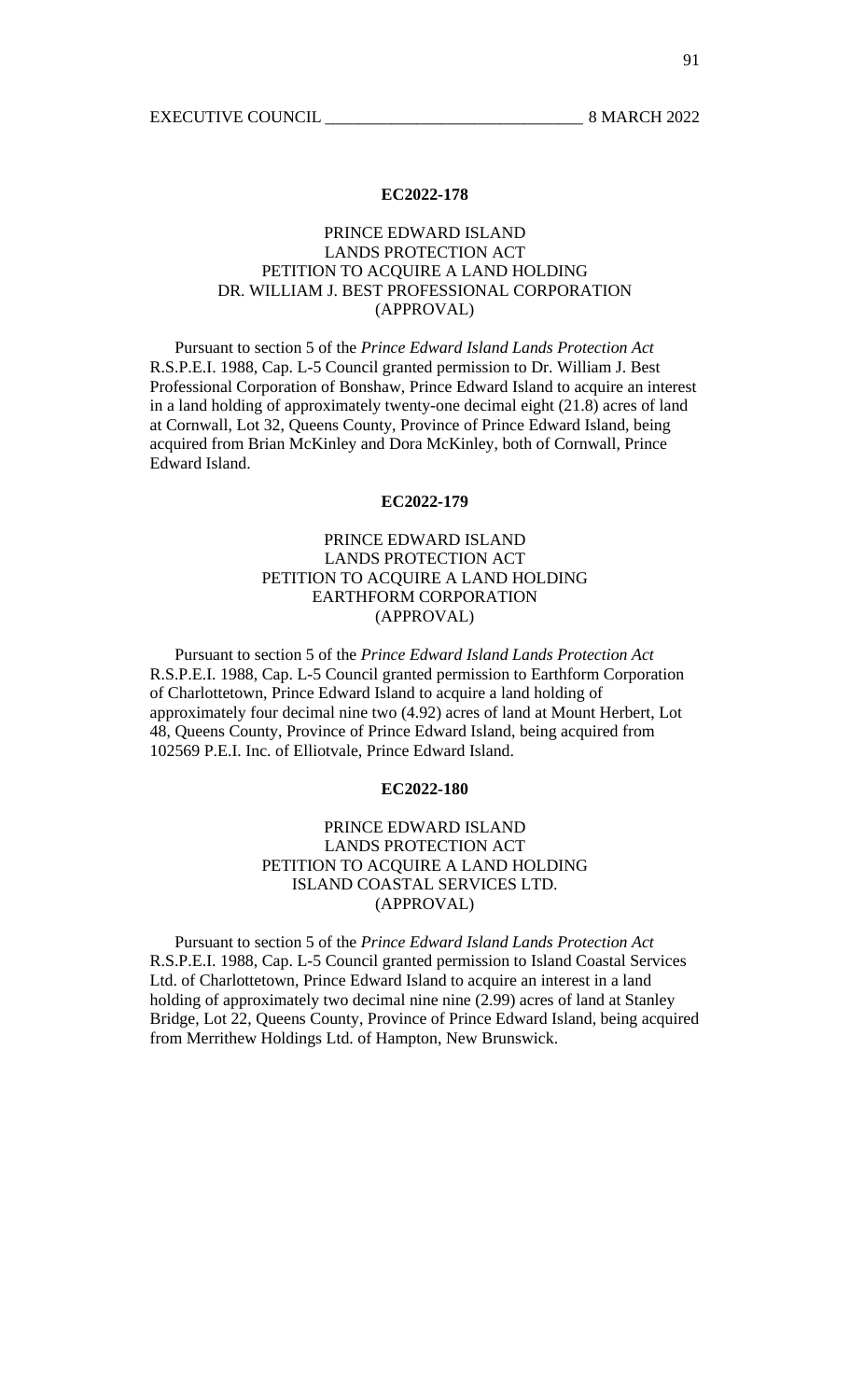# PRINCE EDWARD ISLAND LANDS PROTECTION ACT PETITION TO ACQUIRE A LAND HOLDING ISLAND HOLDINGS LTD. (DENIAL)

 Council, having under consideration an application (#C8641) for acquisition of a land holding under authority of section 5 of the *Prince Edward Island Lands Protection Act* R.S.P.E.I. 1988, Cap L-5, denied permission to Island Holdings Ltd. of Saint John, New Brunswick, to acquire a land holding of approximately two hundred and twenty-six decimal nine three (226.93) acres of land at Freetown, Lot 25, Prince County, currently owned by the Estate of Elwood Paynter of Summerside, Prince Edward Island.

# **EC2022-182**

# PRINCE EDWARD ISLAND LANDS PROTECTION ACT PETITION TO ACQUIRE A LAND HOLDING TREMPLOY INC. (APPROVAL)

 Pursuant to section 5 of the *Prince Edward Island Lands Protection Act* R.S.P.E.I. 1988, Cap. L-5 Council granted permission to Tremploy Inc. of Charlottetown, Prince Edward Island to acquire a land holding of approximately one decimal nine six (1.96) acres of land at Charlottetown, Queens County, Province of Prince Edward Island, being acquired from P.E.I. Infrastructure Inc. of Charlottetown, Prince Edward Island.

# **EC2022-183**

# PRINCE EDWARD ISLAND LANDS PROTECTION ACT PETITION TO ACQUIRE A LAND HOLDING WILLARD WAUGH & SONS LTD. (APPROVAL)

 Pursuant to section 5 and section 9 of the *Prince Edward Island Lands Protection Act* R.S.P.E.I. 1988, Cap. L-5 Council granted permission to Willard Waugh & Sons Ltd. of Summerside, Prince Edward Island to acquire a land holding of approximately fifty-seven decimal nine four (57.94) acres of land at Lower Freetown, Lot 25, Prince County, Province of Prince Edward Island, being acquired from the Estate of Elwood Paynter of Freetown, Prince Edward Island PROVIDED THAT the said real property is identified for non-development use pursuant to the Land Identification Regulations (EC606/95) made under the said Act.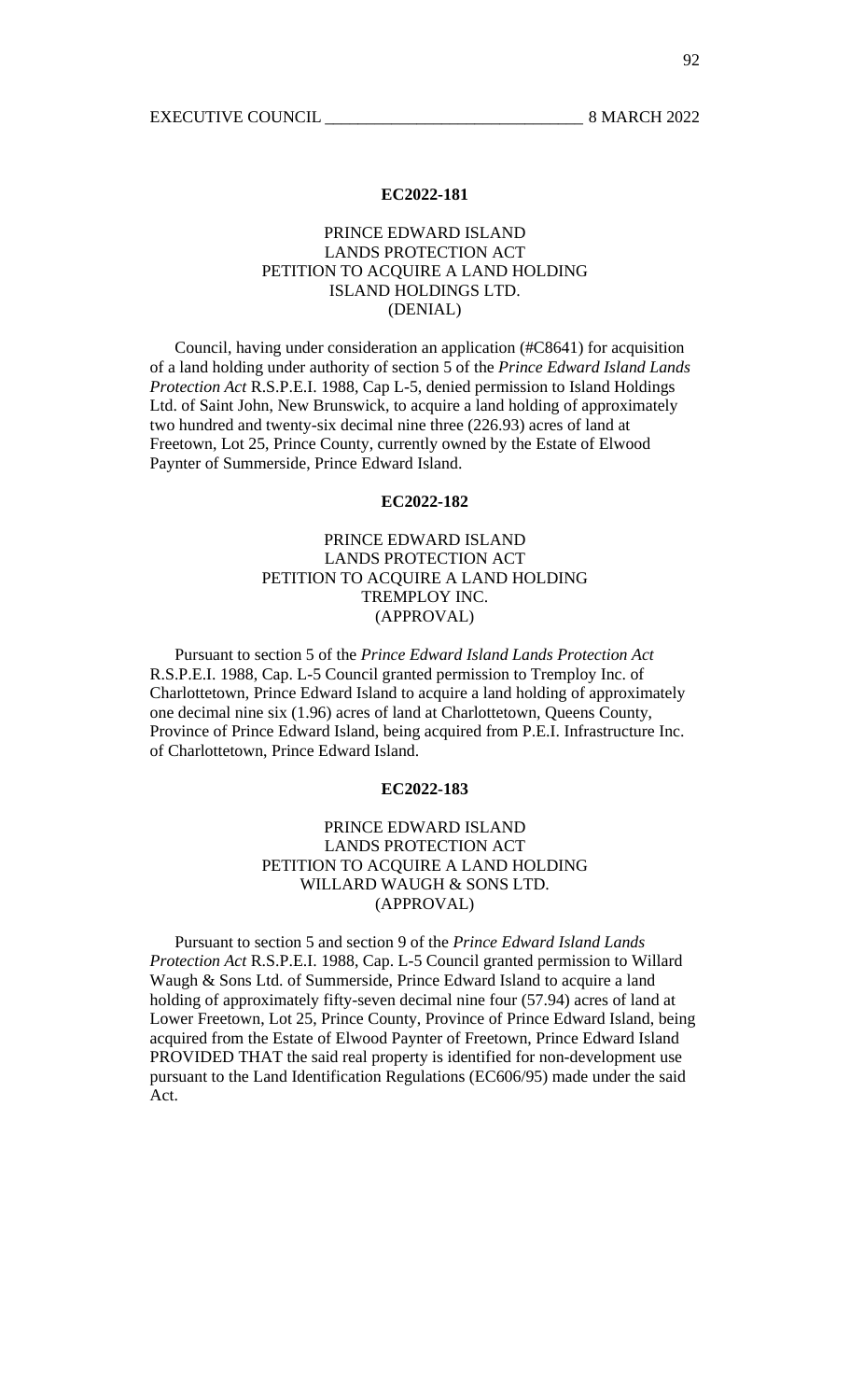# PRINCE EDWARD ISLAND LANDS PROTECTION ACT APPLICATION TO LEASE LAND CEDAR GROVE FARMS (APPROVAL)

 Pursuant to section 5 and clause 5.3(1)(b) of the *Prince Edward Island Lands Protection Act* R.S.P.E.I. 1988, Cap. L-5 Council granted permission to Cedar Grove Farms of Richmond, Prince Edward Island to acquire, by lease, an interest in a land holding or land holdings of up to five hundred (500) acres of land as part of the said corporation's aggregate land holdings PROVIDED THAT the said Cedar Grove Farms files a statement with the Island Regulatory and Appeals Commission within one year of the date of this Order and prior to 31 December in every subsequent year disclosing the parcel number, the acreage and the term of lease for each parcel leased during the reporting period covered by the statement.

# **EC2022-185**

# PRINCE EDWARD ISLAND LANDS PROTECTION ACT PETITION TO ACQUIRE A LAND HOLDING KATHERINE E. GORDON (APPROVAL)

 Pursuant to section 4 of the *Prince Edward Island Lands Protection Act* R.S.P.E.I. 1988, Cap. L-5 Council granted permission to Katherine E. Gordon of Toronto, Ontario to acquire a land holding of approximately thirteen decimal three eight (13.38) acres of land at Elliotvale, Lot 66, Kings County, Province of Prince Edward Island, being acquired from Gordon Lewis and Helen Power-Lewis, both of Elliotvale, Prince Edward Island PROVIDED THAT the said real property is identified for non-development use pursuant to the Land Identification Regulations (EC606/95) made under the said Act.

# **EC2022-186**

# PRINCE EDWARD ISLAND LANDS PROTECTION ACT PETITION TO ACQUIRE A LAND HOLDING JAMES K. IRVING, JAMES D. IRVING AND ROBERT K. IRVING (DENIAL)

 Council, having under consideration an application (#N6267) for acquisition of a land holding under authority of section 4 of the *Prince Edward Island Lands Protection Act* R.S.P.E.I. 1988, Cap L-5, denied permission to James, K. Irving, James D. Irving and Robert K. Irving, all of Saint John, New Brunswick, to acquire an interest in a land holding of approximately two hundred and twenty-six decimal nine three (226.93) acres of land at Freetown, Lot 25, Prince County, currently owned by the Estate of Elwood Paynter of Summerside, Prince Edward Island.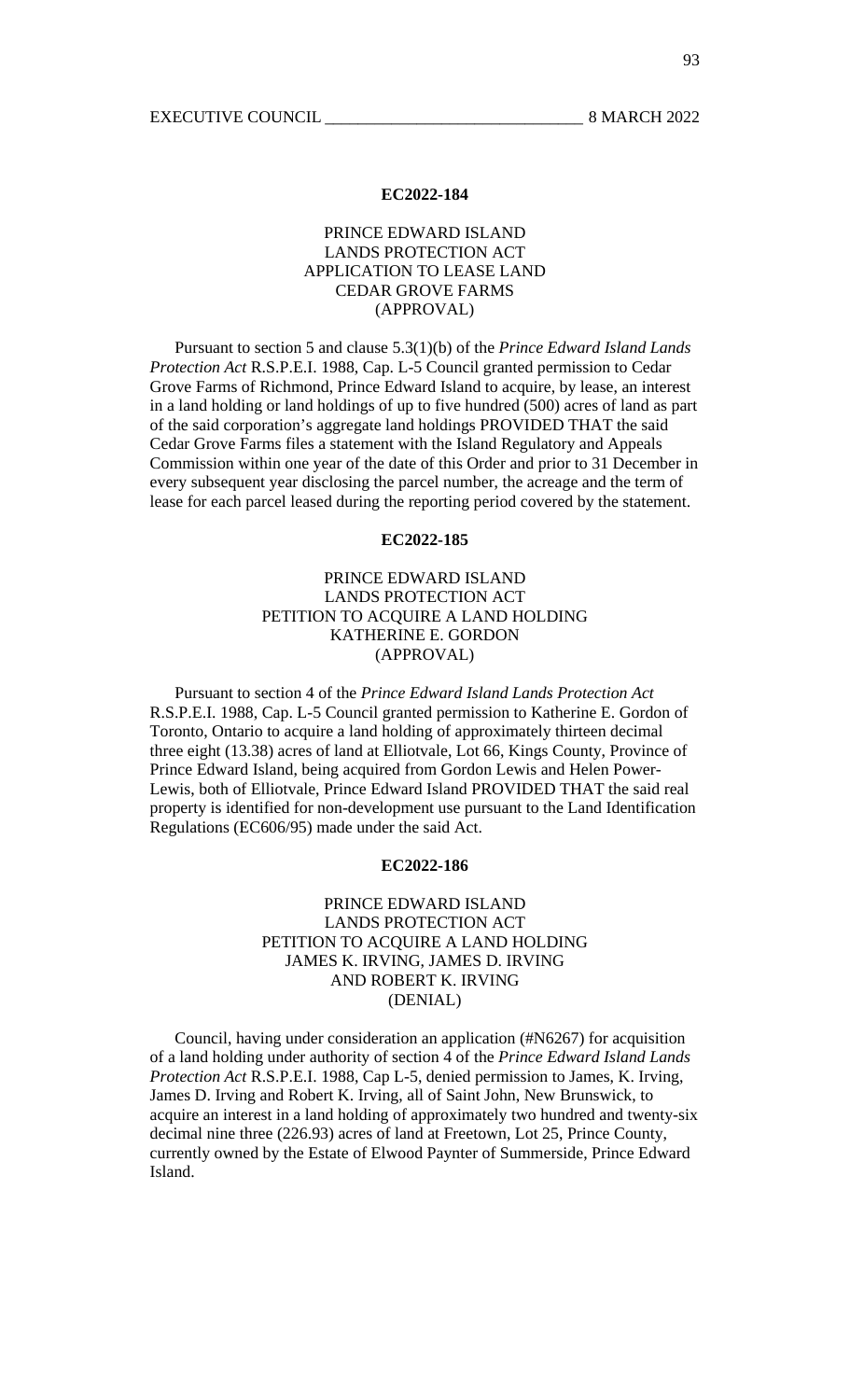# PRINCE EDWARD ISLAND LANDS PROTECTION ACT PETITION TO ACQUIRE A LAND HOLDING RYAN SCHLESINGER AND MORGAN SCHLESINGER (APPROVAL)

 Pursuant to section 4 and section 9 of the *Prince Edward Island Lands Protection Act* R.S.P.E.I. 1988, Cap. L-5 Council granted permission to Ryan Schlesinger and Morgan Schlesinger, both of York, Prince Edward Island to acquire a land holding of approximately forty-seven decimal one six (47.16) acres of land at Emyvale, Lot 65, Queens County, Province of Prince Edward Island, being acquired from Laura Guerette of Emyvale, Prince Edward Island PROVIDED THAT the said real property is identified for non-development use pursuant to the Land Identification Regulations (EC606/95) made under the said Act.

## **EC2022-188**

# PRINCE EDWARD ISLAND LANDS PROTECTION ACT PETITION TO ACQUIRE A LAND HOLDING GARRETT VOGELAAR AND TABITHA VOGELAAR (APPROVAL)

 Pursuant to section 4 and section 9 of the *Prince Edward Island Lands Protection Act* R.S.P.E.I. 1988, Cap. L-5 Council granted permission to Garrett Vogelaar and Tabitha Vogelaar, both of Duncan, British Columbia to acquire a land holding of approximately thirty-eight (38) acres of land at Degros Marsh, Lot 54, Kings County, Province of Prince Edward Island, being acquired from Claire Murphy of Montague, Prince Edward Island PROVIDED THAT the said real property is identified for non-development use pursuant to the Land Identification Regulations (EC606/95) made under the said Act.

# **EC2022-189**

# AN ACT TO AMEND THE PRINCE EDWARD ISLAND LANDS PROTECTION ACT (NO. 2) DECLARATION RE

 Under authority of section 12 of the *An Act to Amend the Prince Edward Island Lands Protection Act (No. 2)* Stats. P.E.I. 2021, c. 43 Council ordered that a Proclamation do issue proclaiming the said "An Act to Amend the Prince Edward Island Lands Protection Act (No. 2)" to come into force effective April 1, 2022.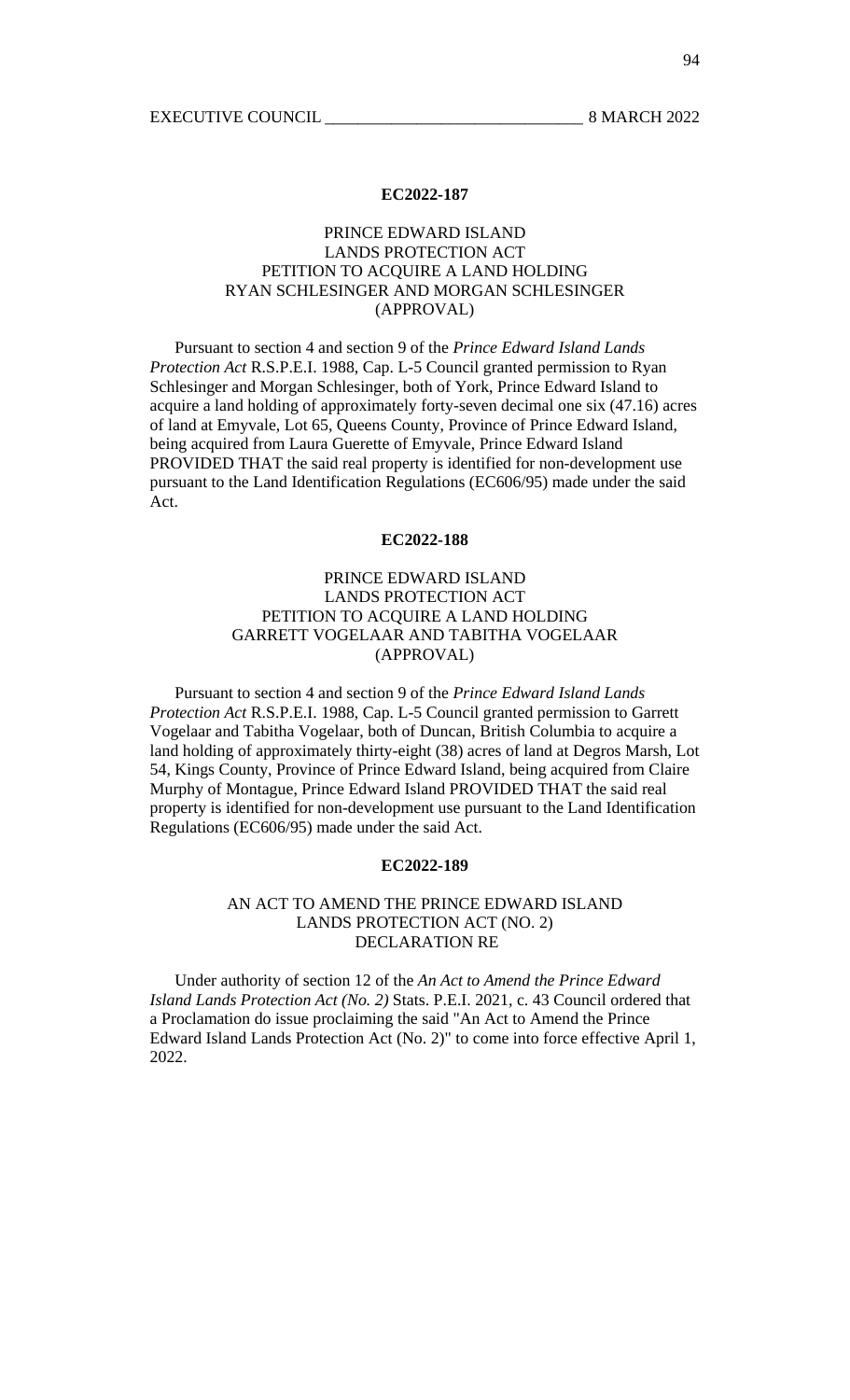## **PRINCE EDWARD ISLAND LANDS PROTECTION ACT EXEMPTION REGULATIONS AMENDMENT**

Pursuant to subsection 17(1) of the *Prince Edward Island Lands Protection Act* R.S.P.E.I. 1988, Cap. L-5, Council made the following regulations:

**1. Section 1.01 of the** *Prince Edward Island Lands Protection Act* **Exemption Regulations (EC368/88) is amended by the addition of the words "**and subsection 5(2)**" after the words "**section 4**".** 

**2. Section 1.02 of the regulations is amended by the deletion of the words "**or subsection 11.1(1)**".** 

**3. Clause 1.2(1)(b) of the regulations is amended by the deletion of the words "**clause 1(e) of the *Municipalities Act* R.S.P.E.I. 1988, Cap. M-13**" and the substitution of the words "**clause 1(v) of the *Municipal Government Act* R.S.P.E.I. 1988, Cap. M-12.1**".** 

**4. These regulations come into force on April 1, 2022.** 

# **EXPLANATORY NOTES**

**SECTION 1** amends section 1.01 of the *Prince Edward Island Lands Protection Act* Exemption Regulations (EC368/88) to add a reference to subsection 5(2) of the Act, to reflect recent amendments to the Act.

**SECTION 2** amends section 1.02 of the regulations to delete a reference to subsection 11.1(1) of the Act, which has been repealed.

**SECTION 3** amends clause 1.2(1)(b) of the regulations to correct a reference to an Act that has been repealed and substitute a reference to the Act that has replaced it.

**SECTION 4** provides for the commencement of these regulations.

## **EC2022-191**

## **PRINCE EDWARD ISLAND LANDS PROTECTION ACT FORMS REGULATIONS AMENDMENT**

Pursuant to clause 17(1)(a) of the *Prince Edward Island Lands Protection Act* R.S.P.E.I. 1988, Cap. L-5, Council made the following regulations:

**1. Subsection 1(2) of the Forms Regulations (EC219/96) under the** *Prince Edward Island Lands Protection Act* **R.S.P.E.I. 1988, Cap. L-5, is amended** 

**(a) in clause (b) by the deletion of the words "**section 5**" and the substitution of the words "**subsection 5(2)**";** 

**(b) by the addition of the following after clause (b):** 

(b.1) Form 2A - application by or on behalf of a corporation for an amended permit pursuant to subsection 5(2) of the Act;

**(c) by the revocation of clauses (j), (k), (l) and (m); and** 

**(d) in clause (r), by the deletion of the word "**aggregate**" and the substitution of the words "**Form 10B - aggregate**".** 

# **2. The Schedule to the regulations is amended**

**(a) by the revocation of Form 1 and the substitution of Form 1 as set out in the Schedule to these regulations;** 

**(b) by the revocation of Form 2 and the substitution of Form 2 as set out in the Schedule to these regulations;**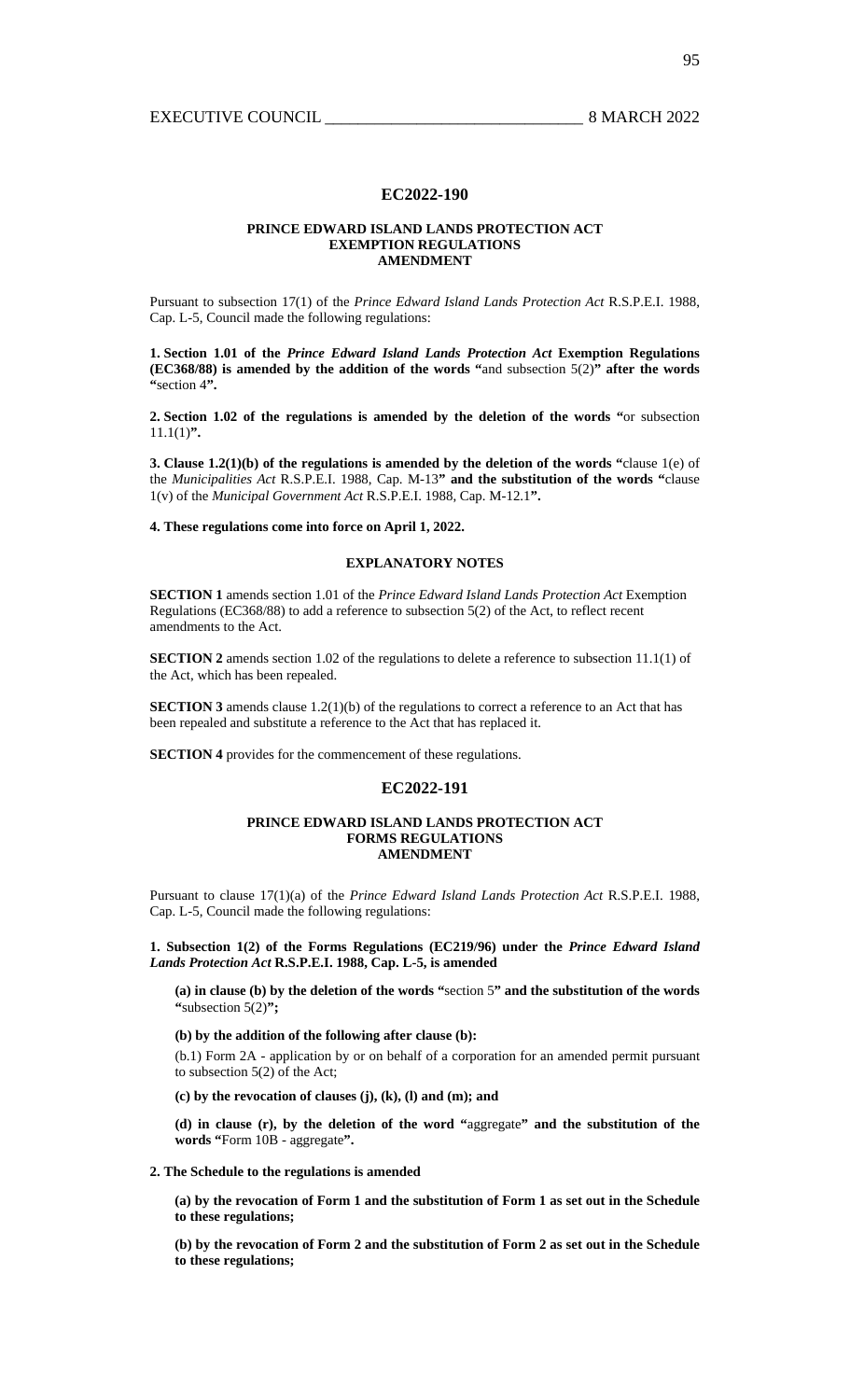**(c) by the addition of Form 2A after Form 2 as set out in the Schedule to these regulations;** 

**(d) by the revocation of Form 6A, Form 6B, Form 6C and Form 6D and the substitution of Form 6A and Form 6B as set out in the Schedule to these regulations;** 

**(e) by the revocation of Form 7A and Form 7B;** 

**(f) by the revocation of Form 8A and the substitution of Form 8A as set out in the Schedule to these regulations;** 

**(g) by the revocation of Form 9 and the substitution of Form 9 as set out in the Schedule to these regulations;** 

**(h) by the revocation of Form 10A and Form 10B and the substitution of Form 10A and Form 10B as set out in the Schedule to these regulations.** 

**3. These regulations come into force on April 1, 2022.** 

# **EXPLANATORY NOTES**

**SECTION 1** amends subsection 1(2) of the *Prince Edward Island Lands Protection Act* Forms Regulations (EC219/96) to reflect amendments to the forms set out in the regulations.

**SECTION 2** revokes or revokes and replaces specified forms in the regulations.

**SECTION 3** provides for the commencement of these regulations.

# **SCHEDULE**

# **FORM 1**

APPLICATION BY OR ON BEHALF OF A **NON-RESIDENT** PURSUANT TO SECTION 4 OF THE PRINCE EDWARD ISLAND LANDS PROTECTION ACT (the 'ACT')

LAND APPROVED FOR ACQUISITION MAY BE SUBJECT TO CONDITIONS IMPOSED BY THE LIEUTENANT GOVERNOR IN COUNCIL

**NOTE: Multiple parcels may be included on a single application form provided the transaction is between the same purchaser(s) and vendor(s). However, questions #11-18 must be answered for each parcel individually (attach a schedule if necessary).**

> Frontage (feet)

1. Applicant's name:

(a) (b) (c) (d) (e)

| 2. Applicant's permanent address: |                                     |  |
|-----------------------------------|-------------------------------------|--|
|                                   | Number and Street Name (Not PO Box) |  |

|     | City/Town/Community                             |  |                                             | Province             | Postal Code                                                                                                          |          |                           |
|-----|-------------------------------------------------|--|---------------------------------------------|----------------------|----------------------------------------------------------------------------------------------------------------------|----------|---------------------------|
|     | Telephone                                       |  |                                             | <b>Email Address</b> |                                                                                                                      |          |                           |
| 3.  |                                                 |  |                                             |                      |                                                                                                                      |          |                           |
|     |                                                 |  |                                             |                      |                                                                                                                      |          |                           |
| 5.  |                                                 |  |                                             |                      | Vendor's name, if different than present land owner: ____________________________                                    |          |                           |
| 6.  |                                                 |  |                                             |                      | Vendor's permanent address:                                                                                          |          |                           |
| 7.  |                                                 |  |                                             |                      | Approximate date of acquisition by the present land owner:                                                           |          |                           |
| 8.  | Type of transaction (check one):                |  |                                             |                      | (a) purchase $\_\_$ (b) transfer $\_\_$ (c) gift $\_\_$ (d) bequest $\_\_$<br>(e) lease $\qquad$ (f) other (specify) |          |                           |
| 9.  |                                                 |  |                                             |                      |                                                                                                                      |          |                           |
|     | 10. If the interest is being acquired by lease: |  |                                             |                      | Total value of the lease \$                                                                                          |          |                           |
| 11. |                                                 |  |                                             |                      |                                                                                                                      |          |                           |
|     |                                                 |  |                                             |                      | Acreage                                                                                                              |          |                           |
|     | Parcel                                          |  | Arable Non-<br>Number Land Arable<br>: Land | : Total              | Community Township County                                                                                            | or Lot # | Shore<br>Fronta<br>(feet) |

96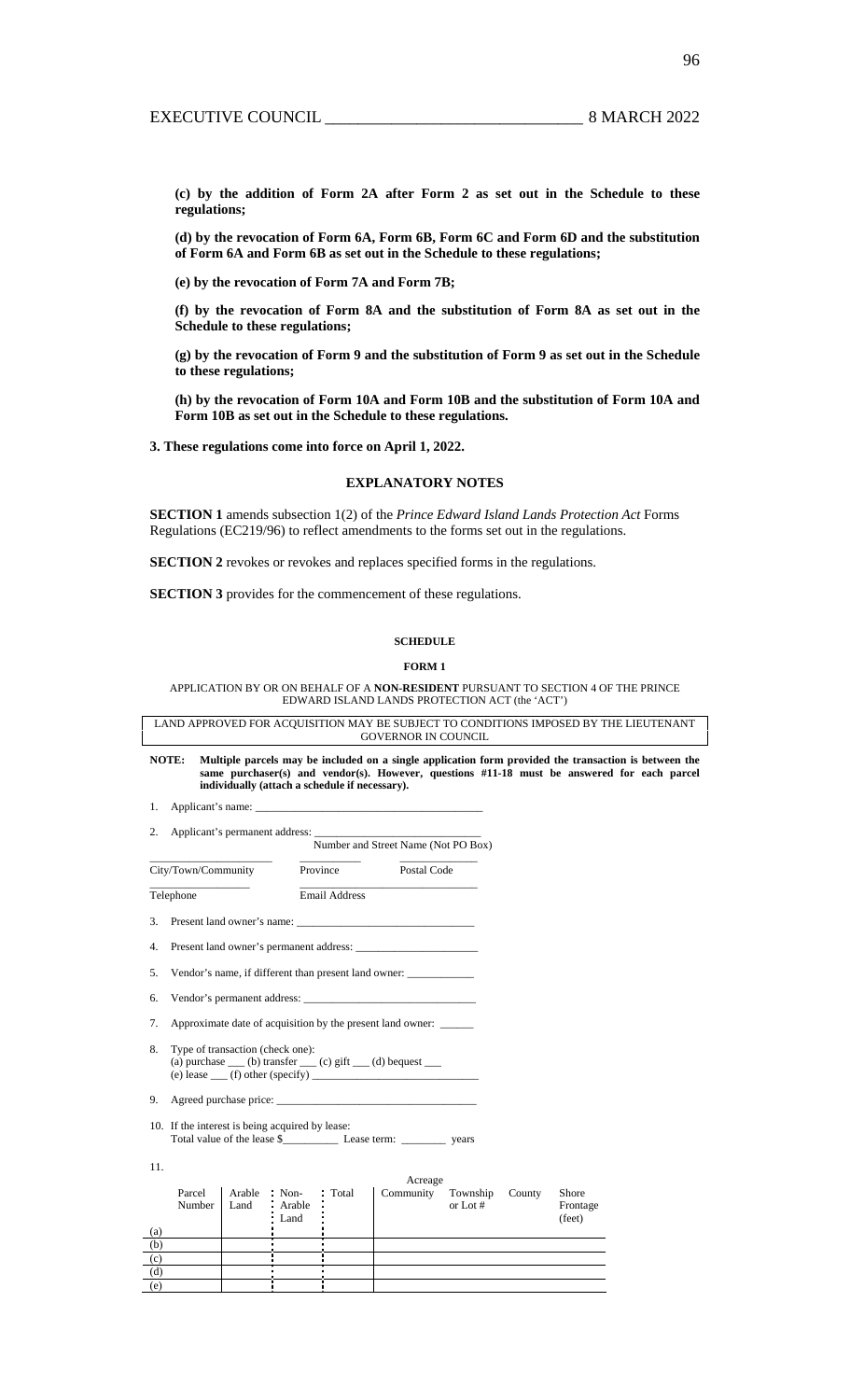\_\_\_\_\_\_\_\_\_\_\_\_\_\_\_\_\_\_\_\_\_\_\_\_\_\_\_\_\_\_\_\_\_\_\_

- 12. Are there buildings located on the parcel? \_\_\_ If yes, describe the buildings or other structures:
- 13. State the present non-arable land acreage breakdown of each parcel separately: (a) pasture \_\_\_\_\_\_ (b) woodland\_\_\_\_\_\_ (c) marsh \_\_\_\_\_\_ (d) vacant/clear  $\qquad \qquad$  (e) other (specify)

14.State the intended use of each parcel separately:

| (a) principal residence    | If so, when               |
|----------------------------|---------------------------|
| (b) seasonal residence     | $(c)$ agriculture         |
|                            | (e) commercial            |
| (f) industrial             | $(g)$ subdivision of lots |
| (h) multi-unit residential | $(i)$ other (specify)     |

- 15. If the applicant intends to become a resident person as defined in the Act, complete a statutory declaration (Appendix 1) signed by each applicant stating the date the applicant will commence to maintain the applicant's principal residence, as defined in the Act, and stating unequivocally that the applicant will become a permanent resident of the Province of Prince Edward Island no later than a date, which must be specified in the declaration.
- 16. If the intended use is 'subdivision of lots', indicate whether a subdivision application has been filed and/or approved by the Department. If so, provide a copy of the letter granting preliminary approval and a sketch showing the proposed subdivision or the approved subdivision plan.
- 17. Has each parcel been used for agriculture in the last five years?
- 18. In accordance with subsection 9(1) of the Act, the Lieutenant Governor in Council may impose such conditions on a permit issued under section 4 or 5 of the Act as the Lieutenant Governor in Council may consider expedient, including a condition that the land not be subdivided or that the land be identified for non-development use pursuant to the Land Identification Regulations made under the Act. Land identified for non-development use cannot be further subdivided or used for commercial or industrial purposes. (Refer to subsection 9(1) of the Act.)

The land identification program does not apply where:

- (a) the parcel is located in a community that has an official plan;
- (b) the parcel is less than five (5) acres in size or has less than 165 feet of shore frontage;
- (c) planning approval has been granted for development of the entire parcel.

If the Executive Council imposes one or more conditions pursuant to section 9(1) of the Act, are you prepared to complete the transaction? \_\_\_\_\_\_\_\_\_\_\_\_\_\_\_\_\_\_\_\_\_\_\_\_\_\_\_\_\_\_\_\_\_\_\_\_\_\_\_\_\_\_\_\_\_\_\_\_\_\_\_\_\_\_\_\_\_\_\_\_\_\_\_\_\_\_\_

- 19. If the applicant already owns land in the province, explain how that land will be used and explain why additional land is required: \_\_\_\_\_\_\_\_\_\_\_\_\_\_\_\_\_\_\_\_\_\_\_\_\_\_\_\_\_\_\_\_\_\_\_\_\_\_\_\_\_\_\_\_\_\_\_\_\_\_\_\_\_\_\_\_\_\_\_\_\_\_\_\_\_\_\_\_\_\_\_\_\_\_\_\_\_\_\_\_\_\_\_\_\_\_\_\_\_\_\_\_\_\_
- 20. State the parcel number, arable land acreage and non-arable land acreage of each parcel of land<sup>1</sup> in the province in which the applicant and the applicant's minor children hold an interest, including land<sup>1</sup> held by way of lease. (Attach separate sheet if necessary):
- 21. (1) For any corporation owning or leasing land within the province in which the applicant or the applicant's minor children hold more than 5% of the shares as defined in section 1(1)(l) of the Act, provide on a separate sheet and attach:
	- (a) the name and permanent address of the corporation;
	- (b) the total number of shares<sup>2</sup> issued by the corporation;

\_\_\_\_\_\_\_\_\_\_\_\_\_\_\_\_\_\_\_\_\_\_\_\_\_\_\_\_\_\_\_\_\_\_\_\_\_\_\_\_\_\_\_\_

- (c) the total number of shares<sup>2</sup> held by the applicant and the applicant's minor children; and
- (d) the parcel number, arable land acreage and non-arable land acreage of each parcel of land<sup>1</sup> in the province now owned, leased in or leased out by the corporation.
- (2) For any corporation owning or leasing land within the province in which the applicant or the applicant's minor children hold any of the interests as outlined in section 9.1(2) of the Act, provide on a separate sheet and attach:
	- (a) the name and permanent address of the corporation;
	- (b) the nature of the interests or rights;
	- (c) the names and addresses of the persons, corporations, groups, or other organizations, if applicable, sharing the interests or rights referred to in clause (b); and
	- (d) the parcel number, arable land acreage and non-arable land acreage of each parcel of land<sup>1</sup> in the province now owned, leased in or leased out by the corporation.
- 22. With respect to trusts, provide on a separate sheet and attach:
	- (a) the names and land holdings, including parcel numbers and acreages of the trustee(s) of the trust; (b) if the trust is non-**discretionary**, the names and land holdings, including parcel numbers and acreages, of the
	- beneficiaries of the trust; or
	- (c) if the trust is **discretionary**, file
	- (i) a copy of the trust agreement,
	- (ii) an affidavit which contains, or has attached as a schedule, the sections of the trust agreement that grants the discretion to the trustee(s), or
	- (iii) a legal opinion signed by a solicitor licensed to practice law in P.E.I. confirming the trust is discretionary.
- 23. Details of advertising of the land on the local real estate market may be required. Refer to the *Administrative Guidelines for Advertising Land* for more information. Provide the response to the following, as applicable: (a) if the parcel **was listed through a local real estate company**, state the following:
	- (i) real estate company: \_\_\_\_\_\_\_\_\_\_\_\_\_\_\_\_\_\_\_\_\_\_\_\_\_\_\_\_\_
	- (ii) was a for sale sign displayed on each parcel? \_\_\_\_\_\_ If not, provide reason: \_\_\_\_\_\_\_\_\_\_\_\_\_\_\_\_\_\_\_\_\_\_\_\_\_\_\_\_\_\_\_\_\_\_\_\_\_\_\_\_\_\_\_\_\_\_\_\_\_\_\_\_\_
	- (iii) was the parcel number clearly displayed in the listing(s)?  $\qquad$
	- (iv) date the listing agreement began: \_\_\_\_\_\_\_\_\_\_\_\_\_\_\_\_\_\_\_\_\_\_\_\_\_\_\_\_\_\_\_\_\_
	- (v) date the listing agreement expires or expired:  $\overline{\phantom{a}}$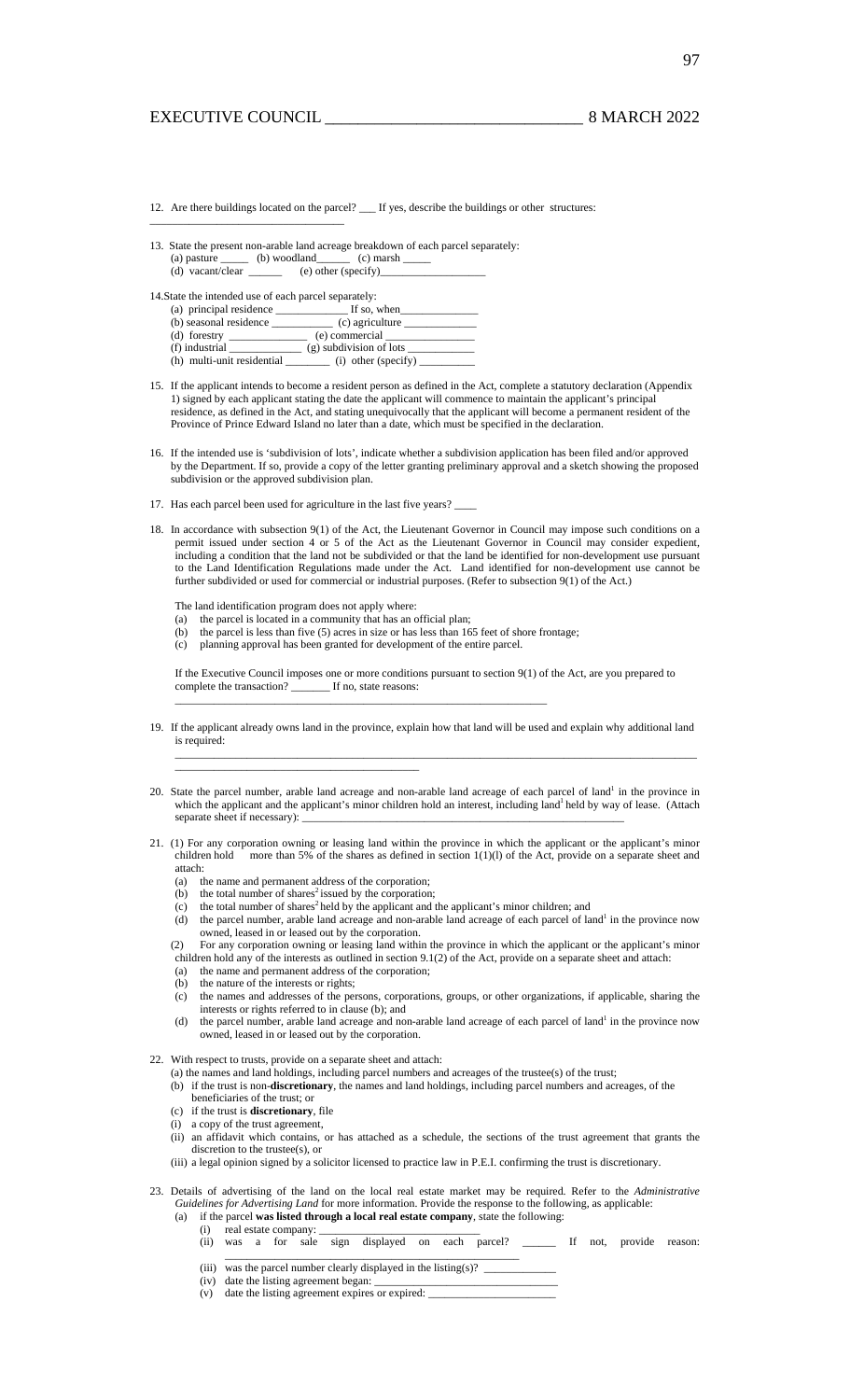- $(vi)$  list price: (vii) details of interest expressed by residents of the province, including offers that were made and the reasons
- that those offers were not accepted: \_\_\_\_\_\_\_\_\_\_\_\_\_\_\_\_\_\_\_\_\_\_\_\_\_\_\_\_\_\_\_\_\_\_\_\_\_\_\_\_\_\_\_\_\_\_\_\_\_\_\_\_\_\_\_\_\_\_\_;
- (b) if the parcel **was not listed with a local real estate company**, explain how the parcel was suitably advertised as outlined in the *Administrative Guidelines for Advertising Land*. Also, provide details of any interest expressed by residents of the province, including offers that were made and the reasons that those offers were not accepted:
- (c) if the parcel **was not suitably advertised** as outlined in the *Administrative Guidelines for Advertising Land*, provide a submission explaining why the advertising requirements should be waived: \_\_\_\_\_\_\_\_\_\_\_\_\_\_\_\_\_\_\_\_\_\_\_\_\_\_\_\_.

## 24. State any other circumstances that are relevant:

<sup>1</sup>The Act excludes any parcel of land of one acre or less that is situated within the boundaries of a municipality with an official plan approved by the Minister under the *Planning Act*, R.S.P.E.I., Cap P-8.

<sup>2</sup> "share" means<br>(i) in relation to a partnership or cooperative association, a unit representing a<br>proportion of the ownership of the partnership or cooperative association, and<br>(ii) in relation to a corporation, an iss

## **DECLARATION**

- 25. I hereby certify that this application is complete and that the information herein, and attached hereto, is true and correct in all respects. I further certify that I am authorized to sign this application.
- 26. Upon request, I undertake to provide such further information as may be reasonably required by the Commission or Executive Council in the processing of this application.

\_\_\_\_\_\_\_\_\_\_\_\_\_\_\_\_\_\_\_\_\_\_\_\_\_\_\_\_\_ \_\_\_\_\_\_\_\_\_\_\_\_\_\_\_\_\_\_\_\_\_\_\_\_\_\_\_\_

Signature of applicant or attorney Date

Name of signatory (please print) Address

\_\_\_\_\_\_\_\_\_\_\_\_\_\_\_\_\_\_\_\_\_\_\_\_\_\_\_\_\_ \_\_\_\_\_\_\_\_\_\_\_\_\_\_\_\_\_\_\_\_\_\_\_\_\_\_\_\_

Title - Indicate if acting as attorney Email Address

# \_\_\_\_\_\_\_\_\_\_\_\_\_\_\_\_\_\_\_\_\_\_\_\_\_\_\_\_\_ \_\_\_\_\_\_\_\_\_\_\_\_\_\_\_\_\_\_\_\_\_\_\_\_\_\_\_\_

 $\overline{\phantom{a}}$  , and the set of the set of the set of the set of the set of the set of the set of the set of the set of the set of the set of the set of the set of the set of the set of the set of the set of the set of the s Telephone

# **NOTICE:**

Section 15 of the Act provides that:

*Any person or corporation who provides false or misleading information when required to provide information under this Act is guilty of an offence and liable on summary conviction to a fine in an amount not to exceed \$250,000.* 

### **ATTACH:**

- (a) a legal description of the parcel(s) to be acquired;
- (b) a GeoLinc map showing the parcel(s) to be acquired outlined in red;
- (c) a statutory declaration [Appendix 1] when applicable; and
- (d) a cheque made payable to the Island Regulatory and Appeals Commission when applicable.

Refer to the Fees Regulations or contact the Prince Edward Island Regulatory and Appeals Commission to determine the applicable fee.

## **RETURN COMPLETED FORM TO:**

The Prince Edward Island Regulatory and Appeals Commission Suite 501 – 134 Kent Street P. O. Box 577 Charlottetown PE C1A 7L1

Telephone: (902) 892-3501 or 1-800-501-6268 (Toll Free in PEI and NS) Fax: (902) 566-4076 Website: www.irac.pe.ca

Personal information on this form is collected under the authority of the Island Regulatory and Appeals Commission Act and will be used by the Commission in the administration of the *Prince Edward Island Lands Protection* 

## **Appendix 1**

#### **STATUTORY DECLARATION OF A PERSON WHO INTENDS TO BECOME A RESIDENT PERSON OF PRINCE EDWARD ISLAND**

This statutory declaration must be completed as part of an application filed by any non-residents who have indicated they intend to relocate to the province (Question 14).

Subsection 1(1.01) of the Act states: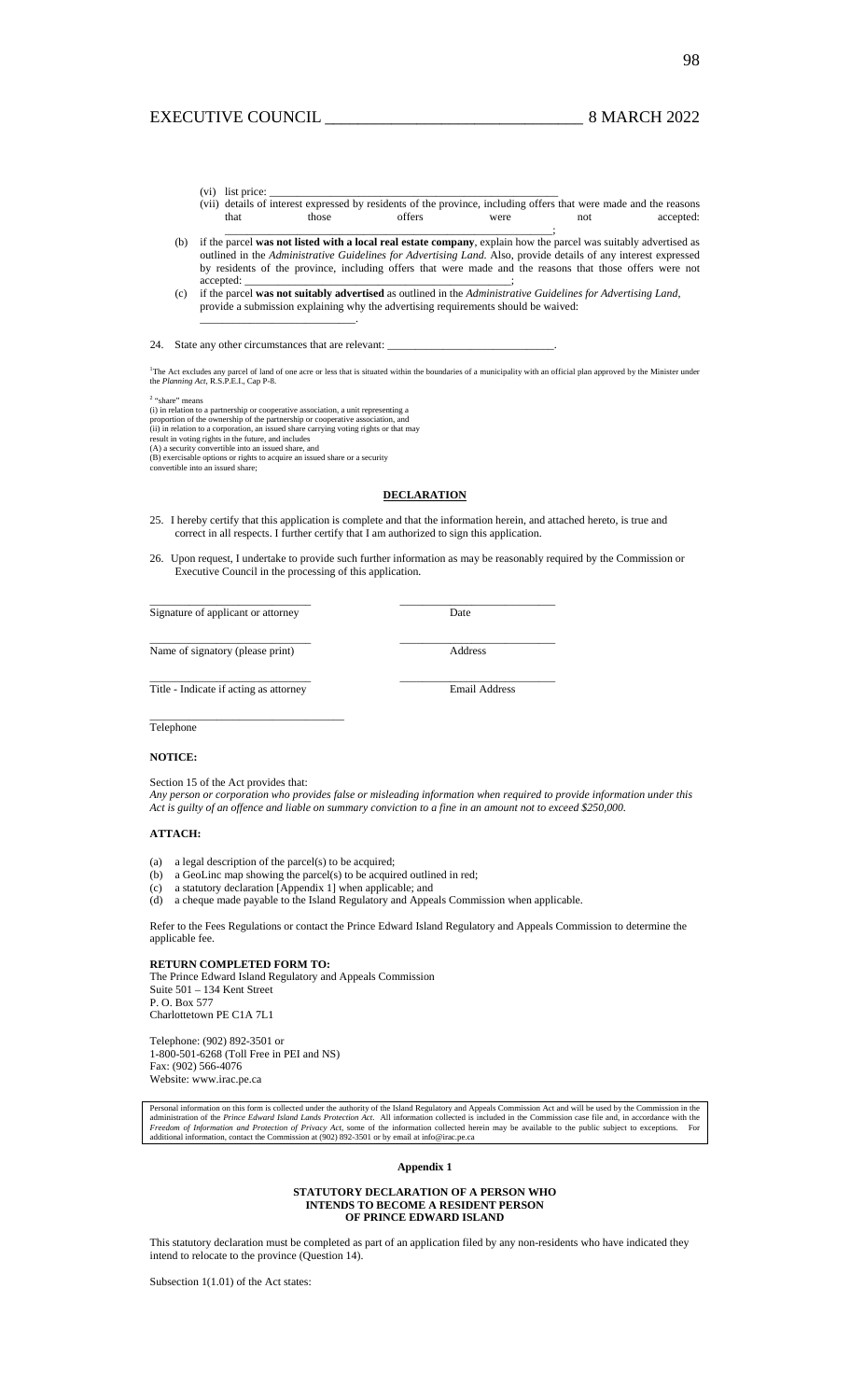*(1.01) For the purposes of this Act, a person is a resident person if the person* 

- *(a) is (i) a Canadian citizen, or* 
	- *(ii) a permanent resident within the meaning of the Immigration and Refugee Protection Act (Canada); and*
- *(b) has resided and maintained the person's principal residence in the province for not less than three hundred and sixty-five days during the twenty-four month period immediately preceding the date of acquisition of a land holding.*

Section 1(1)(k) of the Act defines *"principal residence"* as *"means the usual place where the person makes the person's home, and for the purposes of this Act means the person's residence in the province in which the person pays the provincial portion of the person's taxes under the Income Tax Act (Canada)"*.

## **C A N A D A**

## **PROVINCE OF PRINCE EDWARD ISLAND**

 $\overline{\phantom{a}}$  , where  $\overline{\phantom{a}}$  , where  $\overline{\phantom{a}}$  ,  $\overline{\phantom{a}}$  ,  $\overline{\phantom{a}}$  ,  $\overline{\phantom{a}}$  ,  $\overline{\phantom{a}}$  ,  $\overline{\phantom{a}}$  ,  $\overline{\phantom{a}}$  ,  $\overline{\phantom{a}}$  ,  $\overline{\phantom{a}}$  ,  $\overline{\phantom{a}}$  ,  $\overline{\phantom{a}}$  ,  $\overline{\phantom{a}}$  ,  $\overline{\phantom{a}}$  ,

**IN THE MATTER** of the purchase of a parcel(s) at \_\_\_\_\_\_\_\_\_\_\_\_\_, in

\_\_\_\_\_\_\_\_\_\_\_\_\_\_\_ County, Province of Prince Edward Island,

## **STATUTORY DECLARATION**

 $\frac{1}{\text{(Application's name)}}$ , of  $\frac{1}{\text{(City/Town/Community)(Province/State)}}$ , do solemnly declare: (City/Town/Community)(Province/State)

1. THAT I have entered into an Agreement of Purchase and Sale with \_\_\_\_\_\_\_\_\_\_\_\_\_\_ to purchase a parcel(s) of land in \_\_\_\_\_\_\_\_\_\_\_\_\_\_\_\_\_\_\_ in \_\_\_\_\_\_\_\_\_\_\_\_\_\_County, Province of Prince Edward Island;

2. THAT our scheduled closing date for the purchase of the parcel(s) is  $\qquad$ 

#### $\overline{3}$ . 3. THAT

- A. I will be relocating to become a permanent resident of the Province of Prince Edward Island on or before  $\overline{\phantom{a}}$ ; or
- B. I have already relocated to become a permanent resident of the Province of Prince Edward Island on
- 4. THAT I make this solemn declaration conscientiously believing it to be true, and knowing that it is of the same force and effect as if made under oath by virtue of the *Canada Evidence Act*.

| DECLARED before me at                         |  |
|-----------------------------------------------|--|
| (City/Town)                                   |  |
| $.$ this                                      |  |
| (Province/State)                              |  |
| $\alpha$ day of _________, in the year 20___. |  |
| ) (APPLICANT'S SIGNATURE)                     |  |
|                                               |  |
|                                               |  |
| A NOTARY PUBLIC IN AND FOR                    |  |
|                                               |  |
| (Province/State)                              |  |

## **FORM 2**

APPLICATION BY OR ON BEHALF OF A **CORPORATION** PURSUANT TO SUBSECTION 5(1) OF THE *PRINCE EDWARD ISLAND LANDS PROTECTION ACT* (the 'ACT')

*LAND APPROVED FOR ACQUISITION MAY BE SUBJECT TO CONDITIONS IMPOSED BY THE LIEUTENANT GOVERNOR IN COUNCIL* 

**NOTE: Multiple parcels may be included on a single application form provided the transaction is between the same purchaser(s) and vendor(s). However, questions #13-19 must be answered for each parcel individually (attach a schedule if necessary).** 

- **1.** Applicant corporation's name:..........................................................................................
- **2.** Place of incorporation.......................................................................................................

**3.** Applicant corporation's registered permanent address: ...................................................

Number, Street Name (Not PO Box)

| City/Town/Community | Province | Postal Code | <i>i</i> elephone | Email Address |
|---------------------|----------|-------------|-------------------|---------------|

**4.** Type of business in which corporation is engaged:.......................................................... **5.** Present land owner's name: ..............................................................................................

**6.** Present land owner's permanent address: .........................................................................

- **7.** Vendor's name, if different than present land owner:......................................................
- **8.** Vendor's permanent address:............................................................................................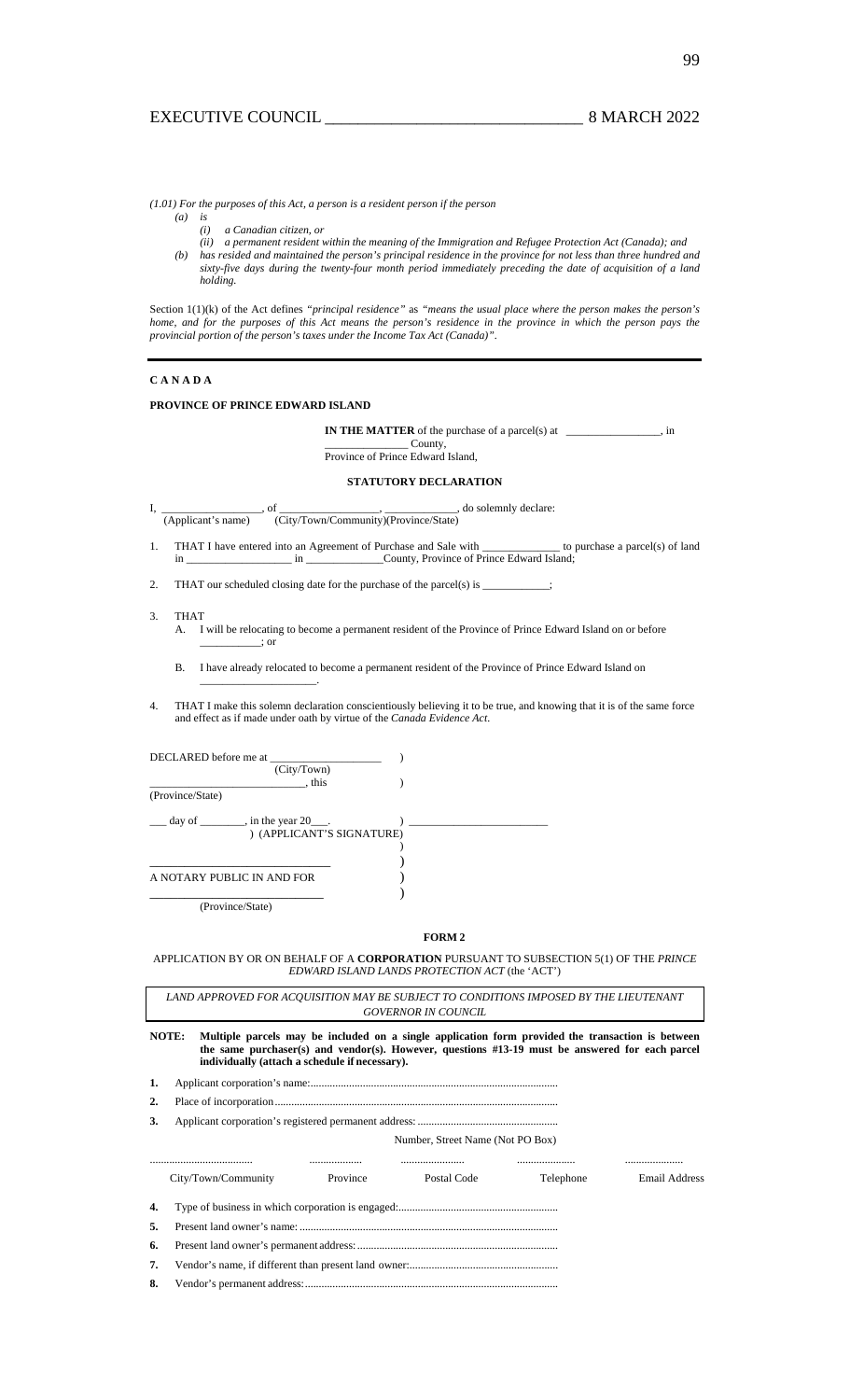| 9.                |                                                                         |                |                    |  |                             |         |        |                                 |  |  |
|-------------------|-------------------------------------------------------------------------|----------------|--------------------|--|-----------------------------|---------|--------|---------------------------------|--|--|
|                   | <b>10.</b> Type of transaction (check one):                             |                |                    |  |                             |         |        |                                 |  |  |
|                   | (a) purchase  (b) transfer  (c) gift  (d) purchase of shares  (e) lease |                |                    |  |                             |         |        |                                 |  |  |
|                   |                                                                         |                |                    |  |                             |         |        |                                 |  |  |
|                   |                                                                         |                |                    |  |                             |         |        |                                 |  |  |
|                   |                                                                         |                |                    |  |                             |         |        |                                 |  |  |
|                   |                                                                         |                |                    |  |                             |         |        |                                 |  |  |
| 13.               |                                                                         |                |                    |  | Acreage                     |         |        |                                 |  |  |
|                   | Parcel<br>Number                                                        | Arable<br>Land | Non-Arable<br>Land |  | Total Community Township or | Lot $#$ | County | <b>Shore Frontage</b><br>(feet) |  |  |
| $\left( a\right)$ |                                                                         |                |                    |  |                             |         |        |                                 |  |  |
| (b)               |                                                                         |                |                    |  |                             |         |        |                                 |  |  |
| (c)               |                                                                         |                |                    |  |                             |         |        |                                 |  |  |
| (d)               |                                                                         |                |                    |  |                             |         |        |                                 |  |  |
| (e)               |                                                                         |                |                    |  |                             |         |        |                                 |  |  |

14. Are there buildings located on the parcel? .................. if yes, describe the buildings or other structures

**15.** State the present non-arable land acreage breakdown of each parcel separately: (a) pasture .......... (b) woodland .......... (c) marsh .......... (d) vacant/clear .............

 $(e)$  other (specify) ....

**16.** State the intended use of each parcel separately:

(a) principal residence  $\dots$  If so, when  $\dots$  (b) seasonal residence  $\dots$ (c) agriculture ………. (d) forestry ………. (e) commercial …………

(f) industrial ………. (g) subdivision of lots ………. (h) multi-unit residential ……

 $(i)$  other (specify) ......

**17.** If the intended use is 'subdivision of lots', indicate whether a subdivision application has been filed and/or approved by the Department. If so, provide a copy of the letter granting preliminary approval and a sketch showing the proposed subdivision or the approved subdivision plan.

18. Has each parcel been used for agriculture in the last five years? ...

**19.** In accordance with subsection 9(1) of the Act, the Lieutenant Governor in Council may impose such conditions on a permit issued under section 4 or 5 of the Act as the Lieutenant Governor in Council may consider expedient, including a condition that the land not be subdivided or that the land be identified for non-development use pursuant to the Land Identification Regulations made under the Act. Land identified for non-development use cannot be further subdivided or used for commercial or industrial purposes. (Refer to subsection 9(1) of the Act.)

The land identification program does not apply where:

- (a) the parcel is located in a community that has an official plan;
- (b) the parcel is less than five (5) acres in size and has less than 165 feet of shore frontage;
- (c) planning approval has been granted for development of the entire parcel.

If Executive Council imposes one or more conditions pursuant to subsection 9(1) of the Act, are you prepared to complete the transaction?.........If no, state reasons:...

**20.** For the applicant corporation, provide on a separate sheet and attach:

(a) the parcel number, arable land acreage and non-arable land acreage of each parcel of land<sup>1</sup> in the province now owned, leased in or leased out by the corporation (including global leases);

(b) the names and permanent address of each officer and director of the corporation;

(c) the total number of shares (as defined in clause 1(1)(l) of the Act) issued by the applicant corporation;

(d) the names, addresses and number of shares held by shareholders, both corporate and individual, who hold more than 5% of the issued shares of the applicant corporation;

(e) for each of the shareholders listed in clause (d) above provide:

 $(i)$  the parcel number, arable land acreage and non-arable land acreage of each parcel of land $<sup>1</sup>$  in the province now</sup> owned, leased in or leased out by each shareholder (including holdings of minor children); and

(ii) the parcel number, arable land acreage and non-arable land acreage of each parcel of land<sup>1</sup> in the province now owned, leased in or leased out by any other corporation in which each shareholder owns more than 5% of the shares, total number of shares issued by that corporation and number of shares held by that shareholder;

(f) if any of the shareholders listed in clause (d) above are corporations, provide for each shareholder corporation: (i) the names and permanent address of each officer and director;

(ii) the names, addresses and number of shares held by shareholders, both corporate and individual, who hold more than 5% of the issued shares;

(iii) the parcel number, arable land acreage and non-arable land acreage of each parcel of land<sup>1</sup> in the province now owned or leased by each shareholder that owns more than 5% of the shares, total number of shares issued by that corporation and number of shares held by that shareholder;

(g) if the applicant corporation holds more than 5% of the shares in any other corporation(s), provide the following for each corporation:

(i) the percentage of shares held by the applicant corporation; and

(ii) the parcel number, arable land acreage and non-arable land acreage of each parcel of land<sup>1</sup> in the province now owned, leased in or leased out.

**21.** Is each of the shareholders listed in 20(d) and (f) a resident person as defined by subsection 1(1.01) of the Act? ....

If not, a Form 1 application may be required, pursuant to section 4 of the Act, and application fee (when applicable) for any shareholder who is not a resident person.

**22.** For the applicant corporation:

Are there any other persons or corporations not identified in Question 20 that have direct or indirect control of the applicant corporation in accordance with section 9.1 of the Act? If so, provide:

- (a) The name and permanent address of the persons and/or corporations;
- (b) The nature of the direct or indirect control for each of those listed in clause (a);
- (c) for each of those named in clause (a), provide: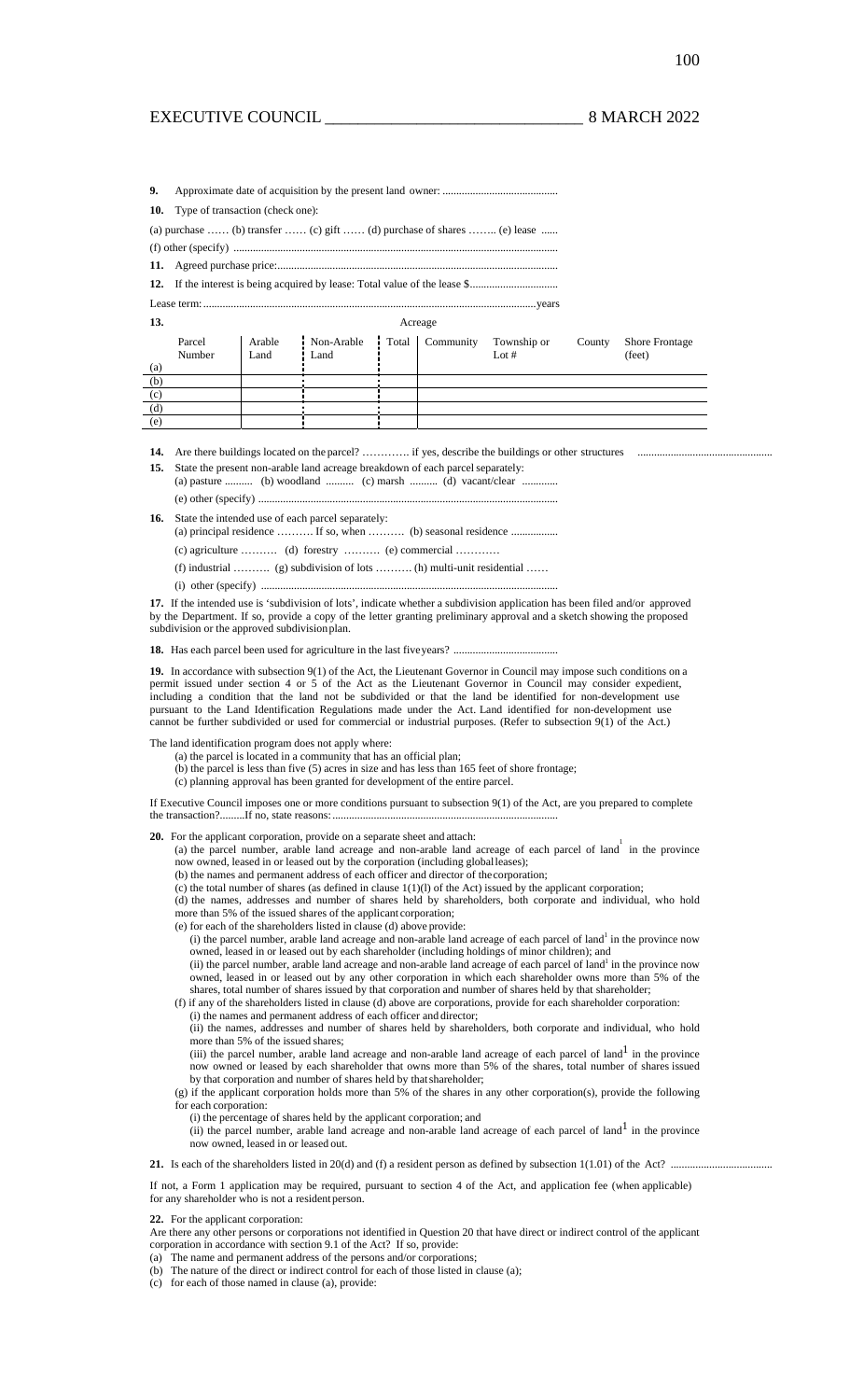(i) the parcel number, arable land acreage and non-arable land acreage of each parcel of land<sup>1</sup> in the province now owned, leased in or leased out by each of those named,

(ii) the parcel number, arable land acreage and non-arable land acreage of each parcel of land<sup>1</sup> in the province now owned, leased in or leased out by any other corporation over which each of those named has direct or indirect control in accordance with section 9.1 of the Act,

(iii) the parcel number, arable land acreage and non-arable land acreage of each parcel of land<sup>1</sup> in the province now owned, leased in or leased out by any other corporation in which each of those named owns more than 5% of the shares, total number of shares issued by that corporation and number of shares held by that shareholder;

(d) if the applicant corporation has direct or indirect control of any other corporation(s) in accordance with s. 9.1 of the Act, provide the following for each corporation:

- (i) the name and permanent address of the corporation,
- (ii) the nature of the direct or indirect control,
- (iii) the names and addresses of the persons, corporations, groups, or other organizations, if applicable, sharing the
- interests or rights referred to in clause (b), and
- (iv) the parcel number, arable land acreage and non-arable land acreage of each parcel of land<sup>1</sup> in the province now owned, leased in or leased out by each corporation.

**23.** If any shareholder is a trust, provide on a separate sheet and attach:

(a) the names and land holdings, including parcel numbers and acreages of the trustee(s) of the trust;

(b) if the trust is **non-discretionary**, the names and land holdings, including parcel numbers and acreages, of the

beneficiaries of the trust; or

(c) if the trust is **discretionary**, file

(i) a copy of the trust agreement,

(ii) an affidavit with an attached copy of the sections of the trust agreement that grants the discretion to the trustee(s), or

(iii) a legal opinion signed by a solicitor licensed to practice law in Prince Edward Island confirming the trust is discretionary.

**24.** Details of advertising of the land on the local real estate market may be required. Refer to the *Administrative* 

*Guidelines for Advertising Land* for more information. Provide the response to the following, as applicable: (a) If the parcel was **listed through a local real estate company**, state the following:

- (i) real estate company:
	- (ii) was a for sale sign displayed on each parcel?\_\_\_\_\_\_\_ If not, provide reasons:

 $\_$  , and the set of the set of the set of the set of the set of the set of the set of the set of the set of the set of the set of the set of the set of the set of the set of the set of the set of the set of the set of th

- (iii) date the listing agreement began:
- (iv) date the listing agreement expires or expired:
- (v) list price:

(vi) details of interest expressed by residents of the province, including offers that were made and the reasons that those offers were not accepted:

(b) If the parcel was **not listed with a local real estate company**, explain how the parcel was suitably advertised as outlined in the *Administrative Guidelines for Advertising Land*. Also, provide details of any interest expressed by residents of the province, including offers that were made and the reasons that those offers were not accepted: \_\_\_\_\_\_\_\_\_\_\_\_\_\_\_\_\_\_\_\_\_\_\_\_\_\_\_\_\_\_\_\_\_\_\_\_\_\_\_\_\_\_\_\_\_\_\_\_\_\_\_\_\_\_\_\_\_\_\_\_\_\_\_\_\_\_\_\_\_\_\_\_\_

(c) If the parcel was **not suitably advertised** as outlined in the *Administrative Guidelines for Advertising Land*, provide a submission explaining why the advertising requirements should be waived:

25. State any other circumstances that are relevant:

<sup>1</sup>The Act excludes any parcel of land of one acre or less that is situated within the boundaries of a municipality with an official plan approved by the Minister under the *Planning Act*, R.S.P.E.I., Cap P-8.

## **DECLARATION**

**26.** I hereby certify that this application is complete and that the information herein, and attached hereto, is true and correct in all respects. I further certify that I am authorized to sign this application.

**27.** Upon request, I undertake to provide such further information as may be reasonably required by the Commission or Executive Council in the processing of this application.

| Signature of applicant or attorney     | Date          |
|----------------------------------------|---------------|
| Name of signatory (please print)       | Address       |
| Title - Indicate if acting as attorney | Email Address |
| Telephone                              |               |

#### **ATTACH:**

(a) a legal description of the parcel(s) to be acquired;

(b) a GeoLinc map showing the parcel(s) to be acquired outlined in red; and

(c) a cheque made payable to the Island Regulatory and Appeals Commission when applicable.

Refer to the Fees Regulations or contact the Island Regulatory and Appeals Commission to determine the applicable fee.

#### **NOTICE:**

**Section 15 of the Act provides that:** 

*Any person or corporation who provides false or misleading information when required to provide information under this Act is guilty of an offence and liable on summary conviction to a fine in an amount not to exceed \$250,000.* 

## **RETURN COMPLETED FORM TO:**

The Island Regulatory and Appeals Commission Telephone: (902) 892-3501 or Suite 501 - 134 Kent Street P.O. Box 577 Charlottetown PE C1A 7L1

1-800-501-6288 (Toll Free in PEI and NS) Fax: (902) 566-4076 Website: [www.irac.pe.ca](http://www.irac.pe.ca/)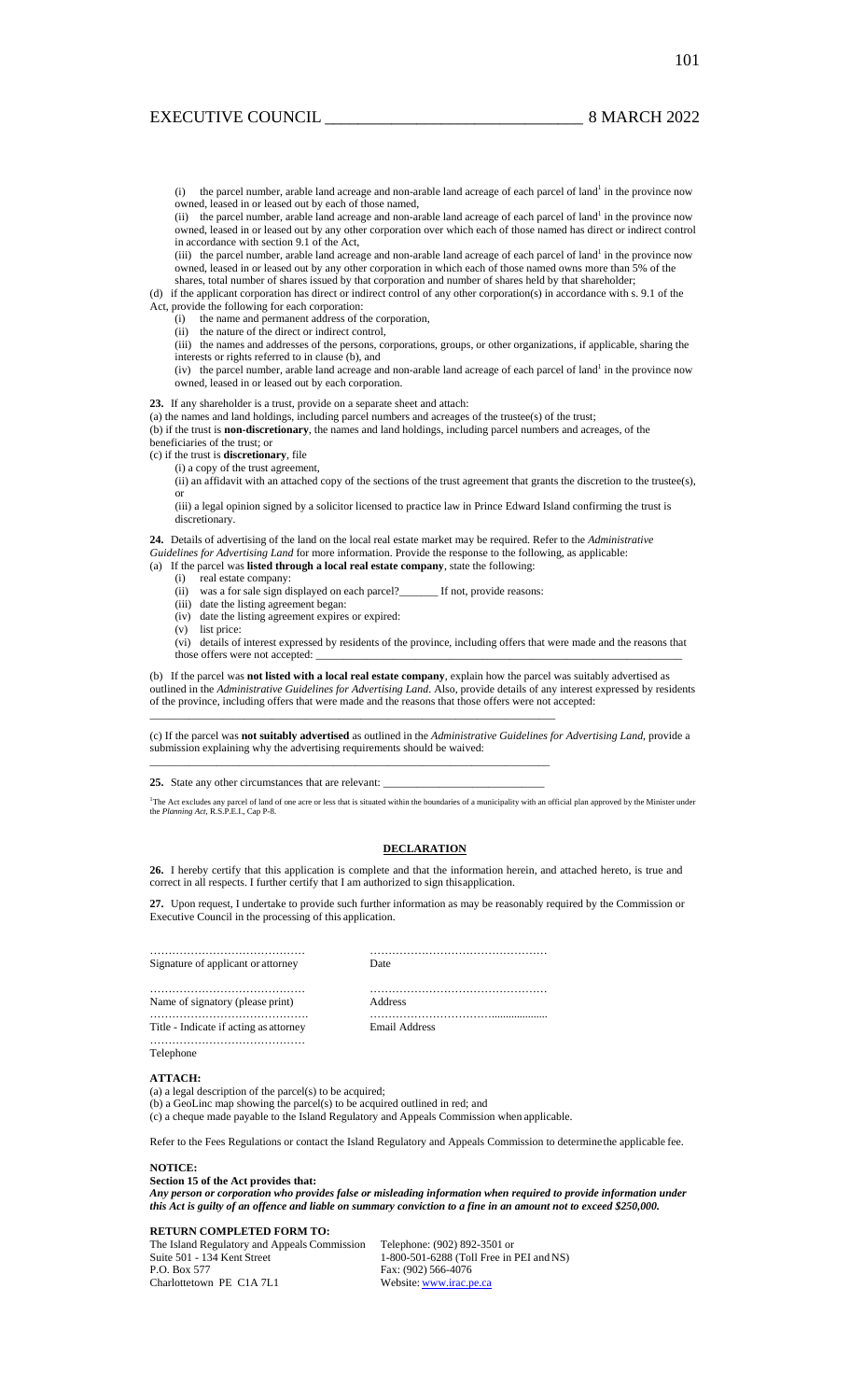# EXECUTIVE COUNCIL **EXECUTIVE** COUNCIL

Personal information on this form is collected under the authority of the Island Regulatory and Appeals Commission Act and will be used by the Commission in the administration of the *Prince Edward Island Lands Protection* 

# **FORM 2A**

## APPLICATION BY OR ON BEHALF OF A **CORPORATION** PURSUANT TO SUBSECTION 5(2) OF THE *PRINCE EDWARD ISLAND LANDS PROTECTION ACT* (the 'ACT')

- **1.** Corporation's name: ...... **2.** Place of incorporation.........................................................................................................
- **3.** Corporation's registered permanent address:........

Number, Street Name (Not PO Box)

..................................... ................... ....................... ..................... ..................... City/Town/Community Province Postal Code Telephone Email Address

**4.** For the applicant corporation, provide on a separate sheet and attach: (a) the parcel number, arable land acreage and non-arable land acreage of each parcel of land<sup>1</sup> in the province now owned,

- leased in or leased out by the corporation;
- (b) the names and permanent address of each current officer and director of the corporation;
- (c) the total number of shares as defined in section  $1(1)(1)$  of the Act currently issued by the applicant corporation;

(d) the names, addresses and number of shares currently held by shareholders, both corporate and individual, who hold more than 5% of the issued shares of the applicant corporation;

- **5.** Details of the "material change" as defined in section 5(3) of the Act proposed to the applicant corporation's shareholders, including:
- (a) the total number of shares to be issued by the applicant corporation upon completion of the material change;
- (b) the names, addresses and number of shares to be held by shareholders, both corporate and individual, who will hold more than 5% of the issued shares of the applicant corporation after completion of the material change;
- (c) for each of the shareholders listed in clause (b) above provide:
	- (i) the parcel number, arable land acreage and non-arable land acreage of each parcel of land in the province now owned, leased in or leased out by each shareholder (including holdings of minor children), and (ii) the parcel number, arable land acreage and non-arable land acreage of each parcel of land in the province now
	- owned, leased in or leased out by any other corporation in which each shareholder holds more than 5% of the shares, total number of shares issued by that corporation and number of shares held by that shareholder;
- (d) if any of the shareholders listed in clause (b) above are corporations, provide for each shareholder corporation: (i) the names and permanent address of each officer and director,

(ii) the names, addresses and number of shares held by shareholders, both corporate and individual, who hold more than 5% of the issued shares,

(iii) the parcel number, arable land acreage and non-arable land acreage of each parcel of land<sup>1</sup> in the province now owned or leased by each shareholder that holds more than 5% of the shares, total number of shares issued by that corporation and number of shares held by that shareholder;

(e) if, upon completion of the material change, the applicant corporation will hold more than 5% of the shares in any other corporation(s), provide the following for each corporation:

(i) the percentage of shares held by the applicant corporation, and

(ii) the parcel number, arable land acreage and non-arable land acreage of each parcel of land in the province now owned, leased in or leased out.

- **6.** Upon completion of the material change, will there be any other persons or corporations not identified in Question 5 that have direct or indirect control of the applicant corporation in accordance with section 9.1 of the Act? If yes, provide:
- (a) The name and permanent address of the persons and/or corporations;
- (b) The nature of the direct or indirect control for each of those listed in clause (a); (c) for each of those named in clause (a), provide:
	- (i) the parcel number, arable land acreage and non-arable land acreage of each parcel of land<sup>1</sup> in the province now owned, leased in or leased out by each of those named,

(ii) the parcel number, arable land acreage and non-arable land acreage of each parcel of land<sup>1</sup> in the province now owned, leased in or leased out by any other corporation over which each of those named has direct or indirect control in accordance with section 9.1 of the Act,

(iii) the parcel number, arable land acreage and non-arable land acreage of each parcel of land<sup>1</sup> in the province now owned, leased in or leased out by any other corporation in which each of those named owns more than 5% of the shares, total number of shares issued by that corporation and number of shares held by that shareholder;

(d) if the applicant corporation has direct or indirect control of any other corporation(s) in accordance with s. 9.1 of the

- Act, provide the following for each corporation:
	- (i) the name and permanent address of the corporation;
	- (ii) the nature of the direct or indirect control;

(iii) the names and addresses of the persons, corporations, groups, or other organizations, if applicable, sharing the interests or rights referred to in clause (b); and

 $(iv)$  the parcel number, arable land acreage and non-arable land acreage of each parcel of land<sup>1</sup> in the province now owned, leased in or leased out by each corporation.

**7.** If any shareholder is a trust, provide on a separate sheet and attach:

(a) the names and land holdings, including parcel numbers and acreages of the trustee(s) of the trust;

(b) if the trust is **non-discretionary**, the names and land holdings, including parcel numbers and acreages, of the beneficiaries of the trust; or

(c) if the trust is **discretionary**, file

(i) a copy of the trust agreement,

(ii) an affidavit with an attached copy of the sections of the trust agreement that grants the discretion to the trustee(s), or

(iii) a legal opinion signed by a solicitor licensed to practice law in Prince Edward Island confirming the trust is discretionary.

**8.** State any other circumstances that are relevant: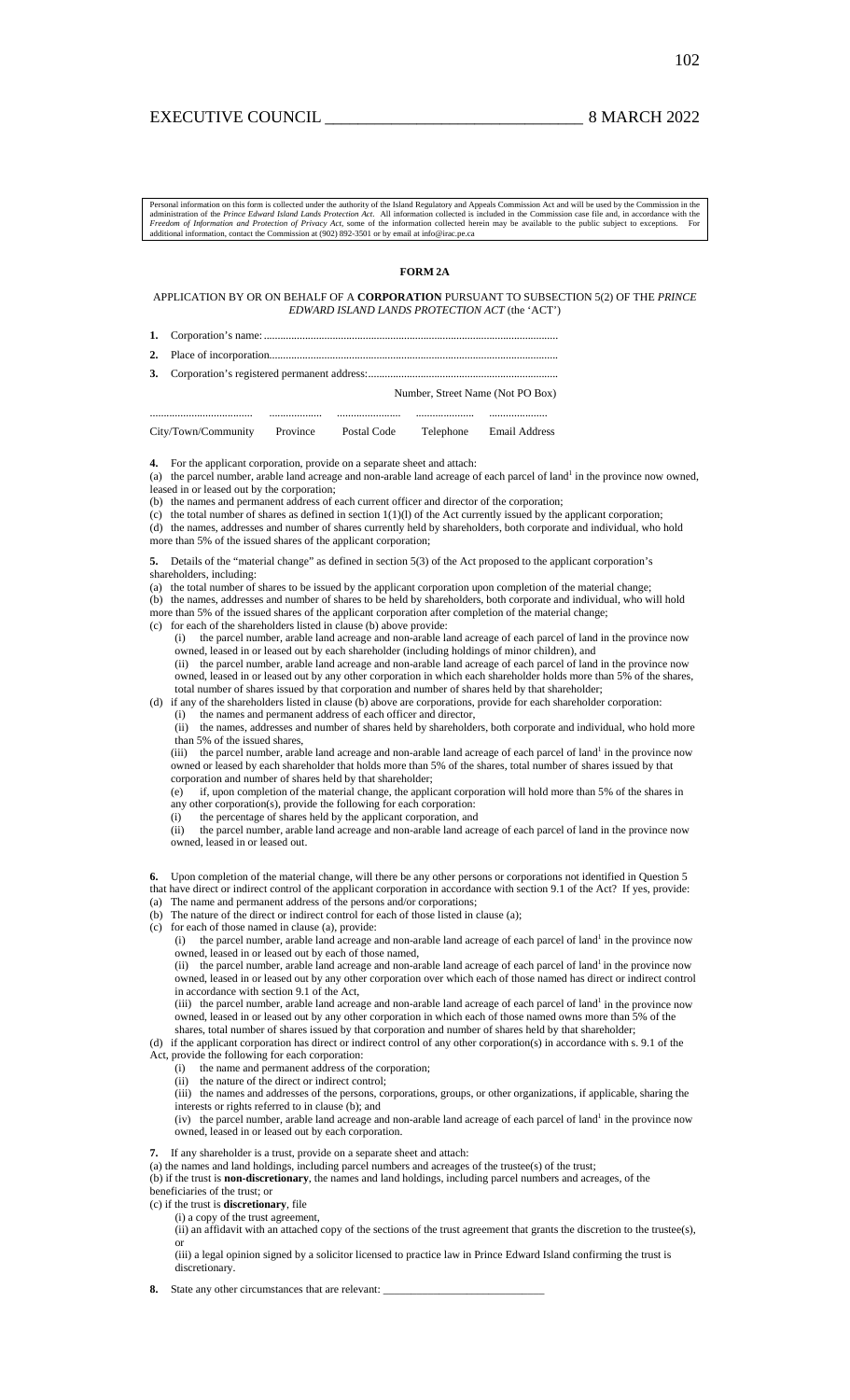<sup>1</sup>The Act excludes any parcel of land of the *Planning Act*, R.S.P.E.I., Cap P-8. Interest of land of one acre or less that is situated within the boundaries of a municipality with an official plan approved by the Minister under

## **DECLARATION**

**9.** I hereby certify that this application is complete and that the information herein, and attached hereto, is true and correct in all respects. I further certify that I am authorized to sign this application.

**10.** Upon request, I undertake to provide such further information as may be reasonably required by the Commission or Executive Council in the processing of this application.

……………………………………… Signature of applicant or attorney

……………………………………………

Date ………………………………………… Address

…………………………………………

……………………………………. Title - Indicate if acting as attorney …………………………………………

Name of signatory (please print)

…………………………….................... Email Address

Telephone

#### **ATTACH:**

(a) a copy of each Order in Council to be amended; and

(b) a cheque made payable to the Prince Edward Island Regulatory and Appeals Commission when applicable.

Refer to the Fees Regulations or contact the Island Regulatory and Appeals Commission to determine the applicable fee.

#### **NOTICE: Section 15 of the Act provides that:**

*Any person or corporation who provides false or misleading information when required to provide information under this Act is guilty of an offence and liable on summary conviction to a fine in an amount not to exceed \$250,000.* 

#### **RETURN COMPLETED FORM TO:**

Suite 501 - 134 Kent Street P.O. Box 577 Charlottetown PE C1A 7L1

The Island Regulatory and Appeals Commission Telephone: (902) 892-3501 or 1-800-501-6288 (Toll Free in PEI and NS) Fax: (902) 566-4076 Website: [www.irac.pe.ca](http://www.irac.pe.ca/)

Personal information on this form is collected under the authority of the Island Regulatory and Appeals Commission Act and will be used by the Commission in the<br>administration of the Prince Edward Island Lands Protection A additional information, contact the Commission at (902) 892-3501 or by email at info@irac.pe.ca

## **FORM 6A**

AGGREGATE LAND HOLDING DECLARATION FOR A **PERSON**

PURSUANT TO SECTION 10 OF THE *PRINCE EDWARD ISLAND LANDS PROTECTION ACT (*the *"Act")* 

#### **INFORMATION PROVIDED SHALL DECLARE THE MAXIMUM LAND HOLDING DURING THE REPORTING YEAR**

Pursuant to subsection 10(2) of the *Prince Edward Island Lands Protection Act* (the "Act") any person having an aggregate land holding of more than 750 acres shall, not later than December 31 of each year, file an aggregate land holding declaration with the Prince Edward Island Regulatory and Appeals Commission.

An aggregate land holding declaration is intended to reflect your maximum aggregate land holding in a given year. The date on which you held your maximum aggregate land holding becomes your reporting date. **SECTION 1** 

**Declaring Person's Particulars**

Name of Declaring Person ........................................................................................................

Mailing Address ………………………………….Province ...................................................

Postal Code ………………………Telephone ……………….Fax .........................................

Email Address ………………………

**INFORMATION PROVIDED BY DECLARING PERSON IS SUBJECT TO AUDIT** 

Information on this Form is collected pursuant to the *Lands Protection Act* and will be used by the Commission in the administration of the said **Act**. For additional information, contact the Commission at 902-892-3501 or by email at info@irac.pe.ca.

## **SECTION 2 Declaring Person's Land Holdings**

## **2.1 List the following information for each parcel of land in the province OWNED by the Declaring Person.**

**PARCELS OWNED BY THE DECLARING PERSON: PARCEL NUMBER** NAME OF REGISTERED OWNER\* LOCATION ARABLE NON-ARABLE **TOTAL** 

Note: If land is owned jointly or as tenants in common, list the complete names of the registered owners.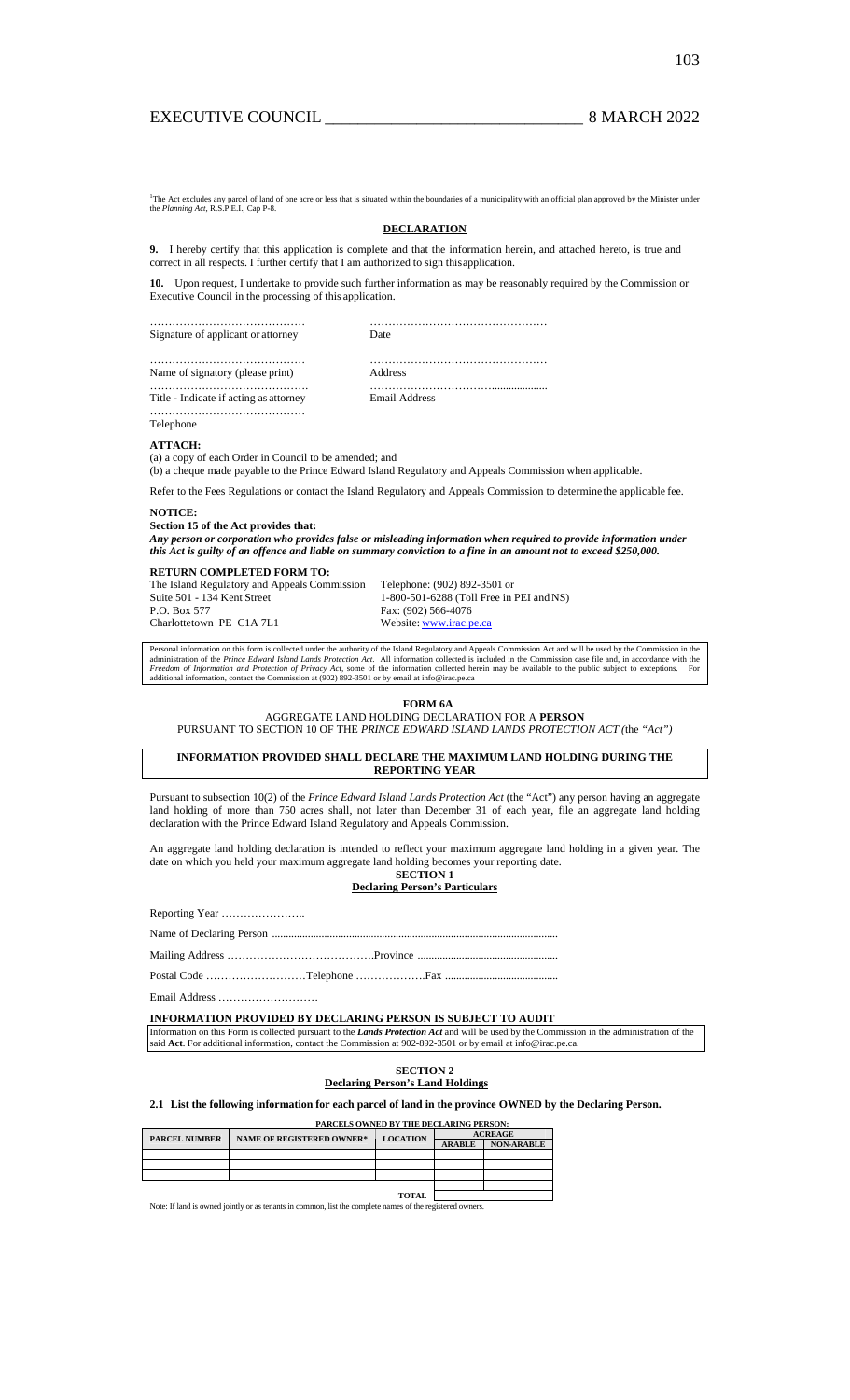**2.2 List the following information for each parcel of land in the province LEASED IN by the Declaring Person.** 

| PARCELS LEASED IN BY THE DECLARING PERSON: |                    |                 |                      |                          |                          |                   |  |
|--------------------------------------------|--------------------|-----------------|----------------------|--------------------------|--------------------------|-------------------|--|
|                                            |                    |                 | <b>LEASE START</b>   | <b>LEASE EXPIRY DATE</b> | <b>ACREAGE LEASED IN</b> |                   |  |
| <b>PARCEL NUMBER</b>                       | <b>LEASED FROM</b> | <b>LOCATION</b> | <b>DATE</b><br>M/D/Y | M/D/Y                    | <b>ARABLE</b>            | <b>NON-ARABLE</b> |  |
|                                            |                    |                 |                      |                          |                          |                   |  |
|                                            |                    |                 |                      |                          |                          |                   |  |
|                                            |                    |                 |                      |                          |                          |                   |  |
|                                            |                    |                 |                      |                          |                          |                   |  |
|                                            |                    |                 |                      |                          |                          |                   |  |

**2.3 List the following information for each parcel of land in the province LEASED OUT by the Declaring Person.** 

| <b>PARCELS LEASED OUT BY THE DECLARING PERSON:</b> |                  |                 |                                            |                                   |                                  |  |  |  |
|----------------------------------------------------|------------------|-----------------|--------------------------------------------|-----------------------------------|----------------------------------|--|--|--|
| <b>PARCEL NUMBER</b>                               | <b>LEASED TO</b> | <b>LOCATION</b> | <b>LEASE START</b><br><b>DATE</b><br>M/D/Y | <b>LEASE EXPIRY DATE</b><br>M/D/Y | <b>ARABLE ACREAGE LEASED OUT</b> |  |  |  |
|                                                    |                  |                 |                                            |                                   |                                  |  |  |  |
|                                                    |                  |                 |                                            |                                   |                                  |  |  |  |
|                                                    |                  |                 |                                            |                                   |                                  |  |  |  |
|                                                    |                  |                 |                                            |                                   |                                  |  |  |  |
|                                                    |                  |                 |                                            | <b>TOTAL</b>                      |                                  |  |  |  |

**SECTION 3 Corporate Land Holdings**

**Does the Declaring Person hold more than 5% of the shares of any corporation?** 

**YES\_\_ NO\_\_** 

**If you answered YES, complete the remainder of this section. If you have answered NO, proceed to section 5.** 

**3.1 If the Declaring Person owns more than 5% of the issued shares in any corporation, list the following information:**

| <b>NAME OF</b>     | <b>TOTAL NUMBER OF ISSUED</b> | NUMBER OF ISSUED SHARES HELD BY DECLARING | % OF ISSUED   |
|--------------------|-------------------------------|-------------------------------------------|---------------|
| <b>CORPORATION</b> | <b>SHARES</b>                 | <b>PERSON</b>                             | <b>SHARES</b> |
|                    |                               |                                           |               |
|                    |                               |                                           |               |
|                    |                               |                                           |               |

**3.2 List the following information for each parcel of land in the province OWNED by each corporation listed in 3.1. (Complete a separate table for each corporation.)**

Name of Corporation ……………………………………………………………

|                      | <b>PARCELS OWNED BY CORPORATION:</b> |                 |                |                   |  |  |  |  |
|----------------------|--------------------------------------|-----------------|----------------|-------------------|--|--|--|--|
| <b>PARCEL NUMBER</b> | <b>NAME OF REGISTERED OWNER*</b>     | <b>LOCATION</b> | <b>ACREAGE</b> |                   |  |  |  |  |
|                      |                                      |                 | <b>ARABLE</b>  | <b>NON-ARABLE</b> |  |  |  |  |
|                      |                                      |                 |                |                   |  |  |  |  |
|                      |                                      |                 |                |                   |  |  |  |  |
|                      |                                      |                 |                |                   |  |  |  |  |
|                      |                                      | TOTAL           |                |                   |  |  |  |  |

**TOTAL**  \*Note: If land is owned jointly or as tenants in common, list the complete names of the registered owners.

**3.3 List the following information for each parcel of land in the province LEASED IN by each corporation listed in 3.1. (Complete a separate table for each corporation.)**

Name of Corporation ……………………………………………………………….

| <b>PARCELS LEASED IN BY CORPORATION:</b> |                    |                 |                    |                          |               |                          |
|------------------------------------------|--------------------|-----------------|--------------------|--------------------------|---------------|--------------------------|
|                                          |                    |                 | <b>LEASE START</b> | <b>LEASE EXPIRY DATE</b> |               | <b>ACREAGE LEASED IN</b> |
| <b>PARCEL NUMBER</b>                     | <b>LEASED FROM</b> | <b>LOCATION</b> | <b>DATE</b>        | M/D/Y                    |               |                          |
|                                          |                    |                 | M/D/Y              |                          | <b>ARABLE</b> | <b>NON-ARABLE</b>        |
|                                          |                    |                 |                    |                          |               |                          |
|                                          |                    |                 |                    |                          |               |                          |
|                                          |                    |                 |                    |                          |               |                          |
|                                          |                    |                 |                    |                          |               |                          |
| <b>TOTAL</b>                             |                    |                 |                    |                          |               |                          |

**PARCELS LEASED IN BY CORPORATION:** 

**3.4 List the following information for each parcel of land in the province LEASED OUT by each corporation listed in 3.1. (Complete a separate table for each corporation.)**

Name of Corporation …………………………………………………………………

| PARCELS LEASED OUT BY CORPORATION: |                  |                 |                                            |                                             |                                                      |  |
|------------------------------------|------------------|-----------------|--------------------------------------------|---------------------------------------------|------------------------------------------------------|--|
| <b>PARCEL</b><br><b>NUMBER</b>     | <b>LEASED TO</b> | <b>LOCATION</b> | <b>LEASE START</b><br><b>DATE</b><br>M/D/Y | <b>LEASE EXPIRY</b><br><b>DATE</b><br>M/D/Y | <b>ARABLE</b><br><b>ACREAGE</b><br><b>LEASED OUT</b> |  |
|                                    |                  |                 |                                            |                                             |                                                      |  |
|                                    |                  |                 |                                            |                                             |                                                      |  |
|                                    |                  |                 |                                            |                                             |                                                      |  |
|                                    |                  |                 |                                            |                                             |                                                      |  |
|                                    |                  |                 |                                            | <b>TOTAL</b>                                |                                                      |  |

# **3.5 List the following information for each corporation listed in 3.1:**

|                                      | G                                                                             |                                                                                   |                                                                                |                                                         |                                                                                                             |
|--------------------------------------|-------------------------------------------------------------------------------|-----------------------------------------------------------------------------------|--------------------------------------------------------------------------------|---------------------------------------------------------|-------------------------------------------------------------------------------------------------------------|
| <b>NAME OF</b><br><b>CORPORATION</b> | <b>TOTAL</b><br><b>ARABLE</b><br><b>ACREAGE</b><br><b>OWNED</b><br>(from 3.2) | <b>TOTAL</b><br><b>ARABLE</b><br><b>ACREAGE</b><br><b>LEASED IN</b><br>(from 3.3) | <b>TOTAL</b><br><b>ARABLE LAND</b><br><b>HOLDING</b><br>$\text{(column } 2+3)$ | % OF ISSUED<br><b>SHARES</b><br>(from 3.1)<br>column 4) | <b>CONTRIBUTION</b><br>TО<br><b>AGGREGATE</b><br><b>LAND HOLDING</b><br>(multiply column 4)<br>by column 5) |
|                                      |                                                                               |                                                                                   |                                                                                |                                                         |                                                                                                             |
|                                      |                                                                               |                                                                                   |                                                                                |                                                         |                                                                                                             |
|                                      |                                                                               |                                                                                   |                                                                                |                                                         |                                                                                                             |
|                                      |                                                                               |                                                                                   |                                                                                | <b>ARABLE LAND TOTAL</b>                                |                                                                                                             |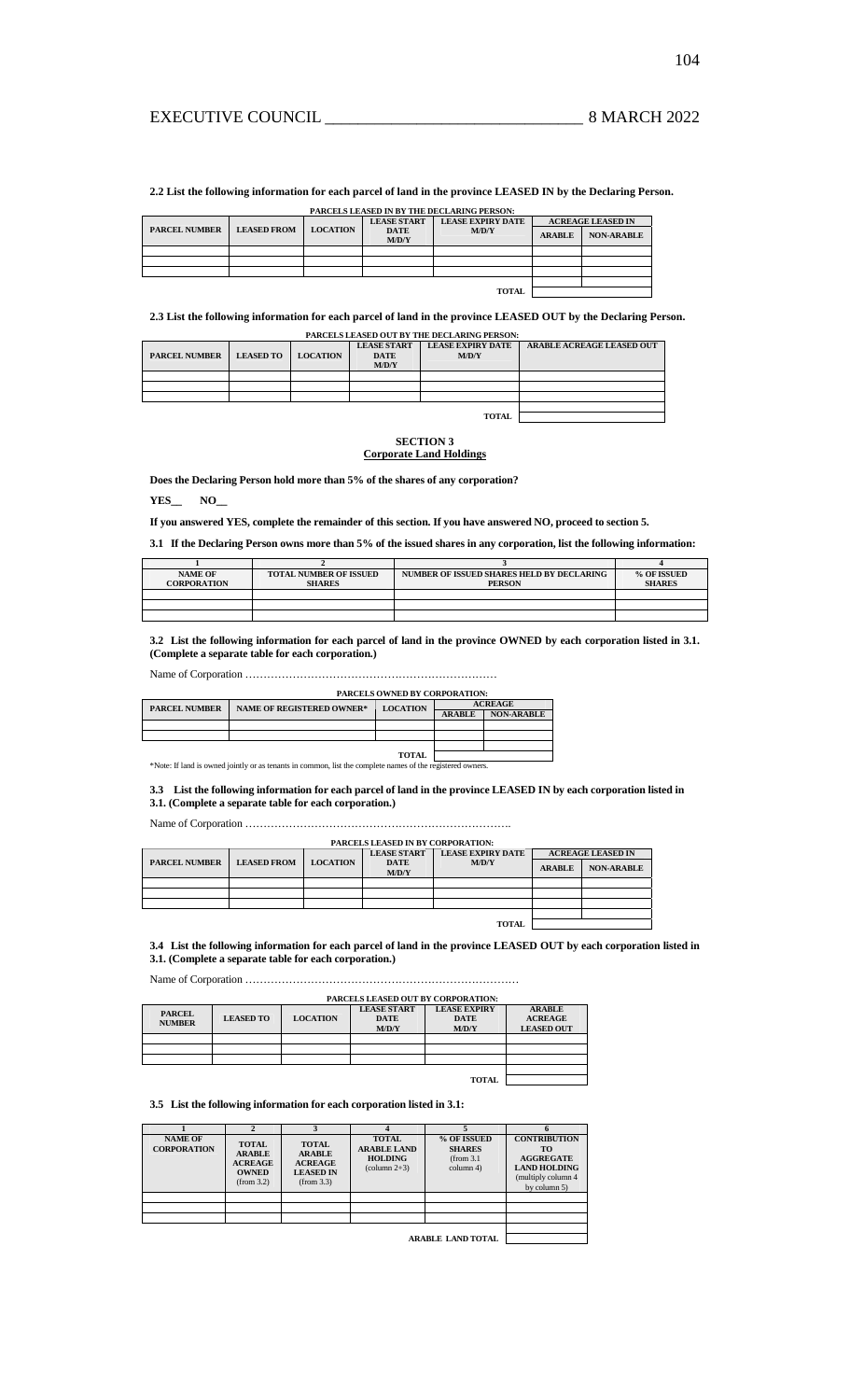# EXECUTIVE COUNCIL 2022

**3.6 List the following information for each corporation listed in 3.1:** 

| <b>NAME OF</b><br><b>CORPORATION</b> | <b>TOTAL</b><br>NON-<br><b>ARABLE</b><br><b>ACREAGE</b><br><b>OWNED</b><br>(from 3.2) | <b>TOTAL</b><br>NON-<br><b>ARABLE</b><br><b>ACREAGE</b><br><b>LEASED IN</b><br>(from 3.3) | <b>TOTAL NON-</b><br><b>ARABLE LAND</b><br><b>HOLDING</b><br>$\text{(column } 2+3)$ | % OF ISSUED<br><b>SHARES</b><br>(from 3.1)<br>column 4) | <b>CONTRIBUTION</b><br>TО<br><b>AGGREGATE</b><br><b>LAND HOLDING</b><br>(multiply column 4<br>by column 5) |
|--------------------------------------|---------------------------------------------------------------------------------------|-------------------------------------------------------------------------------------------|-------------------------------------------------------------------------------------|---------------------------------------------------------|------------------------------------------------------------------------------------------------------------|
|                                      |                                                                                       |                                                                                           |                                                                                     | <b>NON-ARABLE LAND TOTAL</b>                            |                                                                                                            |

**3.7 List the following information for each corporation listed in 3.1:** 

| <b>NAME OF CORPORATION</b> | TOTAL ARABLE ACREAGE LEASED OUT<br>(from 3.4) |
|----------------------------|-----------------------------------------------|
|                            |                                               |
|                            |                                               |
| <b>TOTAL</b>               |                                               |
|                            | <b>SECTION 4</b>                              |

## **Other Corporations**

**Answer the following questions: YES or NO** 

Does any corporation listed in 3.1 hold more than 5% of the issued shares in any other corporation? YES\_\_ NO\_\_

B. Are there any other corporations that hold more than 5% of the issued shares in any of the corporations listed in 3.1? YES\_\_ NO\_

## **If you answered YES to either of these, complete the remainder of this section. You will need to complete Appendix 4 to answer the questions. If you have answered NO to each of the above questions, proceed to section 5.**

#### **4.1 List the following information for any corporation in which more than 5% of the issued shares are held by a corporation identified in 3.1 (Use a separate sheet for each corporation). IF N/A, PROCEED TO 4.6**

| Name of the Corporation:                                     |                        |  |  |  |  |
|--------------------------------------------------------------|------------------------|--|--|--|--|
| Mailing Address:                                             |                        |  |  |  |  |
| Place of incorporation:                                      | Date of incorporation: |  |  |  |  |
| Names and permanent addresses of all officers and directors: |                        |  |  |  |  |

#### **4.2 List the following information for each corporation listed in 3.1:**

| <b>NAME OF</b><br><b>CORPORATION</b><br><b>LISTED IN 4.1</b> | <b>NAME OF</b><br><b>SHAREHOLDER</b><br>(Corporations listed in<br>$3.1$ only) | <b>TOTAL NUMBER OF</b><br><b>ISSUED SHARES</b> | <b>NUMBER OF ISSUED SHARES OWNED</b><br><b>BY THE CORPORATION</b><br><b>IN 3.1</b> | % ISSUED<br><b>SHARES</b> |
|--------------------------------------------------------------|--------------------------------------------------------------------------------|------------------------------------------------|------------------------------------------------------------------------------------|---------------------------|
|                                                              |                                                                                |                                                |                                                                                    |                           |
|                                                              |                                                                                |                                                |                                                                                    |                           |
|                                                              |                                                                                |                                                |                                                                                    |                           |
|                                                              |                                                                                |                                                | <b>TOTAL</b>                                                                       |                           |

## **4.3 Complete Appendix 4.1 and 4.2 and list the following information for each corporation listed in question 4.1:**

| <b>NAME OF</b><br><b>CORPORATION</b><br><b>LISTED IN 4.1</b> | <b>TOTAL ARABLE</b><br><b>ACREAGE OWNED</b><br>(from Appendix 4.1) | <b>TOTAL ARABLE</b><br><b>ACREAGE LEASED IN</b><br>(from<br>Appendix 4.2) | <b>TOTAL ARABLE LAND</b><br><b>HOLDING</b> (column $2 + 3$ ) | RELEVANT AMOUNT TO BE<br><b>ATTRIBUTED TO DECLARING</b><br><b>PERSON</b><br>(see example below) |
|--------------------------------------------------------------|--------------------------------------------------------------------|---------------------------------------------------------------------------|--------------------------------------------------------------|-------------------------------------------------------------------------------------------------|
|                                                              |                                                                    |                                                                           |                                                              |                                                                                                 |
|                                                              |                                                                    |                                                                           |                                                              |                                                                                                 |
|                                                              |                                                                    |                                                                           |                                                              |                                                                                                 |
|                                                              |                                                                    |                                                                           | TOTAL                                                        |                                                                                                 |

*Example: The Declaring Person owns 25% of the shares of Corporation A. Corporation A owns 75% of the shares of Corporation B. Corporation B has a land holding of 1,000 acres. Relevant amount equals 1,000 X 75% X 25% = 187.50 acres.*

## **4.4 List the following information for each corporation listed in 4.1:**

| <b>NAME OF</b><br><b>CORPORATION</b> | <b>TOTAL NON-</b><br><b>ARABLE ACREAGE</b> | <b>TOTAL NON-ARABLE</b><br><b>ACREAGE LEASED IN</b> | <b>TOTAL NON-</b><br><b>ARABLE LAND</b> | <b>RELEVANT AMOUNT TO BE</b><br><b>ATTRIBUTED TO DECLARING</b> |
|--------------------------------------|--------------------------------------------|-----------------------------------------------------|-----------------------------------------|----------------------------------------------------------------|
| <b>LISTED IN 4.1</b>                 | <b>OWNED</b>                               | (from                                               | <b>HOLDING</b>                          | <b>PERSON</b>                                                  |
|                                      | (from Appendix 4.1)                        | Appendix 4.2)                                       | $\text{(column } 2 + 3\text{)}$         | (see example above)                                            |
|                                      |                                            |                                                     |                                         |                                                                |
|                                      |                                            |                                                     |                                         |                                                                |
|                                      |                                            |                                                     |                                         |                                                                |
|                                      |                                            |                                                     | TOTAL                                   |                                                                |

#### **4.5 Complete Appendix 4.3 and list the following information for each corporation listed in 4.1:**

| TOTAL ARABLE ACREAGE LEASED OUT<br>(from Appendix 4.3) |
|--------------------------------------------------------|
|                                                        |
|                                                        |
|                                                        |
|                                                        |

**4.6 List the following information for any other corporation holding more than 5 per cent of the shares of any corporation identified in 3.1 (Use a separate sheet for each corporation)**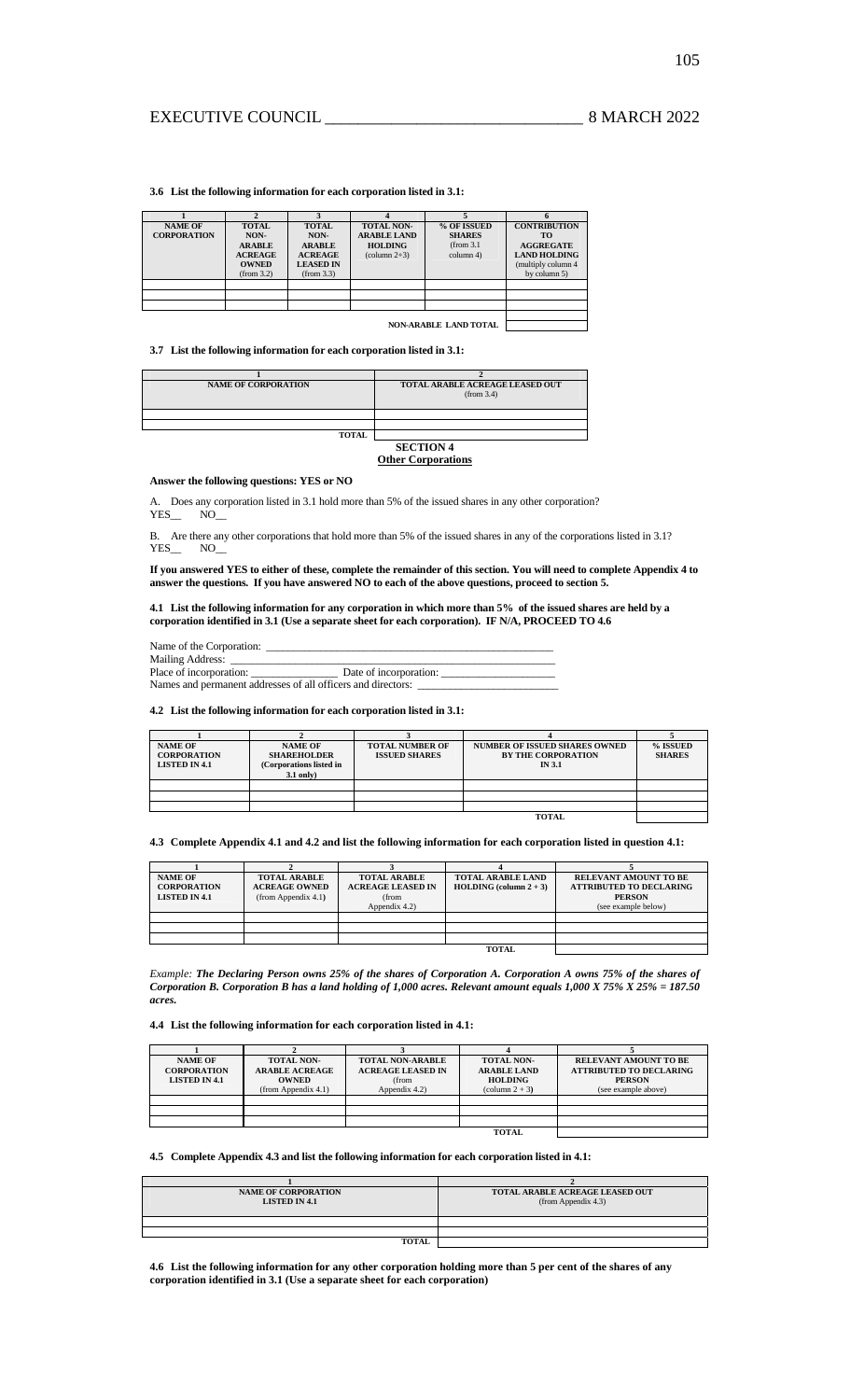# EXECUTIVE COUNCIL \_\_\_\_\_\_\_\_\_\_\_\_\_\_\_\_\_\_\_\_\_\_\_\_\_\_\_\_\_\_\_ 8 MARCH 2022

Name of the Corporation:

Mailing Address: Place of incorporation: \_\_\_\_\_\_\_\_\_\_\_\_\_\_\_\_ Date of incorporation: \_\_\_\_\_\_\_\_\_\_\_\_\_\_\_\_\_\_\_\_\_

Names and permanent addresses of all officers and directors: \_\_\_\_\_\_\_\_\_\_\_\_\_\_\_\_\_\_\_\_\_\_\_\_\_\_

## **4.7 List the following information for each corporation listed in 4.6:**

| <b>NAME OF OTHER</b> | <b>NAME OF CORPORATION (FROM</b> | <b>TOTAL NUMBER OF</b>   | <b>NUMBER OF ISSUED</b>   | % OF          |
|----------------------|----------------------------------|--------------------------|---------------------------|---------------|
| <b>CORPORATION</b>   | <b>3.6) WITH SHARES HELD BY</b>  | <b>ISSUED SHARES OF</b>  | <b>SHARES HELD BY</b>     | <b>ISSUED</b> |
| <b>LISTED IN 4.6</b> | <b>CORPORATION LISTED IN 4.6</b> | <b>OTHER CORPORATION</b> | <b>CORPORATION IN 4.6</b> | <b>SHARES</b> |
|                      |                                  |                          |                           |               |
|                      |                                  |                          |                           |               |
|                      |                                  |                          |                           |               |
|                      |                                  |                          | ТОТАТ.                    |               |

**4.8 Complete Appendix 4.4 and 4.5 and list the following information for each corporation listed in 4.6.** 

| <b>NAME OF</b><br><b>CORPORATION</b><br><b>LISTED IN 4.6</b> | <b>TOTAL ARABLE</b><br><b>ACREAGE OWNED</b><br>(from Appendix 4.4) | <b>TOTAL ARABLE</b><br><b>ACREAGE LEASED IN</b><br>(from<br>Appendix 4.5) | <b>TOTAL ARABLE LAND</b><br><b>HOLDING</b> (column $2 + 3$ ) | <b>RELEVANT AMOUNT TO BE</b><br><b>ATTRIBUTED TO DECLARING</b><br><b>PERSON</b> |
|--------------------------------------------------------------|--------------------------------------------------------------------|---------------------------------------------------------------------------|--------------------------------------------------------------|---------------------------------------------------------------------------------|
|                                                              |                                                                    |                                                                           |                                                              |                                                                                 |
|                                                              |                                                                    |                                                                           |                                                              |                                                                                 |
|                                                              |                                                                    |                                                                           |                                                              |                                                                                 |
|                                                              |                                                                    |                                                                           | <b>TOTAL</b>                                                 |                                                                                 |

**4.9 List the following information for each corporation listed in 4.6.** 

| <b>NAME OF</b><br><b>CORPORATION</b><br><b>LISTED IN 4.1</b> | <b>TOTAL NON-</b><br><b>ARABLE ACREAGE</b><br><b>OWNED</b><br>(from Appendix 4.4) | <b>TOTAL NON-ARABLE</b><br><b>ACREAGE LEASED IN</b><br>(from<br>Appendix 4.5) | <b>TOTAL NON-</b><br><b>ARABLE LAND</b><br><b>HOLDING</b><br>$\text{(column } 2 + 3\text{)}$ | <b>RELEVANT AMOUNT TO BE</b><br><b>ATTRIBUTED TO DECLARING</b><br><b>PERSON</b> |
|--------------------------------------------------------------|-----------------------------------------------------------------------------------|-------------------------------------------------------------------------------|----------------------------------------------------------------------------------------------|---------------------------------------------------------------------------------|
|                                                              |                                                                                   |                                                                               |                                                                                              |                                                                                 |
|                                                              |                                                                                   |                                                                               |                                                                                              |                                                                                 |
|                                                              |                                                                                   |                                                                               |                                                                                              |                                                                                 |
|                                                              |                                                                                   |                                                                               |                                                                                              |                                                                                 |

**4.10 Complete Appendix 4.6 and list the following information for each corporation listed in 4.6. 1 2** 

| <b>NAME OF CORPORATION</b><br><b>LISTED IN 4.6</b> | <b>TOTAL ARABLE ACREAGE LEASED OUT</b><br>(from Appendix 4.6) |
|----------------------------------------------------|---------------------------------------------------------------|
|                                                    |                                                               |
|                                                    |                                                               |
| <b>TOTAL</b>                                       |                                                               |

## **APPENDIX 4.1**

List the following information for each parcel of land in the province **OWNED** by each corporation listed to 4.1 (Complete a separate Appendix for each corporation).

Name of corporation \_

|                      | <b>PARCELS OWNED BY CORPORATION:</b> |                 |                |                   |  |  |
|----------------------|--------------------------------------|-----------------|----------------|-------------------|--|--|
| <b>PARCEL NUMBER</b> | <b>NAME OF REGISTERED OWNER*</b>     | <b>LOCATION</b> | <b>ACREAGE</b> |                   |  |  |
|                      |                                      |                 |                | <b>NON-ARABLE</b> |  |  |
|                      |                                      |                 |                |                   |  |  |
|                      |                                      |                 |                |                   |  |  |
|                      |                                      |                 |                |                   |  |  |
|                      |                                      |                 |                |                   |  |  |
| <b>TOTAL</b>         |                                      |                 |                |                   |  |  |

\*Note: If land is owned jointly or as tenants in common, list the complete names of t

## **APPENDIX 4.2**

List the following information for each parcel of land in the province **LEASED IN** by each corporation listed to 4.1 (Complete a separate Appendix for each corporation).

Name of corporation \_

| <b>PARCELS LEASED IN BY EACH CORPORATION:</b> |                    |                 |                             |                          |                                                                |  |  |
|-----------------------------------------------|--------------------|-----------------|-----------------------------|--------------------------|----------------------------------------------------------------|--|--|
|                                               |                    |                 | <b>LEASE START</b>          | <b>LEASE EXPIRY DATE</b> | <b>ACREAGE LEASED IN</b><br><b>ARABLE</b><br><b>NON-ARABLE</b> |  |  |
| <b>PARCEL NUMBER</b>                          | <b>LEASED FROM</b> | <b>LOCATION</b> | <b>DATE</b><br><b>M/D/Y</b> | M/D/Y                    |                                                                |  |  |
|                                               |                    |                 |                             |                          |                                                                |  |  |
|                                               |                    |                 |                             |                          |                                                                |  |  |
|                                               |                    |                 |                             |                          |                                                                |  |  |

## **APPENDIX 4.3**

List the following information for each parcel of land in the province **LEASED OUT** by each corporation listed to 4.1 (Complete a separate Appendix for each corporation).

Name of corporation \_

|                                | PARCELS LEASED OUT BY EACH CORPORATION: |                 |                                            |                                             |                                                      |
|--------------------------------|-----------------------------------------|-----------------|--------------------------------------------|---------------------------------------------|------------------------------------------------------|
| <b>PARCEL</b><br><b>NUMBER</b> | <b>LEASED TO</b>                        | <b>LOCATION</b> | <b>LEASE START</b><br><b>DATE</b><br>M/D/Y | <b>LEASE EXPIRY</b><br><b>DATE</b><br>M/D/Y | <b>ARABLE</b><br><b>ACREAGE</b><br><b>LEASED OUT</b> |
|                                |                                         |                 |                                            |                                             |                                                      |
|                                |                                         |                 |                                            |                                             |                                                      |
|                                |                                         |                 |                                            |                                             |                                                      |
|                                |                                         |                 |                                            |                                             |                                                      |

**TOTAL**

**TOTAL**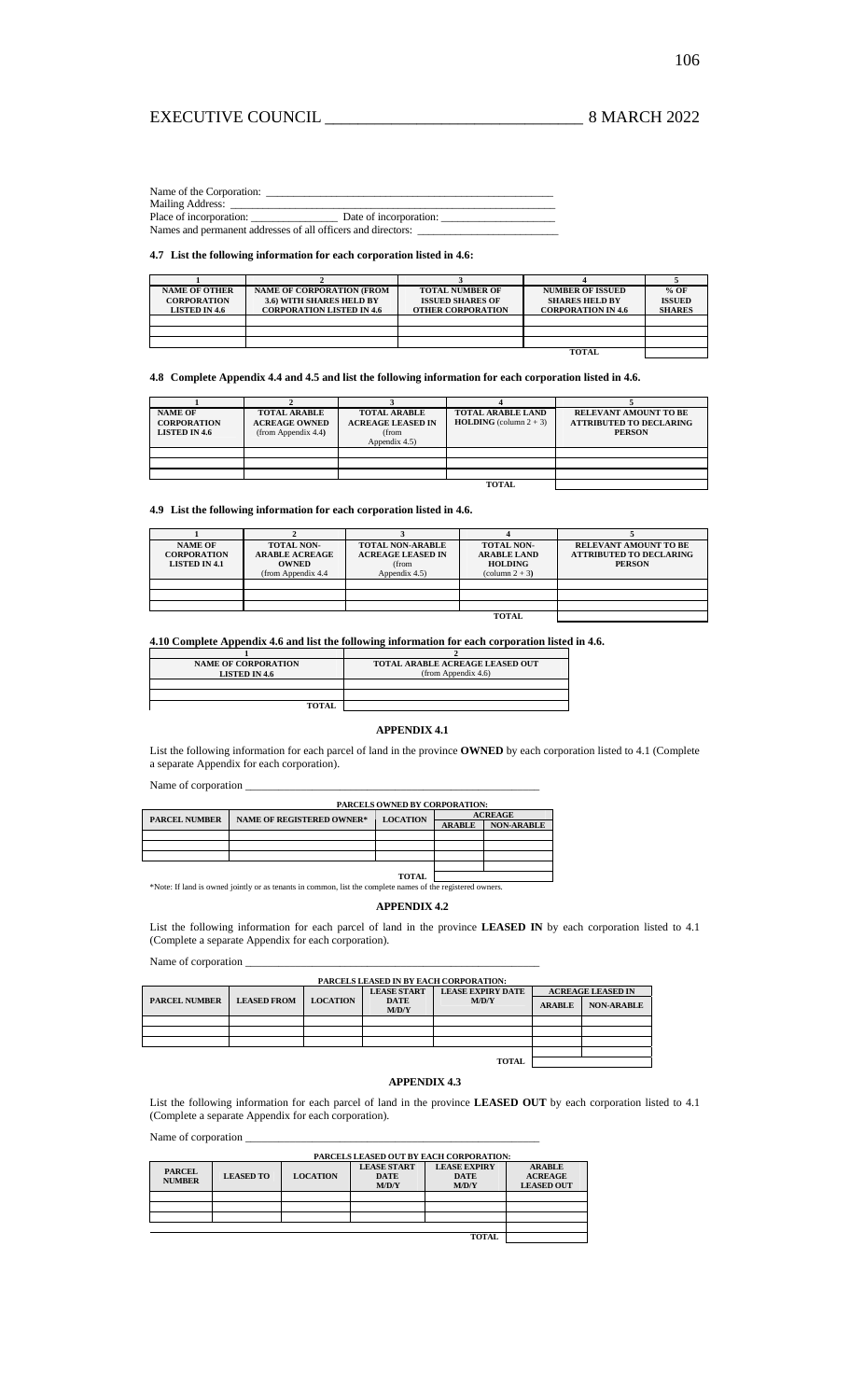# **APPENDIX 4.4**

List the following information for each parcel of land in the province **OWNED** by each corporation listed to 4.6 (Complete a separate Appendix for each corporation).

Name of corporation  $\_\_$ 

|                      | PARCELS OWNED BY CORPORATION:    |                 |                |                   |  |  |
|----------------------|----------------------------------|-----------------|----------------|-------------------|--|--|
| <b>PARCEL NUMBER</b> | <b>NAME OF REGISTERED OWNER*</b> | <b>LOCATION</b> | <b>ACREAGE</b> |                   |  |  |
|                      |                                  |                 | <b>ARABLE</b>  | <b>NON-ARABLE</b> |  |  |
|                      |                                  |                 |                |                   |  |  |
|                      |                                  |                 |                |                   |  |  |
|                      |                                  |                 |                |                   |  |  |
|                      |                                  |                 |                |                   |  |  |
|                      |                                  | <b>TOTAL</b>    |                |                   |  |  |

\*Note: If land is owned jointly or as tenants in common, list the complete names of the registered owners.

## **APPENDIX 4.5**

List the following information for each parcel of land in the province **LEASED IN** by each corporation listed to 4.6 (Complete a separate Appendix for each corporation).

Name of corporation \_

| <b>PARCELS LEASED IN BY EACH CORPORATION:</b> |                    |                 |                      |                          |                          |                   |  |
|-----------------------------------------------|--------------------|-----------------|----------------------|--------------------------|--------------------------|-------------------|--|
|                                               |                    |                 | <b>LEASE START</b>   | <b>LEASE EXPIRY DATE</b> | <b>ACREAGE LEASED IN</b> |                   |  |
| <b>PARCEL NUMBER</b>                          | <b>LEASED FROM</b> | <b>LOCATION</b> | <b>DATE</b><br>M/D/Y | M/D/Y                    | <b>ARABLE</b>            | <b>NON-ARABLE</b> |  |
|                                               |                    |                 |                      |                          |                          |                   |  |
|                                               |                    |                 |                      |                          |                          |                   |  |
|                                               |                    |                 |                      |                          |                          |                   |  |
|                                               |                    |                 |                      |                          |                          |                   |  |
| <b>TOTAL</b>                                  |                    |                 |                      |                          |                          |                   |  |

## **APPENDIX 4.6**

List the following information for each parcel of land in the province **LEASED OUT** by each corporation listed to 4.6 (Complete a separate Appendix for each corporation).

Name of corporation  $\overline{\phantom{a}}$ 

| PARCELS LEASED OUT BY EACH CORPORATION: |                  |                 |                    |                          |                                  |  |
|-----------------------------------------|------------------|-----------------|--------------------|--------------------------|----------------------------------|--|
|                                         |                  |                 | <b>LEASE START</b> | <b>LEASE EXPIRY DATE</b> | <b>ARABLE ACREAGE LEASED OUT</b> |  |
| <b>PARCEL NUMBER</b>                    | <b>LEASED TO</b> | <b>LOCATION</b> | <b>DATE</b>        | M/D/Y                    |                                  |  |
|                                         |                  |                 | M/D/Y              |                          |                                  |  |
|                                         |                  |                 |                    |                          |                                  |  |
|                                         |                  |                 |                    |                          |                                  |  |
|                                         |                  |                 |                    |                          |                                  |  |
|                                         |                  |                 |                    |                          |                                  |  |
|                                         |                  |                 |                    |                          |                                  |  |

## **SECTION 5 Trusts**

#### **Answer the following question: YES or NO**

Is the Declaring Person a trustee or beneficiary in a trust that has an aggregate land holding?

YES NO

**If you answered YES, fill out the remainder of this section. You will need to complete Appendix 5 to answer the following questions. If you have answered NO, do not complete this section.** 

**5.1 List the following information if the Declaring Person is involved in a trust, either as a trustee or beneficiary, which owns land in the province. (Use a separate sheet for each trust)** 

Name of the trust:

Address: \_\_\_\_\_\_\_\_\_\_\_\_\_\_\_\_\_\_\_\_\_\_\_\_\_\_\_\_\_\_\_\_\_\_\_\_\_\_\_\_\_\_\_\_\_\_\_\_\_\_\_\_\_\_\_\_\_\_\_\_\_\_\_\_\_

Names and permanent addresses of all trustees and beneficiaries of the trust: \_\_\_\_\_\_\_\_\_\_\_\_\_\_\_\_\_\_\_\_\_\_\_\_\_\_\_\_\_\_\_\_\_\_\_\_\_\_\_\_\_\_\_\_\_\_\_\_\_\_\_\_\_\_\_\_\_\_\_\_\_\_\_\_\_\_\_\_\_\_\_\_

## **5.2 List the following information for each trust listed in 5.1.**

| <b>NAME OF</b><br><b>TRUST</b> | <b>TOTAL ARABLE ACREAGE</b><br><b>OWNED</b><br>(from question 1, Appendix 5) | <b>TOTAL ARABLE ACREAGE LEASED</b><br>(from question 2, Appendix 5) | <b>TOTAL ARABLE LAND</b><br><b>HOLDING</b><br>$\text{(column 1 + 2)}$ |  |  |
|--------------------------------|------------------------------------------------------------------------------|---------------------------------------------------------------------|-----------------------------------------------------------------------|--|--|
|                                |                                                                              |                                                                     |                                                                       |  |  |
|                                |                                                                              |                                                                     |                                                                       |  |  |
|                                |                                                                              |                                                                     |                                                                       |  |  |
| <b>TOTAL</b>                   |                                                                              |                                                                     |                                                                       |  |  |

## **5.3 List the following information for each trust listed in 5.1.**

| <b>NAME OF</b><br><b>TRUST</b> | <b>TOTAL NON-ARABLE ACREAGE</b><br><b>OWNED</b><br>(from question 1, Appendix 5) | TOTAL NON-ARABLE ACREAGE<br><b>LEASED IN</b><br>(from question 2, Appendix 5) | TOTAL NON-ARABLE LAND<br><b>HOLDING</b><br>$\text{(column 1 + 2)}$ |  |  |
|--------------------------------|----------------------------------------------------------------------------------|-------------------------------------------------------------------------------|--------------------------------------------------------------------|--|--|
|                                |                                                                                  |                                                                               |                                                                    |  |  |
|                                |                                                                                  |                                                                               |                                                                    |  |  |
|                                |                                                                                  |                                                                               |                                                                    |  |  |
| <b>TOTAL</b>                   |                                                                                  |                                                                               |                                                                    |  |  |

## **5.4 List the following information for each trust listed in 5.1.**

| <b>NAME OF TRUST</b> | TOTAL ARABLE ACREAGE LEASED OUT<br>(from question 3, Appendix 5) |
|----------------------|------------------------------------------------------------------|
|                      |                                                                  |
|                      |                                                                  |
|                      |                                                                  |
| <b>TOTAL</b>         |                                                                  |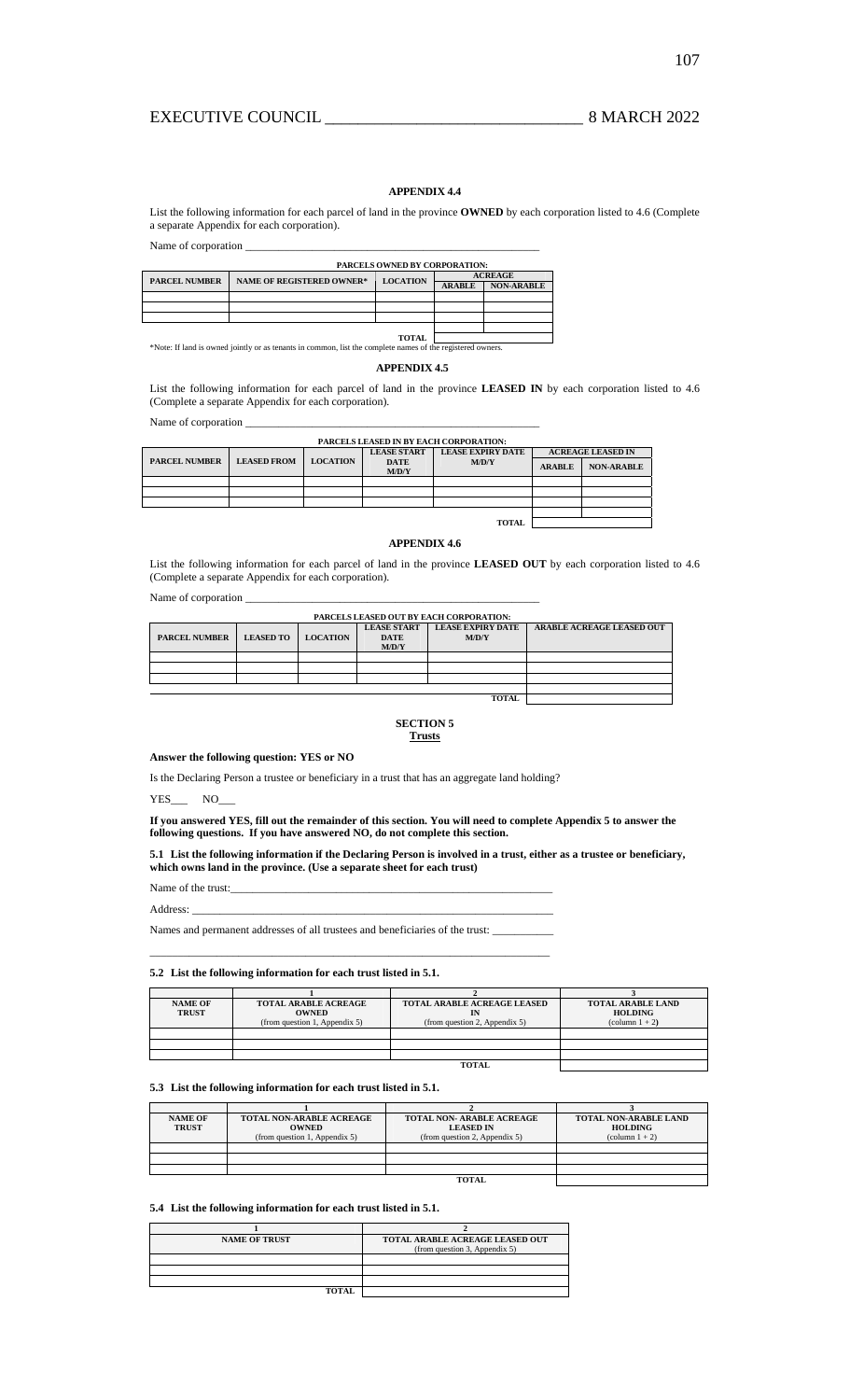## **APPENDIX 5**

Instructions: Complete questions 1-3 below for **each trust** that is listed in response to question 5.1 of your Declaration. You will use the totals calculated in the below tables to complete questions 5.2 to 5.4 of your Declaration. Attach the completed Appendix to your Declaration.

#### Name of the trust:

**1.List the following information for each parcel of land in the province OWNED by the trust.** 

| PARCELS OWNED BY THE TRUST                                                                                                 |  |  |  |               |                   |  |  |
|----------------------------------------------------------------------------------------------------------------------------|--|--|--|---------------|-------------------|--|--|
| <b>PARCEL NUMBER</b><br><b>NAME OF REGISTERED OWNER*</b><br><b>NAME OF BENEFICARY</b><br><b>LOCATION</b><br><b>ACREAGE</b> |  |  |  |               |                   |  |  |
|                                                                                                                            |  |  |  | <b>ARABLE</b> | <b>NON-ARABLE</b> |  |  |
|                                                                                                                            |  |  |  |               |                   |  |  |
|                                                                                                                            |  |  |  |               |                   |  |  |
|                                                                                                                            |  |  |  |               |                   |  |  |
|                                                                                                                            |  |  |  |               |                   |  |  |

Note: If land is owned jointly or as tenants in common list the complete names of the registered owners.

**2. List the following information for each parcel of land in the province LEASED IN by the trust.** 

|                      | PARCELS LEASED IN BY THE TRUST |                 |                         |                          |                          |                   |  |
|----------------------|--------------------------------|-----------------|-------------------------|--------------------------|--------------------------|-------------------|--|
| <b>PARCEL NUMBER</b> | <b>LEASED FROM</b>             | <b>LOCATION</b> | <b>LEASE START DATE</b> | <b>LEASE EXPIRY DATE</b> | <b>ACREAGE LEASED IN</b> |                   |  |
|                      |                                |                 | M/D/Y                   | M/D/Y                    |                          |                   |  |
|                      |                                |                 |                         |                          |                          |                   |  |
|                      |                                |                 |                         |                          | <b>ARABLE</b>            | <b>NON-ARABLE</b> |  |
|                      |                                |                 |                         |                          |                          |                   |  |
|                      |                                |                 |                         |                          |                          |                   |  |
|                      |                                |                 |                         |                          |                          |                   |  |
|                      |                                |                 |                         |                          |                          |                   |  |
|                      |                                |                 |                         |                          |                          |                   |  |
|                      |                                |                 |                         | <b>TOTAL</b>             |                          |                   |  |

**List the following information for each parcel of land in the province LEASED OUT by the trust.** 

|                                | PARCELS LEASED OUT BY THE TRUST |                     |                                            |                                             |                                            |  |
|--------------------------------|---------------------------------|---------------------|--------------------------------------------|---------------------------------------------|--------------------------------------------|--|
| <b>PARCEL</b><br><b>NUMBER</b> | <b>LOCATION</b>                 | <b>LEASED</b><br>TO | <b>LEASE START</b><br><b>DATE</b><br>M/D/Y | <b>LEASE EXPIRY</b><br><b>DATE</b><br>M/D/Y | <b>ARABLE ACREAGE LEASED</b><br><b>OUT</b> |  |
|                                |                                 |                     |                                            |                                             |                                            |  |
|                                |                                 |                     |                                            |                                             |                                            |  |
|                                |                                 |                     |                                            |                                             |                                            |  |
|                                |                                 |                     |                                            | <b>TOTAL</b>                                |                                            |  |

#### **SECTION 6**

# **OTHER CORPORATIONS – DIRECT OR INDIRECT CONTROL**

**Answer the following questions: YES or NO** 

A.Other than the corporations listed in the preceding sections, does the Declaring Person have direct or indirect influence over any other corporation that, if exercised, would result in control in fact of that corporation?

YES\_\_\_ NO\_

B.Other than the corporations listed in the preceding sections, does the Declaring Person have a prescribed interest, right or ability in relation to any other corporation, or a prescribed criterion or set of circumstances applies to the Declaration Person, with respect to that corporation?

YES\_\_\_\_ NO

**If you answered YES to any of these, complete the remainder of this section.** 

**List the following information for any corporation to which A and/or B applies (Use a separate sheet for each corporation).** 

Name of Corporation:

Mailing Address:

 $\frac{1}{1}$ 

Place of incorporation: \_\_\_\_\_\_\_\_\_\_\_\_\_\_\_\_\_ Date of incorporation: \_\_\_\_\_\_\_\_\_\_\_\_\_\_

\_\_\_\_\_\_\_\_\_\_\_\_\_\_\_\_\_\_\_\_\_\_\_\_\_\_\_\_\_\_\_\_\_\_\_\_\_\_\_\_\_\_\_\_\_\_\_\_\_\_\_\_\_\_\_\_\_\_\_\_\_\_\_\_\_\_\_\_\_\_\_

\_\_\_\_\_\_\_\_\_\_\_\_\_\_\_\_\_\_\_\_\_\_\_\_\_\_\_\_\_ \_\_\_\_\_\_\_\_\_\_\_\_\_\_\_\_\_\_\_\_\_\_\_\_

Names and permanent addresses of all officers and director:

## **SECTION 7 DECLARATION**

This form has been completed pursuant to section 10 of the *Prince Edward Island Lands Protection Act.* 

My maximum aggregate land holding in the calendar year \_\_\_\_\_\_\_\_ was \_\_\_\_\_\_\_\_\_ acres held on mm/dd/yyyy

**I hereby certify that the information contained herein is true and correct in all respects for the reporting year listed above. Upon request, I undertake to provide such further information as may be reasonably required by the Commission in the processing of this declaration.**

Signature of Declaring Person\* Date \*This form must be signed by the Declaring Person

 $\overline{\phantom{a}}$  , and the set of the set of the set of the set of the set of the set of the set of the set of the set of the set of the set of the set of the set of the set of the set of the set of the set of the set of the s Print Name of Declaring Person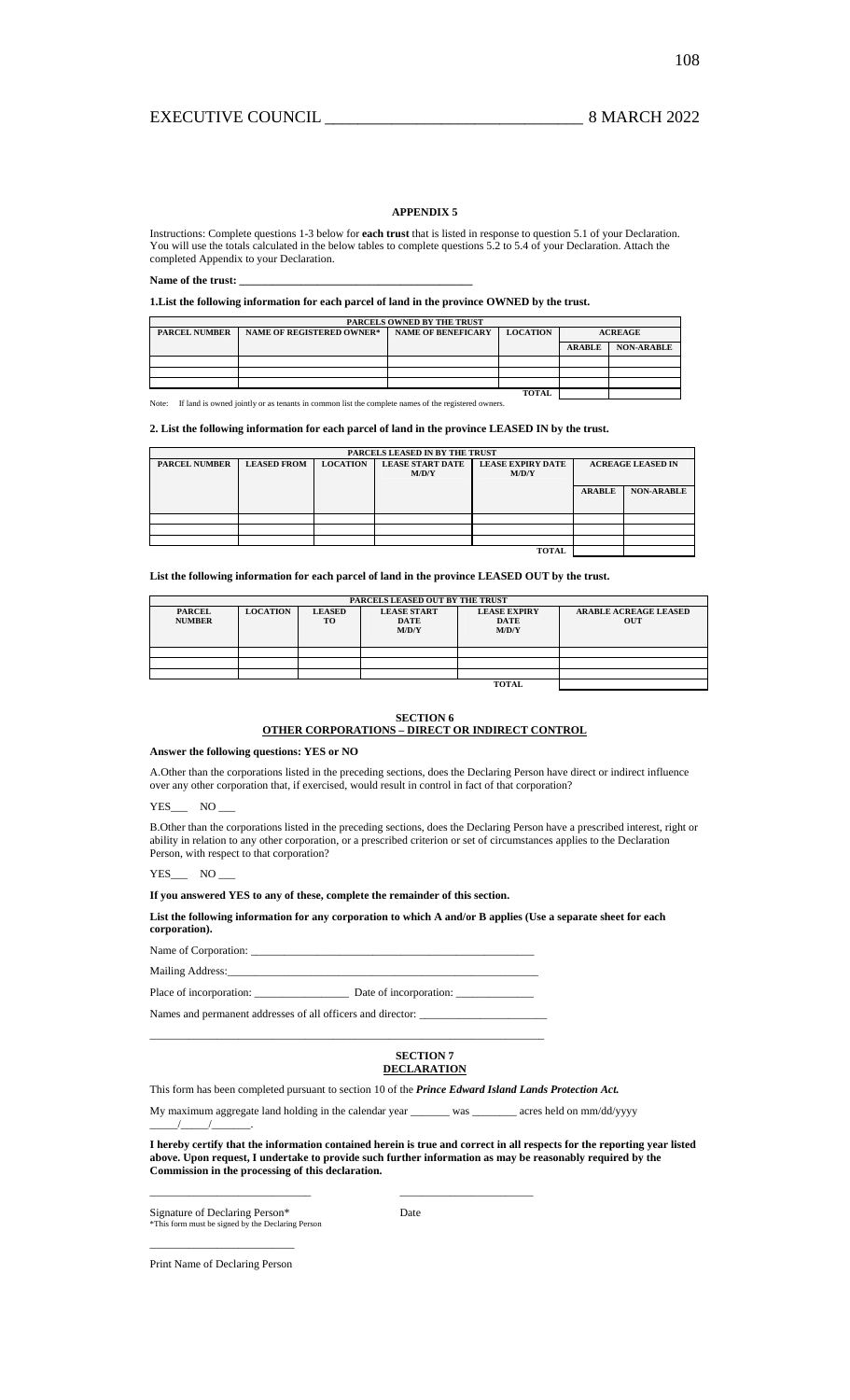109

If you wish to direct any further inquiries relating to this declaration to a contact person, please provide contact particulars of the contact person.

Name \_\_\_\_\_\_\_\_\_\_\_\_\_\_\_\_\_\_\_\_\_\_\_\_\_\_\_\_\_\_\_\_\_\_\_\_\_\_\_\_\_\_\_\_\_\_\_\_\_\_\_

Mailing Address \_\_\_\_\_\_\_\_\_\_\_\_\_\_\_\_\_\_\_\_\_\_\_\_\_\_\_\_\_\_\_\_\_\_\_\_\_\_\_\_\_\_

Province \_\_\_\_\_\_\_\_\_\_\_\_ Postal Code \_\_\_\_\_\_\_\_\_\_\_\_\_\_\_\_\_\_\_\_\_\_\_\_\_\_

Telephone \_\_\_\_\_\_\_\_\_\_\_\_\_\_\_\_\_\_

Email \_\_\_\_\_\_\_\_\_\_\_\_\_\_\_\_\_\_\_\_\_\_\_\_\_\_\_\_\_\_\_\_\_\_\_\_\_\_\_\_\_\_\_\_\_\_\_\_\_\_\_

## **NOTICE:**

**Section 15 of the Act provides that:** 

**Any person or corporation who provides false or misleading information when required to provide information under this Act is guilty of an offence and liable on summary conviction to a fine in an amount not to exceed \$250,000.** 

**FORM 6B**

AGGREGATE LAND HOLDING DECLARATION FOR A **CORPORATION** PURSUANT TO SECTION 10 OF THE *PRINCE EDWARD ISLAND LANDS PROTECTION ACT (*the *"Act")* 

## **INFORMATION PROVIDED SHALL DECLARE THE MAXIMUM LAND HOLDING DURING THE REPORTING YEAR**

Pursuant to subsection 10(2) of the *Prince Edward Island Lands Protection Act* (the "Act") any corporation having an aggregate land holding of more than 2,250 acres shall, not later than December 31 of each year, file an aggregate land holding declaration with the Prince Edward Island Regulatory and Appeals Commission.

An aggregate land holding declaration is intended to reflect the corporation's maximum aggregate land holding in a given year. The date on which the corporation held its maximum aggregate land holding becomes the corporation's reporting date.

| <b>SECTION 1</b>                      |
|---------------------------------------|
| <b>Declaring Person's Particulars</b> |

## **INFORMATION PROVIDED BY DECLARING PERSON IS SUBJECT TO AUDIT**

Information on this Form is collected pursuant to the *Lands Protection Act* and will be used by the Commission in the administration of the said **Act**. For additional information, contact the Commission at 902-892-3501 or by email at info@irac.pe.ca.

## **SECTION 2 Declaring Corporation**

**2.1 Report the total number of voting shares issued by the Declaring Corporation\_\_\_**

**2.2 List the following information for each shareholder – both corporate and individual – holding more than 5% of the issued shares of the Declaring Corporation:**

| <b>NAME OF SHAREHOLDER</b> | <b>ADDRESS</b> | <b>NUMBER OF SHARES OWNED BY</b> | % OF ISSUED   |
|----------------------------|----------------|----------------------------------|---------------|
|                            |                | <b>A SHAREHOLDER</b>             | <b>VOTING</b> |
|                            |                |                                  | <b>SHARES</b> |
|                            |                |                                  |               |
|                            |                |                                  |               |
|                            |                |                                  |               |

#### **SECTION 3 Declaring Corporation's Land Holdings**

**3.1 List the following information for each parcel of land in the province OWNED by the Declaring Corporation, which includes lands held in trust where the Declaring Corporation is a trustee or beneficiary of a trust:** 

|                      | PARCELS OWNED BY THE DECLARING CORPORATION:                                                               |                 |                |                   |  |  |
|----------------------|-----------------------------------------------------------------------------------------------------------|-----------------|----------------|-------------------|--|--|
| <b>PARCEL NUMBER</b> | <b>NAME OF REGISTERED OWNER*</b>                                                                          | <b>LOCATION</b> | <b>ACREAGE</b> |                   |  |  |
|                      |                                                                                                           |                 | <b>ARABLE</b>  | <b>NON-ARABLE</b> |  |  |
|                      |                                                                                                           |                 |                |                   |  |  |
|                      |                                                                                                           |                 |                |                   |  |  |
|                      |                                                                                                           |                 |                |                   |  |  |
|                      |                                                                                                           |                 |                |                   |  |  |
|                      |                                                                                                           |                 |                |                   |  |  |
|                      | Note: If land is owned jointly or as tenants in common, list the complete names of the registered owners. |                 |                |                   |  |  |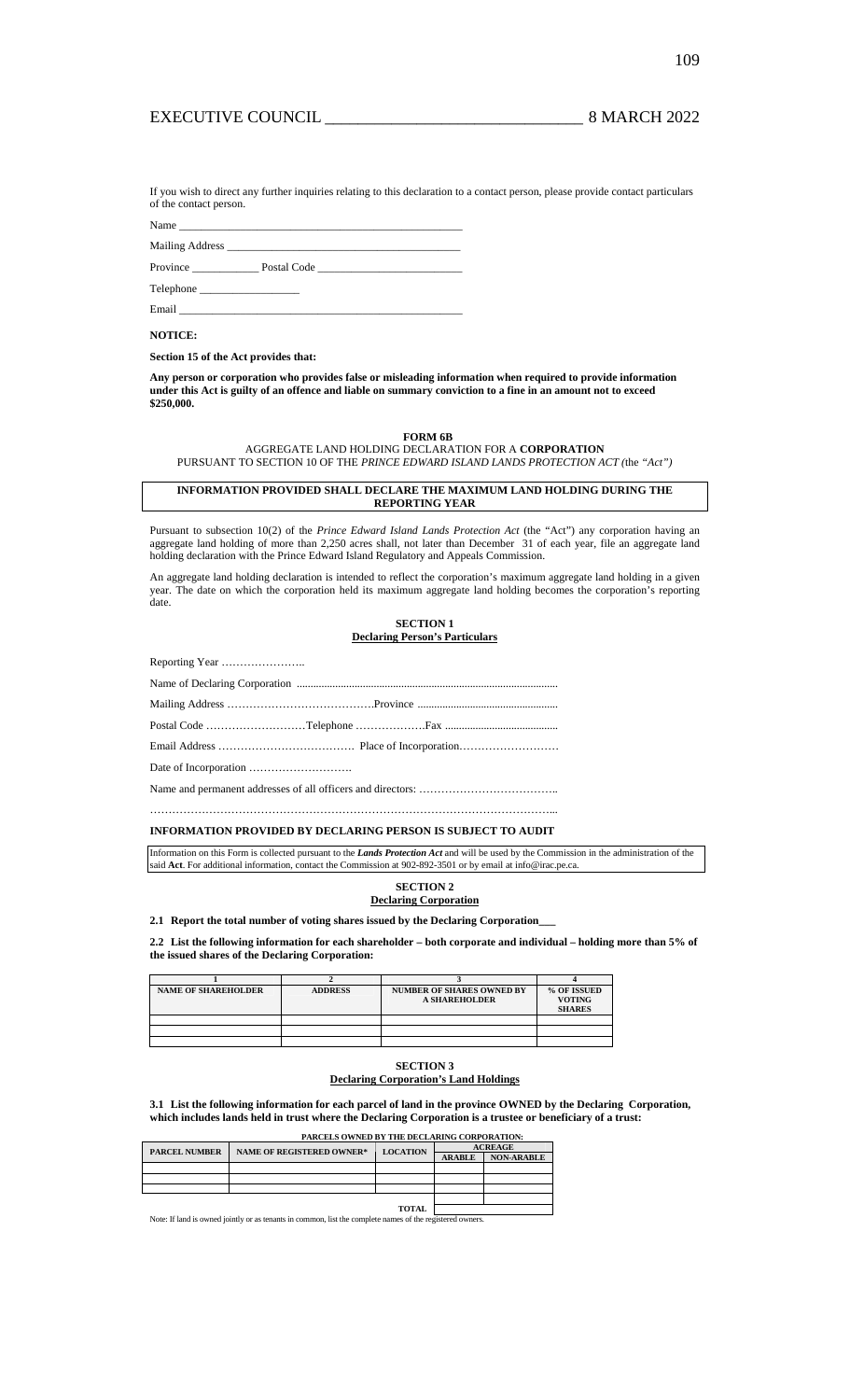**3.2 List the following information for each parcel of land in the province LEASED IN by the Declaring Corporation.**

|                      | PARCELS LEASED IN BY THE DECLARING CORPORATION: |                 |                      |                          |                          |                   |
|----------------------|-------------------------------------------------|-----------------|----------------------|--------------------------|--------------------------|-------------------|
|                      |                                                 |                 | <b>LEASE START</b>   | <b>LEASE EXPIRY DATE</b> | <b>ACREAGE LEASED IN</b> |                   |
| <b>PARCEL NUMBER</b> | <b>LEASED FROM</b>                              | <b>LOCATION</b> | <b>DATE</b><br>M/D/Y | M/D/Y                    | <b>ARABLE</b>            | <b>NON-ARABLE</b> |
|                      |                                                 |                 |                      |                          |                          |                   |
|                      |                                                 |                 |                      |                          |                          |                   |
|                      |                                                 |                 |                      |                          |                          |                   |
|                      |                                                 |                 |                      |                          |                          |                   |
|                      |                                                 |                 |                      | <b>TOTAL</b>             |                          |                   |

**3.3 List the following information for each parcel of land in the province LEASED OUT by the Declaring Corporation.** 

| PARCELS LEASED OUT BY THE DECLARING PERSON: |                  |                 |                                   |                                   |                                  |
|---------------------------------------------|------------------|-----------------|-----------------------------------|-----------------------------------|----------------------------------|
| <b>PARCEL NUMBER</b>                        | <b>LEASED TO</b> | <b>LOCATION</b> | <b>LEASE START</b><br><b>DATE</b> | <b>LEASE EXPIRY DATE</b><br>M/D/Y | <b>ARABLE ACREAGE LEASED OUT</b> |
|                                             |                  |                 | M/D/Y                             |                                   |                                  |
|                                             |                  |                 |                                   |                                   |                                  |
|                                             |                  |                 |                                   |                                   |                                  |
|                                             |                  |                 |                                   |                                   |                                  |
|                                             |                  |                 |                                   |                                   |                                  |
| <b>TOTAL</b>                                |                  |                 |                                   |                                   |                                  |

## **SECTION 4 Declaring Corporation – Individual Shareholders' Land Holding**

**4.1 Complete Appendix 4.1 and 4.2 for EACH shareholder listed in 2.2 that is a person. List the following information for each applicable shareholder listed in 2.2 for ARABLE LAND:** 

| <b>NAME OF</b><br><b>SHAREHOLDER</b> | <b>TOTAL ARABLE ACREAGE</b><br><b>OWNED</b><br>(from Appendix 4.1) | <b>TOTAL ARABLE ACREAGE LEASED</b><br>(from Appendix 4.2) | <b>TOTAL ARABLE LAND</b><br><b>HOLDING</b><br>$\text{(column } 2+3)$ |
|--------------------------------------|--------------------------------------------------------------------|-----------------------------------------------------------|----------------------------------------------------------------------|
|                                      |                                                                    |                                                           |                                                                      |
|                                      |                                                                    |                                                           |                                                                      |
|                                      |                                                                    |                                                           |                                                                      |
|                                      |                                                                    | TOTAL                                                     |                                                                      |

## **4.2 Complete Appendix 4.1 and 4.2 for EACH shareholder listed in 2.2 that is a person. List the following information for each applicable shareholder listed in 2.2 for NON-ARABLE LAND:**

| <b>NAME OF</b>     | <b>TOTAL NON-ARABLE ACREAGE</b> | <b>TOTAL NON-ARABLE ACREAGE</b> | TOTAL NON-ARABLE LAND  |
|--------------------|---------------------------------|---------------------------------|------------------------|
| <b>SHAREHOLDER</b> | <b>OWNED</b>                    | <b>LEASED IN</b>                | <b>HOLDING</b>         |
|                    | (from Appendix 4.1)             | (from Appendix 4.2)             | $\text{(column } 2+3)$ |
|                    |                                 |                                 |                        |
|                    |                                 |                                 |                        |
|                    |                                 |                                 |                        |
|                    |                                 | <b>TOTAL</b>                    |                        |
|                    |                                 |                                 |                        |

## **4.3 Complete Appendix 4.3 and list the following information for each applicable shareholder listed in 2.2 that is a person:**

| <b>NAME OF SHAREHOLDER</b> | TOTAL ARABLE ACREAGE LEASED OUT<br>(from Appendix 4.3) |
|----------------------------|--------------------------------------------------------|
|                            |                                                        |
|                            |                                                        |
| <b>TOTAL</b>               |                                                        |

## **APPENDIX 4.1**

List the following information for each parcel of land in the province **OWNED** by each shareholder (person) listed in 2.2. (Complete a separate Appendix for each shareholder).

Name of shareholder \_

| <b>PARCELS OWNED BY EACH SHAREHOLDER OF DECLARING CORPORATION:</b> |                                  |                 |                |                   |  |  |
|--------------------------------------------------------------------|----------------------------------|-----------------|----------------|-------------------|--|--|
| <b>PARCEL NUMBER</b>                                               | <b>NAME OF REGISTERED OWNER*</b> | <b>LOCATION</b> | <b>ACREAGE</b> |                   |  |  |
|                                                                    |                                  |                 | <b>ARABLE</b>  | <b>NON-ARABLE</b> |  |  |
|                                                                    |                                  |                 |                |                   |  |  |
|                                                                    |                                  |                 |                |                   |  |  |
|                                                                    |                                  |                 |                |                   |  |  |
|                                                                    |                                  |                 |                |                   |  |  |

**TOTAL**  \*Note: If land is owned jointly or as tenants in common, list the complete names of the registered owners.

## **APPENDIX 4.2**

List the following information for each parcel of land in the province **LEASED IN** by each shareholder (person) listed in 2.2. (Complete a separate Appendix for each shareholder).

┑

Name of shareholder  $\__$ 

|                      | <b>PARCELS LEASED IN BY EACH SHAREHOLDER OF DECLARING CORPORATION:</b> |                 |                      |                          |                          |                   |
|----------------------|------------------------------------------------------------------------|-----------------|----------------------|--------------------------|--------------------------|-------------------|
|                      |                                                                        |                 | <b>LEASE START</b>   | <b>LEASE EXPIRY DATE</b> | <b>ACREAGE LEASED IN</b> |                   |
| <b>PARCEL NUMBER</b> | <b>LEASED FROM</b>                                                     | <b>LOCATION</b> | <b>DATE</b><br>M/D/Y | M/D/Y                    | <b>ARABLE</b>            | <b>NON-ARABLE</b> |
|                      |                                                                        |                 |                      |                          |                          |                   |
|                      |                                                                        |                 |                      |                          |                          |                   |
|                      |                                                                        |                 |                      |                          |                          |                   |
|                      |                                                                        |                 |                      |                          |                          |                   |
|                      |                                                                        |                 |                      | <b>TOTAL</b>             |                          |                   |

## **APPENDIX 4.3**

List the following information for each parcel of land in the province **LEASED OUT** by each shareholder (person) listed in 2.2 (Complete a separate Appendix for each shareholder).

Name of shareholder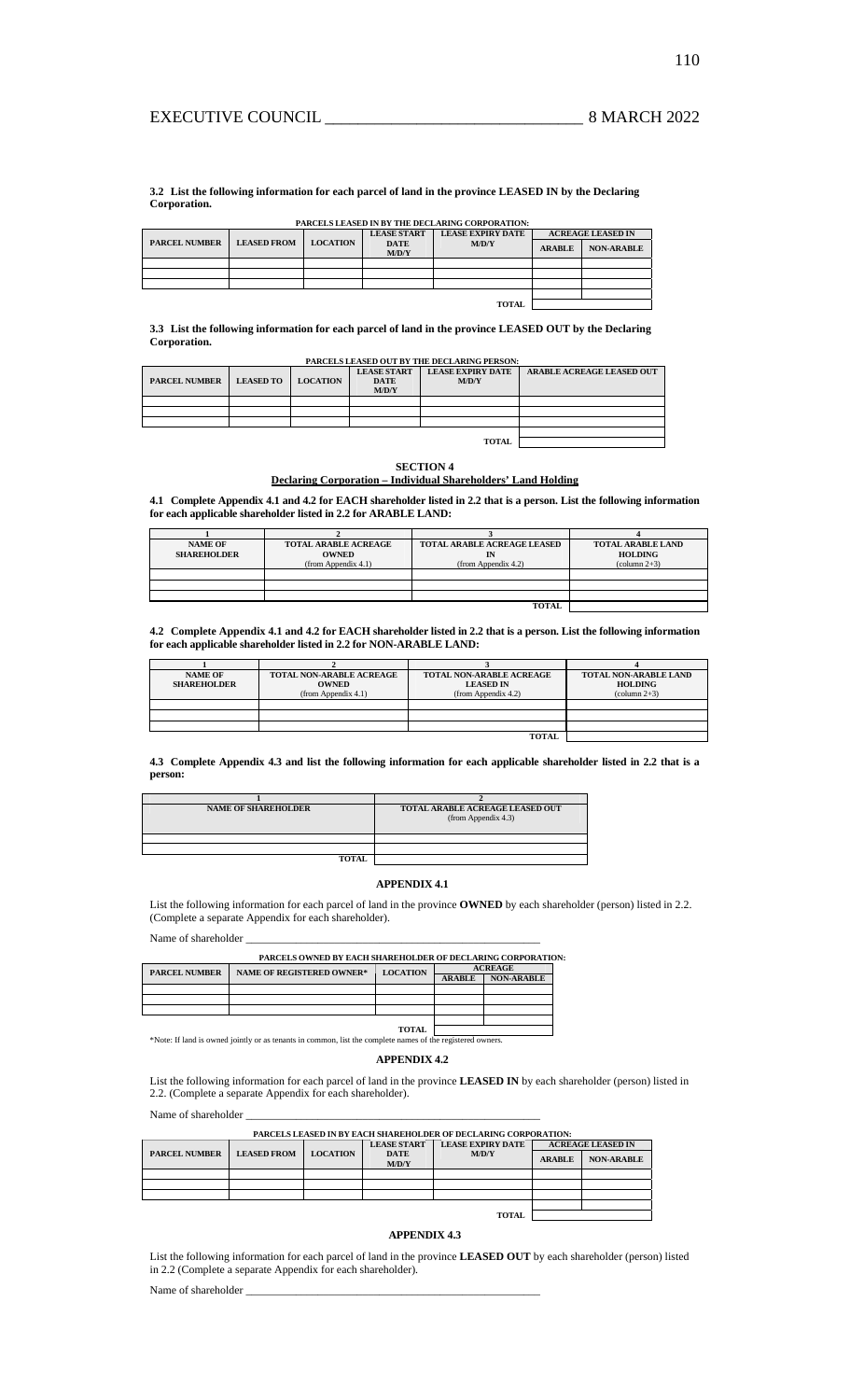|                                | PARCELS LEASED OUT BY EACH SHAREHOLDER OF DECLARING CORPORATION: |                 |                                            |                                             |                                                      |  |
|--------------------------------|------------------------------------------------------------------|-----------------|--------------------------------------------|---------------------------------------------|------------------------------------------------------|--|
| <b>PARCEL</b><br><b>NUMBER</b> | <b>LEASED TO</b>                                                 | <b>LOCATION</b> | <b>LEASE START</b><br><b>DATE</b><br>M/D/Y | <b>LEASE EXPIRY</b><br><b>DATE</b><br>M/D/Y | <b>ARABLE</b><br><b>ACREAGE</b><br><b>LEASED OUT</b> |  |
|                                |                                                                  |                 |                                            |                                             |                                                      |  |
|                                |                                                                  |                 |                                            |                                             |                                                      |  |
|                                |                                                                  |                 |                                            |                                             |                                                      |  |
|                                |                                                                  |                 |                                            |                                             |                                                      |  |
| <b>TOTAL</b>                   |                                                                  |                 |                                            |                                             |                                                      |  |

#### **SECTION 5**

# **Declaring Corporation – Corporate Shareholders' Land Holdings**

**Answer the following question: YES or NO** 

A. Are there any shareholders in 2.2 that are corporations?

YES\_\_ NO\_

**If you answered YES, complete the remainder of this section. If you have answered NO, proceed to section 6.** 

**NOTE: CORPORATE SHAREHOLDERS OF THE DECLARING CORPORATION THAT HOLD MORE THAN 50% OF THE SHARES OF THE DECLARING CORPORATION SHOULD NOT BE REPORTED IN THIS SECTION. THEY SHOULD BE INCLUDED IN SECTION 7.10.** 

**5.1 For each corporation that holds more than 5% of the issued shares of the Declaring Corporation, list the following information: (Use a separate sheet for each corporation).** 

| Name of the Corporation: |  |
|--------------------------|--|
|                          |  |

Mailing Address:

Place of incorporation: \_\_\_\_\_\_\_\_\_\_\_\_\_\_\_\_ Date of incorporation: \_\_\_\_\_\_\_\_\_\_\_\_\_\_\_\_\_\_\_\_\_ Names and permanent addresses of all officers and directors:

**5.2 Complete Appendix 5.1, 5.2 and 5.3 for each corporation listed in 5.1.** 

## **5.3 List the following information for each corporation listed in 5.1 for ARABLE LAND:**

| <b>NAME OF</b>     | <b>TOTAL ARABLE ACREAGE</b> | <b>TOTAL ARABLE ACREAGE</b> | <b>TOTAL ARABLE LAND</b> |
|--------------------|-----------------------------|-----------------------------|--------------------------|
| <b>CORPORATION</b> | <b>OWNED</b>                | <b>LEASED IN</b>            | HOLDING                  |
|                    | (from Appendix 5.1)         | (from Appendix $5.2$ )      | $\text{(column } 2 + 3)$ |
|                    |                             |                             |                          |
|                    |                             |                             |                          |
|                    |                             |                             |                          |
|                    |                             | <b>TOTAL</b>                |                          |

## **5.4 List the following information for each corporation listed in 5.1 for NON-ARABLE LAND:**

| <b>NAME OF</b><br><b>CORPORATION</b> | <b>TOTAL NON-ARABLE ACREAGE</b><br><b>OWNED</b><br>(from Appendix 5.1) | <b>TOTAL NON- ARABLE ACREAGE</b><br><b>LEASED IN</b><br>(from Appendix 5.2) | <b>TOTAL NON-ARABLE LAND</b><br><b>HOLDING</b><br>$\text{(column } 2 + 3)$ |
|--------------------------------------|------------------------------------------------------------------------|-----------------------------------------------------------------------------|----------------------------------------------------------------------------|
|                                      |                                                                        |                                                                             |                                                                            |
|                                      |                                                                        |                                                                             |                                                                            |
|                                      |                                                                        |                                                                             |                                                                            |
|                                      |                                                                        |                                                                             |                                                                            |
|                                      |                                                                        | <b>TOTAL</b>                                                                |                                                                            |

# **5.5 List the following information for each corporation listed in 5.1 for LEASED LAND:**

| <b>NAME OF CORPORATION</b> | TOTAL ARABLE ACREAGE LEASED OUT<br>(from Appendix 5.3) |
|----------------------------|--------------------------------------------------------|
|                            |                                                        |
|                            |                                                        |
|                            |                                                        |
| <b>TOTAL</b>               |                                                        |

## **APPENDIX 5.1**

List the following information for each parcel of land in the province **OWNED** by the corporation listed in 5.1:

## **PARCELS OWNED BY CORPORATION:**

| <b>PARCEL NUMBER</b> | <b>NAME OF REGISTERED OWNER*</b> | <b>LOCATION</b> |               | <b>ACREAGE</b>    |  |
|----------------------|----------------------------------|-----------------|---------------|-------------------|--|
|                      |                                  |                 | <b>ARABLE</b> | <b>NON-ARABLE</b> |  |
|                      |                                  |                 |               |                   |  |
|                      |                                  |                 |               |                   |  |
|                      |                                  |                 |               |                   |  |
|                      |                                  |                 |               |                   |  |
|                      |                                  | <b>TOTAL</b>    |               |                   |  |

\*Note: If land is owned jointly or as tenants in common, list the complete names of the registered owners.

## **APPENDIX 5.2**

List the following information for each parcel of land in the province **LEASED IN** by the corporation listed in 5.1:

## **PARCELS LEASED IN BY EACH CORPORATION: LEASE START DATE LEASE EXPIRY DATE ACREAGE LEASED IN PARCEL NUMBER LEASED FROM LOCATION M/D/Y ARABLE** NON-ARABLE **TOTAL**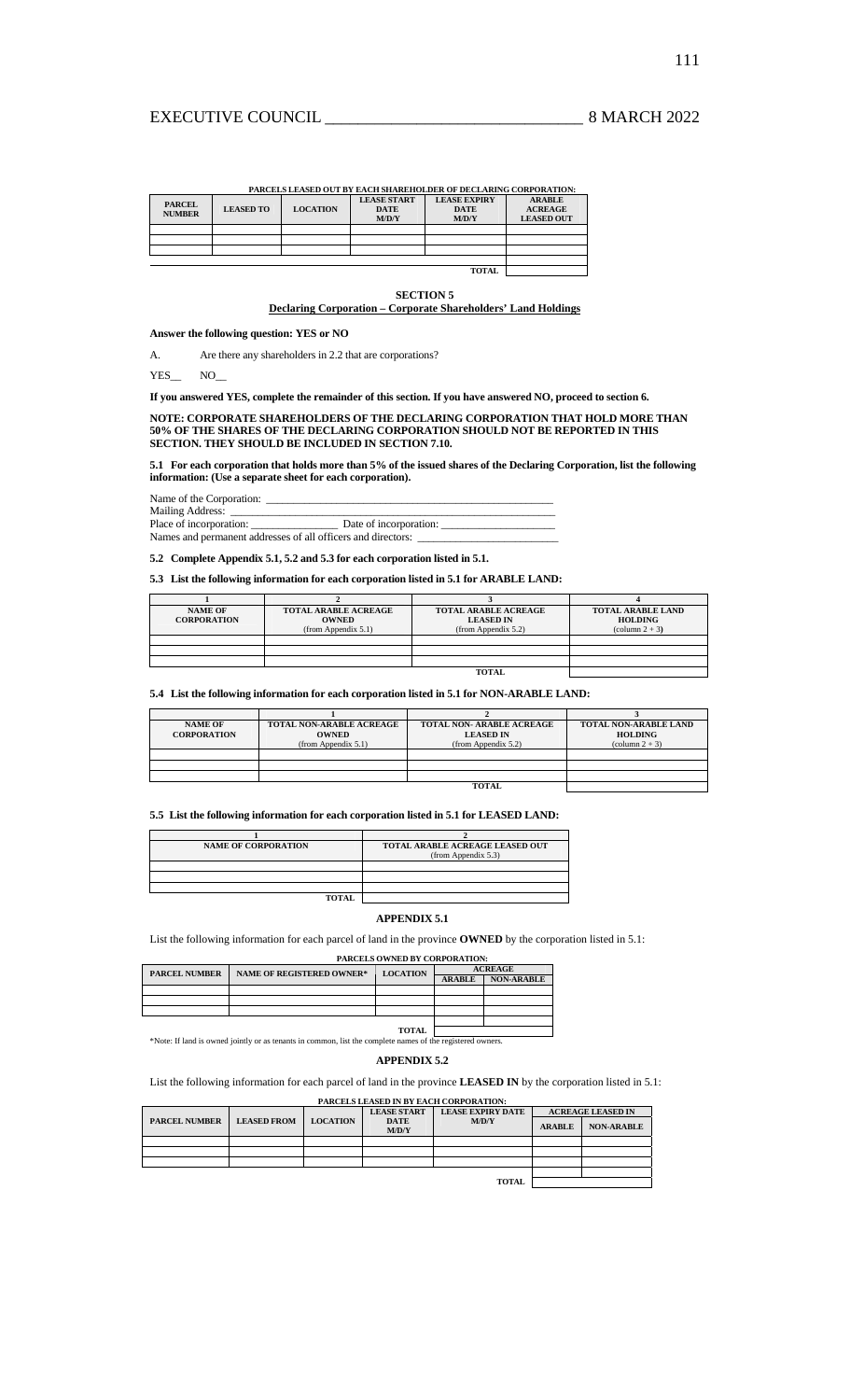# EXECUTIVE COUNCIL 2022

## **APPENDIX 5.3**

## List the following information for each parcel of land in the province **LEASED OUT** by the corporation listed in 5.1:

|                                | PARCELS LEASED OUT BY EACH CORPORATION: |                 |                                            |                                             |                                                      |  |  |
|--------------------------------|-----------------------------------------|-----------------|--------------------------------------------|---------------------------------------------|------------------------------------------------------|--|--|
| <b>PARCEL</b><br><b>NUMBER</b> | <b>LEASED TO</b>                        | <b>LOCATION</b> | <b>LEASE START</b><br><b>DATE</b><br>M/D/Y | <b>LEASE EXPIRY</b><br><b>DATE</b><br>M/D/Y | <b>ARABLE</b><br><b>ACREAGE</b><br><b>LEASED OUT</b> |  |  |
|                                |                                         |                 |                                            |                                             |                                                      |  |  |
|                                |                                         |                 |                                            |                                             |                                                      |  |  |
|                                |                                         |                 |                                            |                                             |                                                      |  |  |
|                                |                                         |                 |                                            |                                             |                                                      |  |  |
|                                |                                         |                 |                                            | <b>TOTAL</b>                                |                                                      |  |  |

## **SECTION 6 Other Corporations**

## **Answer the following question: YES or NO**

Does any of the shareholders of the Declaring Corporation – both corporate and individual – hold more than 5% of the issued shares in any other corporation?

YES\_\_ NO\_\_

**If you answered YES, complete the remainder of this section. If you have answered NO, proceed to section 6.7.** 

**6.1 For each shareholder of the Declaring Corporation who holds more than 5% of the issued shares of any other corporation, list the following information (Use a separate sheet for each (shareholder):** 

Name of shareholder: **For any shareholders that are corporations, list:**  Name of the Corporation: Mailing Address: \_\_\_\_\_\_\_\_\_\_\_\_\_\_\_\_\_\_\_\_\_\_\_\_\_\_\_\_\_\_\_\_\_\_\_\_\_\_\_\_\_\_\_\_\_\_\_\_\_\_\_\_\_\_\_\_\_\_\_\_  $\_$  Date of incorporation:  $\_$ Names and permanent addresses of all officers and directors:

# **6.2 Complete Appendix 6.1, 6.2 and 6.3 for each corporation listed in 6.1.**

## **6.3 List the following information for each shareholder named in 6.1:**

| <b>NAME OF</b>     | <b>NAME OF OTHER</b> | <b>ADDRESS</b> | <b>TOTAL NUMBER OF ISSUED</b> | <b>NUMBER OF ISSUED</b> | $%$ OF        |
|--------------------|----------------------|----------------|-------------------------------|-------------------------|---------------|
| <b>SHAREHOLDER</b> | <b>CORPORATION</b>   |                | <b>SHARES OF OTHER</b>        | <b>SHARES HELD BY</b>   | <b>ISSUED</b> |
| (from 6.1)         |                      |                | <b>CORPORATION</b>            | <b>SHAREHOLDER</b>      | <b>SHARES</b> |
|                    |                      |                |                               |                         |               |
|                    |                      |                |                               |                         |               |
|                    |                      |                |                               |                         |               |
|                    |                      |                |                               | <b>TOTAL</b>            |               |

**6.4 List the following information for each other corporation listed in 6.3:** 

| <b>NAME OF</b><br><b>OTHER</b><br><b>CORPORATION</b> | <b>TOTAL</b><br><b>ARABLE</b><br><b>ACREAGE</b><br><b>OWNED</b><br>(from<br>Appendix 6.1) | <b>TOTAL</b><br><b>ARABLE</b><br><b>ACREAGE</b><br><b>LEASED IN</b><br>(from<br>Appendix 6.2) | <b>TOTAL</b><br><b>ARABLE</b><br><b>LAND</b><br><b>HOLDING</b><br>$\text{(column } 2 + 3\text{)}$ | $%$ OF<br><b>ISSUED</b><br><b>SHARES</b><br>(from 6.3,<br>column<br>6) | <b>CONTRIBUTION</b><br><b>TO TOTAL</b><br><b>AGGREGATE</b><br><b>LAND HOLDING</b><br>$\text{(column 4 x 5)}$ |
|------------------------------------------------------|-------------------------------------------------------------------------------------------|-----------------------------------------------------------------------------------------------|---------------------------------------------------------------------------------------------------|------------------------------------------------------------------------|--------------------------------------------------------------------------------------------------------------|
|                                                      |                                                                                           |                                                                                               |                                                                                                   | <b>TOTAL</b>                                                           |                                                                                                              |

**6.5 List the following information for each other corporation listed in 6.2:** 

| <b>NAME OF</b><br><b>CORPORATION</b> | <b>TOTAL NON-</b><br><b>ARABLE</b><br><b>ACREAGE</b><br><b>OWNED</b><br>(from Appendix 6.1) | <b>TOTAL NON-</b><br><b>ARABLE ACREAGE</b><br><b>LEASED IN</b> (from<br>Appendix 6.2) | <b>TOTAL NON-</b><br><b>ARABLE LAND</b><br><b>HOLDING</b><br>$\text{(column } 2 + 3\text{)}$ | $%$ OF<br><b>ISSUED</b><br><b>SHARES</b><br>(from 6.3,<br>column 6) | <b>CONTRIBUTION TO TOTAL</b><br><b>AGGREGATE LAND</b><br><b>HOLDING</b><br>$\text{(column 4 x 5)}$ |
|--------------------------------------|---------------------------------------------------------------------------------------------|---------------------------------------------------------------------------------------|----------------------------------------------------------------------------------------------|---------------------------------------------------------------------|----------------------------------------------------------------------------------------------------|
|                                      |                                                                                             |                                                                                       |                                                                                              |                                                                     |                                                                                                    |
|                                      |                                                                                             |                                                                                       |                                                                                              |                                                                     |                                                                                                    |
|                                      |                                                                                             |                                                                                       |                                                                                              |                                                                     |                                                                                                    |
|                                      |                                                                                             |                                                                                       |                                                                                              | <b>TOTAL</b>                                                        |                                                                                                    |

## **6.6 List the following information for each corporation in 6.2:**

| <b>NAME OF OTHER CORPORATION</b> | TOTAL ARABLE ACREAGE LEASED OUT<br>(from Appendix 6.3) |
|----------------------------------|--------------------------------------------------------|
|                                  |                                                        |
|                                  |                                                        |
| <b>TOTAL</b>                     |                                                        |

## **Answer the following question: YES or NO**

Does the Declaring Corporation hold more than 5%, **but not more than 50%**, of the issued shares in any other corporation?  $YES$   $NO$ 

**If you answered YES, complete the remainder of this section. If you answered NO, proceed to section 7.** 

**6.7 For each other corporation in which the Declaring Corporation holds more than 5%, but not more than 50%, of the issued shares, list the following information (Use a separate sheet for each corporation):** 

Name of the Corporation:

| Mailing Address:                                             |                        |
|--------------------------------------------------------------|------------------------|
| Place of incorporation:                                      | Date of incorporation: |
| Names and permanent addresses of all officers and directors: |                        |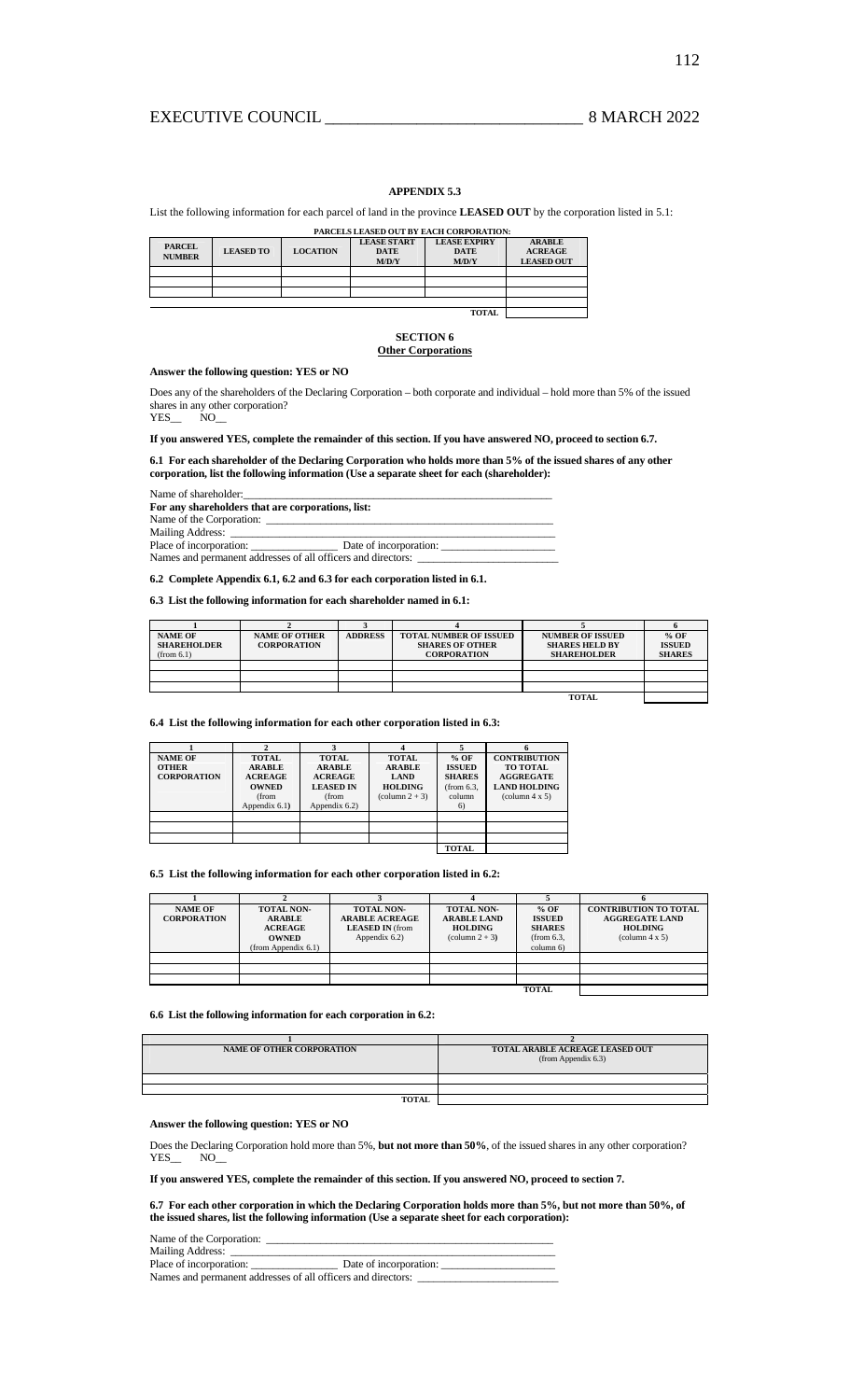# EXECUTIVE COUNCIL \_\_\_\_\_\_\_\_\_\_\_\_\_\_\_\_\_\_\_\_\_\_\_\_\_\_\_\_\_\_\_ 8 MARCH 2022

**6.8 Complete Appendix 6.4, 6.5 and 6.6 for each corporation listed in 6.7.** 

## **6.9 List the following information for each shareholder named in 6.7:**

| <b>NAME OF</b>     | <b>NAME OF OTHER</b> | <b>ADDRESS</b> | <b>TOTAL NUMBER OF ISSUED</b> | <b>NUMBER OF ISSUED</b> | $%$ OF        |  |
|--------------------|----------------------|----------------|-------------------------------|-------------------------|---------------|--|
| <b>SHAREHOLDER</b> | <b>CORPORATION</b>   |                | <b>SHARES OF OTHER</b>        | <b>SHARES HELD BY</b>   | <b>ISSUED</b> |  |
| (from 6.7)         |                      |                | <b>CORPORATION</b>            | <b>SHAREHOLDER</b>      | <b>SHARES</b> |  |
|                    |                      |                |                               |                         |               |  |
|                    |                      |                |                               |                         |               |  |
|                    |                      |                |                               |                         |               |  |
| TOTAL              |                      |                |                               |                         |               |  |

**6.10 List the following information for each other corporation listed in 6.9:** 

| <b>NAME OF</b><br><b>OTHER</b><br><b>CORPORATION</b> | <b>TOTAL</b><br><b>ARABLE</b><br><b>ACREAGE</b><br><b>OWNED</b><br>(from<br>Appendix 6.4) | <b>TOTAL</b><br><b>ARABLE</b><br><b>ACREAGE</b><br><b>LEASED IN</b><br>(from<br>Appendix 6.5) | <b>TOTAL</b><br><b>ARABLE</b><br><b>LAND</b><br><b>HOLDING</b><br>$\text{(column } 2 + 3)$ | $%$ OF<br><b>ISSUED</b><br><b>SHARES</b><br>(from 6.9,<br>column<br>6) | <b>CONTRIBUTION</b><br><b>TO TOTAL</b><br><b>AGGREGATE</b><br><b>LAND HOLDING</b><br>$\text{(column 4 x 5)}$ |
|------------------------------------------------------|-------------------------------------------------------------------------------------------|-----------------------------------------------------------------------------------------------|--------------------------------------------------------------------------------------------|------------------------------------------------------------------------|--------------------------------------------------------------------------------------------------------------|
|                                                      |                                                                                           |                                                                                               |                                                                                            |                                                                        |                                                                                                              |
|                                                      |                                                                                           |                                                                                               |                                                                                            | <b>TOTAL</b>                                                           |                                                                                                              |

**6.11 List the following information for each other corporation listed in 6.7:** 

| <b>NAME OF</b><br><b>CORPORATION</b> | <b>TOTAL NON-</b><br><b>ARABLE</b><br><b>ACREAGE</b><br><b>OWNED</b><br>(from Appendix $6.4$ ) | <b>TOTAL NON-</b><br><b>ARABLE ACREAGE</b><br><b>LEASED IN (from</b><br>Appendix 6.5) | <b>TOTAL NON-</b><br><b>ARABLE LAND</b><br><b>HOLDING</b><br>$\text{(column } 2 + 3\text{)}$ | $%$ OF<br><b>ISSUED</b><br><b>SHARES</b><br>(from 6.9,<br>column 6) | <b>CONTRIBUTION TO TOTAL</b><br><b>AGGREGATE LAND</b><br><b>HOLDING</b><br>$\text{(column 4 x 5)}$ |
|--------------------------------------|------------------------------------------------------------------------------------------------|---------------------------------------------------------------------------------------|----------------------------------------------------------------------------------------------|---------------------------------------------------------------------|----------------------------------------------------------------------------------------------------|
|                                      |                                                                                                |                                                                                       |                                                                                              |                                                                     |                                                                                                    |
|                                      |                                                                                                |                                                                                       |                                                                                              |                                                                     |                                                                                                    |
|                                      |                                                                                                |                                                                                       |                                                                                              |                                                                     |                                                                                                    |
|                                      |                                                                                                |                                                                                       |                                                                                              | <b>TOTAL</b>                                                        |                                                                                                    |

## **6.12 List the following information for each corporation in 6.7:**

| <b>NAME OF OTHER CORPORATION</b> | TOTAL ARABLE ACREAGE LEASED OUT<br>(from Appendix 6.6) |
|----------------------------------|--------------------------------------------------------|
|                                  |                                                        |
|                                  |                                                        |
| <b>TOTAL</b>                     |                                                        |

## **APPENDIX 6.1**

List the following information for each parcel of land in the province **OWNED** by each corporation listed to 6.2 (Complete a separate Appendix for each corporation).

Name of corporation  $\_\_$ 

|                                                                                                            | PARCELS OWNED BY OTHER CORPORATION: |                 |                |                   |  |  |  |
|------------------------------------------------------------------------------------------------------------|-------------------------------------|-----------------|----------------|-------------------|--|--|--|
| <b>PARCEL NUMBER</b>                                                                                       | <b>NAME OF REGISTERED OWNER*</b>    | <b>LOCATION</b> | <b>ACREAGE</b> |                   |  |  |  |
|                                                                                                            |                                     |                 | <b>ARABLE</b>  | <b>NON-ARABLE</b> |  |  |  |
|                                                                                                            |                                     |                 |                |                   |  |  |  |
|                                                                                                            |                                     |                 |                |                   |  |  |  |
|                                                                                                            |                                     |                 |                |                   |  |  |  |
|                                                                                                            |                                     |                 |                |                   |  |  |  |
| <b>TOTAL</b>                                                                                               |                                     |                 |                |                   |  |  |  |
| *Note: If land is owned jointly or as tenants in common, list the complete names of the registered owners. |                                     |                 |                |                   |  |  |  |

## **APPENDIX 6.2**

List the following information for each parcel of land in the province **LEASED IN** by each corporation listed in 6.2 (Complete a separate Appendix for each corporation):

Name of corporation  $\overline{\phantom{a}}$ 

## **PARCELS LEASED IN BY OTHER CORPORATION:**

|                      | PARCELS LEASED IN B1 OTHER CORPORATION: |                    |                      |                          |               |                          |
|----------------------|-----------------------------------------|--------------------|----------------------|--------------------------|---------------|--------------------------|
|                      |                                         |                    | <b>LEASE START</b>   | <b>LEASE EXPIRY DATE</b> |               | <b>ACREAGE LEASED IN</b> |
| <b>PARCEL NUMBER</b> | <b>LOCATION</b>                         | <b>LEASED FROM</b> | <b>DATE</b><br>M/D/Y | M/D/Y                    | <b>ARABLE</b> | <b>NON-ARABLE</b>        |
|                      |                                         |                    |                      |                          |               |                          |
|                      |                                         |                    |                      |                          |               |                          |
|                      |                                         |                    |                      |                          |               |                          |
|                      |                                         |                    |                      |                          |               |                          |
|                      |                                         |                    |                      | <b>TOTAL</b>             |               |                          |

# **APPENDIX 6.3**

List the following information for each parcel of land in the province **LEASED OUT** by each corporation listed in 6.2 (Complete a separate Appendix for each corporation):

Name of corporation \_

|                                | PARCELS LEASED OUT BY EACH CORPORATION: |                  |                                            |                                             |                                                      |  |  |
|--------------------------------|-----------------------------------------|------------------|--------------------------------------------|---------------------------------------------|------------------------------------------------------|--|--|
| <b>PARCEL</b><br><b>NUMBER</b> | <b>LOCATION</b>                         | <b>LEASED TO</b> | <b>LEASE START</b><br><b>DATE</b><br>M/D/Y | <b>LEASE EXPIRY</b><br><b>DATE</b><br>M/D/Y | <b>ARABLE</b><br><b>ACREAGE</b><br><b>LEASED OUT</b> |  |  |
|                                |                                         |                  |                                            |                                             |                                                      |  |  |
|                                |                                         |                  |                                            |                                             |                                                      |  |  |
|                                |                                         |                  |                                            |                                             |                                                      |  |  |
|                                |                                         |                  |                                            |                                             |                                                      |  |  |
|                                |                                         |                  |                                            |                                             |                                                      |  |  |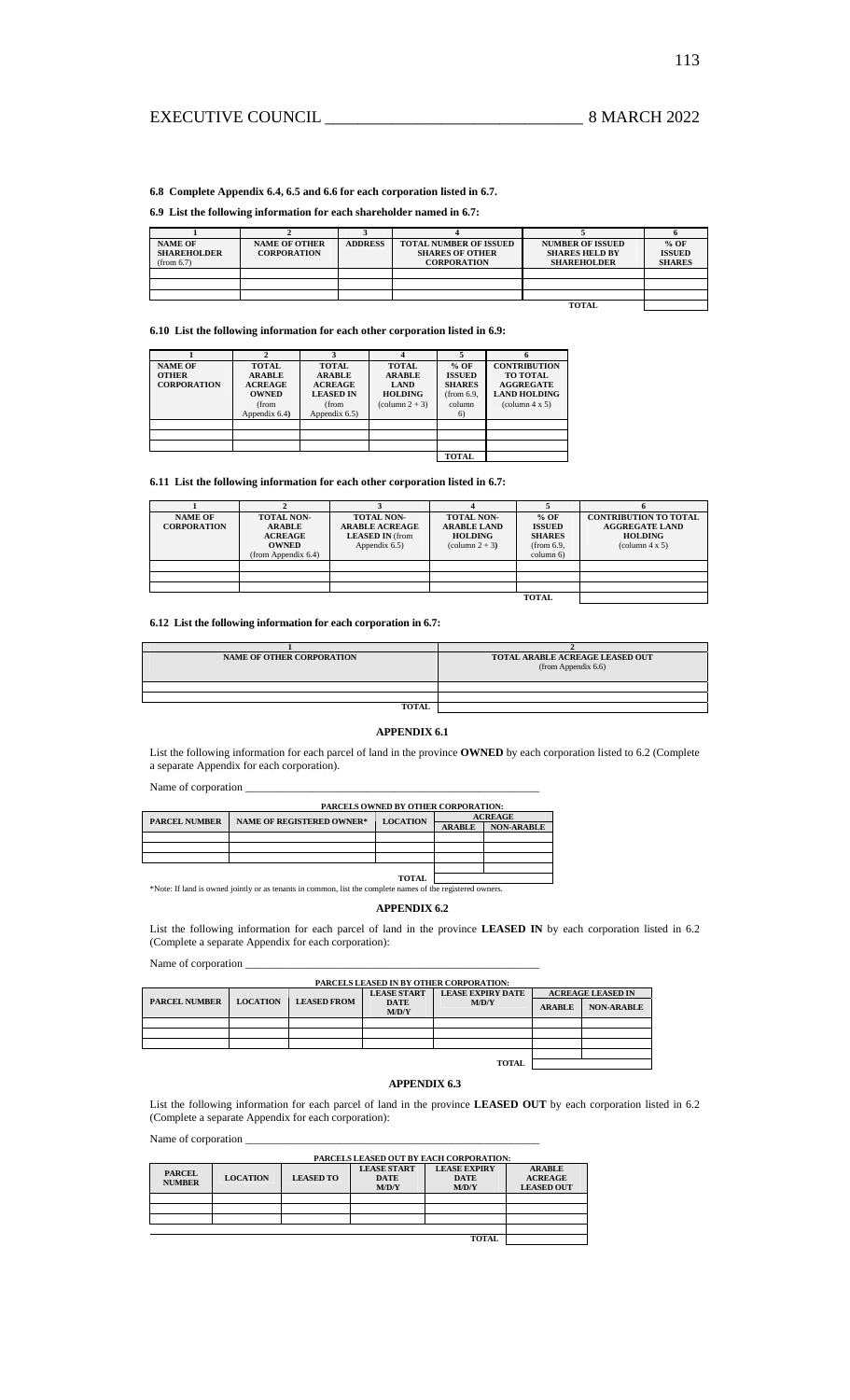# **APPENDIX 6.4**

List the following information for each parcel of land in the province **OWNED** by each corporation listed to 6.7 (Complete a separate Appendix for each corporation):

Name of corporation  $\overline{\phantom{a}}$ 

| PARCELS OWNED BY CORPORATION: |                                  |                 |                |                   |  |  |
|-------------------------------|----------------------------------|-----------------|----------------|-------------------|--|--|
| <b>PARCEL NUMBER</b>          | <b>NAME OF REGISTERED OWNER*</b> |                 | <b>ACREAGE</b> |                   |  |  |
|                               |                                  | <b>LOCATION</b> | <b>ARABLE</b>  | <b>NON-ARABLE</b> |  |  |
|                               |                                  |                 |                |                   |  |  |
|                               |                                  |                 |                |                   |  |  |
|                               |                                  |                 |                |                   |  |  |
|                               |                                  |                 |                |                   |  |  |
|                               |                                  | <b>TOTAL</b>    |                |                   |  |  |

\*Note: If land is owned jointly or as tenants in common, list the complete names of the registered owners.

## **APPENDIX 6.5**

List the following information for each parcel of land in the province **LEASED IN** by each corporation listed in 6.7 (Complete a separate Appendix for each corporation):

Name of corporation \_

| <b>PARCELS LEASED IN BY OTHER CORPORATION:</b> |                 |                    |                      |                          |               |                          |  |
|------------------------------------------------|-----------------|--------------------|----------------------|--------------------------|---------------|--------------------------|--|
|                                                |                 |                    | <b>LEASE START</b>   | <b>LEASE EXPIRY DATE</b> |               | <b>ACREAGE LEASED IN</b> |  |
| <b>PARCEL NUMBER</b>                           | <b>LOCATION</b> | <b>LEASED FROM</b> | <b>DATE</b><br>M/D/Y | M/D/Y                    | <b>ARABLE</b> | <b>NON-ARABLE</b>        |  |
|                                                |                 |                    |                      |                          |               |                          |  |
|                                                |                 |                    |                      |                          |               |                          |  |
|                                                |                 |                    |                      |                          |               |                          |  |
|                                                |                 |                    |                      |                          |               |                          |  |
|                                                |                 |                    |                      | <b>TOTAL</b>             |               |                          |  |

### **APPENDIX 6.6**

List the following information for each parcel of land in the province **LEASED OUT** by each corporation listed in 6.7 (Complete a separate Appendix for each corporation):

Name of corporation \_

| <b>PARCELS LEASED OUT BY OTHER CORPORATION:</b> |                 |                  |                    |                          |                                  |
|-------------------------------------------------|-----------------|------------------|--------------------|--------------------------|----------------------------------|
|                                                 |                 |                  | <b>LEASE START</b> | <b>LEASE EXPIRY DATE</b> | <b>ARABLE ACREAGE LEASED OUT</b> |
| <b>PARCEL NUMBER</b>                            | <b>LOCATION</b> | <b>LEASED TO</b> | <b>DATE</b>        | M/D/Y                    |                                  |
|                                                 |                 |                  | M/D/Y              |                          |                                  |
|                                                 |                 |                  |                    |                          |                                  |
|                                                 |                 |                  |                    |                          |                                  |
|                                                 |                 |                  |                    |                          |                                  |
|                                                 |                 |                  |                    |                          |                                  |
|                                                 |                 |                  |                    |                          |                                  |

# **SECTION 7**

# **Deemed Corporations (by issued shares)**

**Answer the following question: YES or NO** 

Does the Declaring Corporation hold **more than 50%** of the issued shares in any other corporation? YES\_\_ NO\_

## **If you answered YES, complete the remainder of this section. If you answered NO, proceed to the question immediately preceding section 7.10.**

**7.1 For each other corporation in which the Declaring Corporation holds more than 50% of the issued shares, list the following information (Use a separate sheet for each corporation):** 

Name of the Corporation: \_\_\_\_\_\_\_\_\_\_\_\_\_\_\_\_\_\_\_\_\_\_\_\_\_\_\_\_\_\_\_\_\_\_\_\_\_\_\_\_\_\_\_\_\_\_\_\_\_\_\_\_\_ Mailing Address: \_\_\_\_\_\_\_\_\_\_\_\_\_\_\_\_\_\_\_\_\_\_\_\_\_\_\_\_\_\_\_\_\_\_\_\_\_\_\_\_\_\_\_\_\_\_\_\_\_\_\_\_\_\_\_\_\_\_\_\_ Place of incorporation: \_\_\_\_\_\_\_\_\_\_\_\_\_\_\_\_ Date of incorporation: \_\_\_\_\_\_\_\_\_\_\_\_\_\_\_\_\_\_\_\_\_ Names and permanent addresses of all officers and directors:

# **7.2 Complete Appendix 7.1, 7.2 and 7.3 for each other corporation listed in 7.1.**

## **7.3 List the following information for each other corporation listed in 7.1:**

| <b>NAME OF OTHER</b><br><b>CORPORATION</b> | <b>TOTAL NUMBER OF</b><br><b>ISSUED SHARES</b> | <b>TOTAL NUMBER OF ISSUED SHARES HELD BY</b><br><b>DECLARING CORPORATION</b> | % OF ISSUED<br><b>SHARES HELD</b> |  |  |  |
|--------------------------------------------|------------------------------------------------|------------------------------------------------------------------------------|-----------------------------------|--|--|--|
|                                            |                                                |                                                                              |                                   |  |  |  |
|                                            |                                                |                                                                              |                                   |  |  |  |
|                                            |                                                |                                                                              |                                   |  |  |  |
| TOTAL                                      |                                                |                                                                              |                                   |  |  |  |

## **7.4 List the following information for each other corporation listed in 7.1 for arable land:**

| <b>NAME OF OTHER</b><br><b>CORPORATION</b> | <b>TOTAL ARABLE ACREAGE</b><br><b>OWNED</b><br>(from Appendix 7.1) | <b>TOTAL ARABLE ACREAGE</b><br><b>LEASED IN</b><br>(from Appendix 7.2) | <b>TOTAL ARABLE LAND</b><br><b>HOLDING</b><br>$\text{(column } 2 + 3)$ |
|--------------------------------------------|--------------------------------------------------------------------|------------------------------------------------------------------------|------------------------------------------------------------------------|
|                                            |                                                                    |                                                                        |                                                                        |
|                                            |                                                                    |                                                                        |                                                                        |
|                                            |                                                                    |                                                                        |                                                                        |
| <b>TOTAL</b>                               |                                                                    |                                                                        |                                                                        |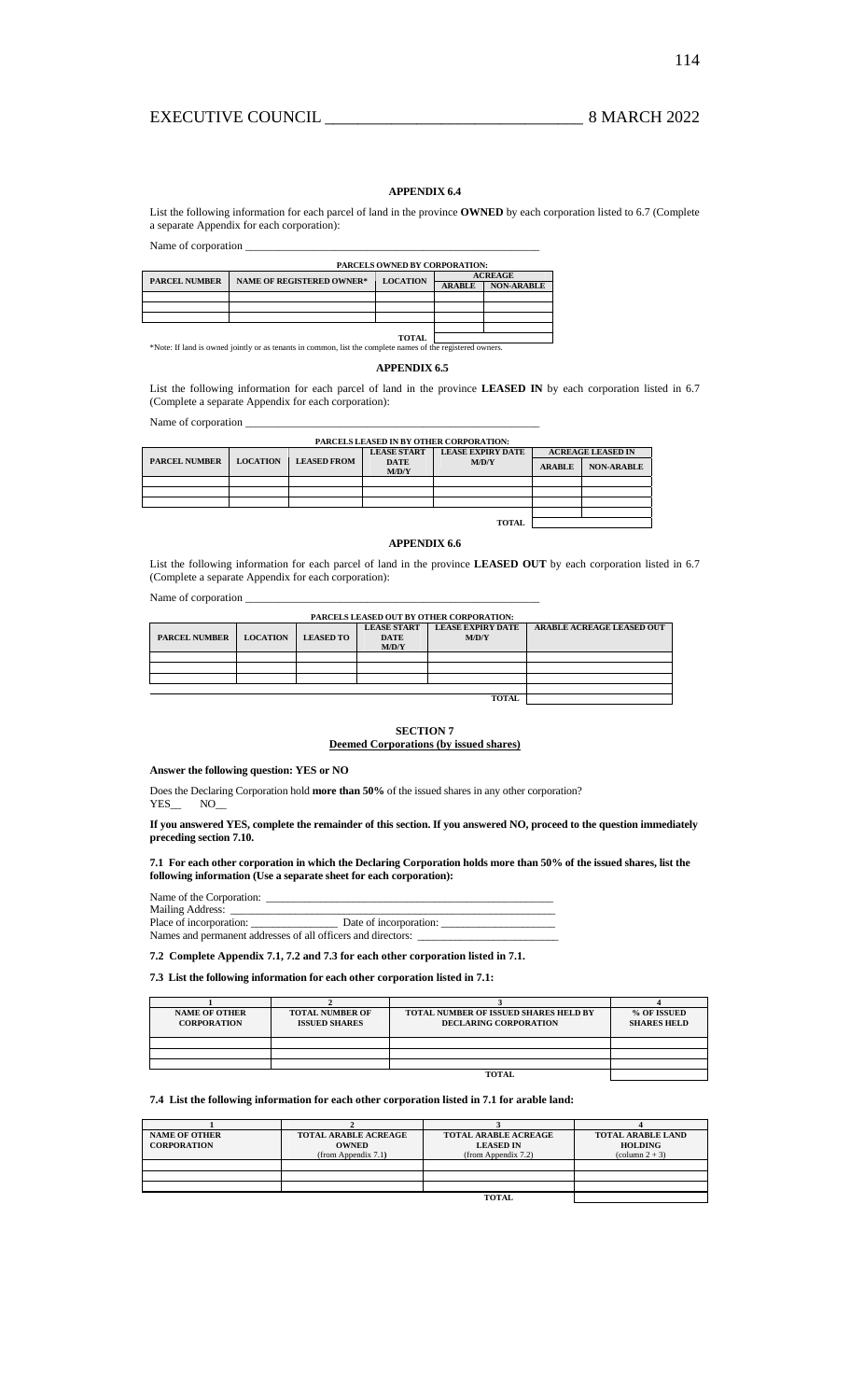**7.5 List the following information for each other corporation listed in 7.1 for non-arable land:** 

| <b>NAME OF OTHER</b> | <b>TOTAL NON-ARABLE</b>  | <b>TOTAL NON-ARABLE ACREAGE</b> | <b>TOTAL NON-ARABLE LAND</b> |
|----------------------|--------------------------|---------------------------------|------------------------------|
| <b>CORPORATION</b>   | <b>ACREAGE OWNED</b>     | <b>LEASED IN</b>                | <b>HOLDING</b>               |
|                      | $(from$ Appendix $7.1$ ) | $(from$ Appendix $7.2$ )        | $\text{(column } 2 + 3)$     |
|                      |                          |                                 |                              |
|                      |                          |                                 |                              |
|                      |                          |                                 |                              |

**7.6 List the following information for each other corporation in 7.1 for leased land:** 

| <b>NAME OF OTHER CORPORATION</b> | TOTAL ARABLE ACREAGE LEASED OUT<br>(from Appendix 7.3) |
|----------------------------------|--------------------------------------------------------|
|                                  |                                                        |
|                                  |                                                        |
| <b>TOTAL</b>                     |                                                        |

**7.7 List the following information for each shareholder holding more than 5% of the issued shares in each other corporation listed in 7.1. DO NOT REPORT LAND HOLDINGS THAT ARE REPORTED ELSEWHERE IN THIS FORM. (Complete a separate table for each corporation.)** 

| <b>NAME OF</b>     | <b>TOTAL ARABLE ACREAGE</b> | <b>TOTAL ARABLE ACREAGE</b> | <b>TOTAL ARABLE LAND</b> |
|--------------------|-----------------------------|-----------------------------|--------------------------|
| <b>SHAREHOLDER</b> | <b>OWNED</b>                | <b>LEASED IN</b>            | <b>HOLDING</b>           |
|                    | (from Appendix 7.4)         | (from Appendix $7.5$ )      | $\text{(column } 2 + 3)$ |
|                    |                             |                             |                          |
|                    |                             |                             |                          |
|                    |                             |                             |                          |
|                    |                             | <b>TOTAL</b>                |                          |

**7.8 List the following information for each shareholder holding more than 5% of the issued shares in each other corporation listed in 7.1. DO NOT REPORT LAND HOLDINGS THAT ARE REPORTED ELSEWHERE IN THIS FORM. (Complete a separate table for each corporation.)**  

| <b>NAME OF OTHER</b><br><b>SHAREHOLDER</b> | <b>TOTAL NON-ARABLE</b><br><b>ACREAGE OWNED</b><br>(from Appendix 7.4) | <b>TOTAL NON-ARABLE ACREAGE</b><br><b>LEASED IN</b><br>(from Appendix 7.5) | <b>TOTAL NON-ARABLE LAND</b><br><b>HOLDING</b><br>$\text{(column } 2 + 3)$ |
|--------------------------------------------|------------------------------------------------------------------------|----------------------------------------------------------------------------|----------------------------------------------------------------------------|
|                                            |                                                                        |                                                                            |                                                                            |
|                                            |                                                                        |                                                                            |                                                                            |
|                                            |                                                                        |                                                                            |                                                                            |
|                                            |                                                                        | TOTAL                                                                      |                                                                            |

**7.9 List the following information for each shareholder holding more than 5% of the issued shares in each other corporation listed in 7.1. DO NOT REPORT LAND HOLDINGS THAT ARE REPORTED ELSEWHERE IN THIS FORM. (Complete a separate table for each corporation.)** 

| <b>NAME OF SHAREHOLDER</b> | TOTAL ARABLE ACREAGE LEASED OUT<br>(from Appendix 7.6) |
|----------------------------|--------------------------------------------------------|
|                            |                                                        |
|                            |                                                        |
| <b>TOTAL</b>               |                                                        |

**Answer the following question: YES or NO** 

Is there another corporation that holds **more than 50%** of the issued shares in the Declaring Corporation? YES\_\_ NO\_

**If you answered YES, complete the remainder of this section. If you answered NO, proceed to section 8.** 

## **7.10 For each other corporation holding more than 50% of the issued shares of the Declaring Corporation, list the following information (Use a separate sheet for each corporation):**

Name of the Corporation:

| Mailing Address:                                             |                        |
|--------------------------------------------------------------|------------------------|
| Place of incorporation:                                      | Date of incorporation: |
| Names and permanent addresses of all officers and directors: |                        |

### **7.11 Complete Appendix 7.7, 7.8 and 7.9 for each other corporation listed in 7.10.**

**7.12 List the following information for each other corporation listed in 7.10:** 

| <b>NAME OF OTHER</b> | <b>TOTAL NUMBER OF</b> | <b>TOTAL NUMBER OF ISSUED SHARES HELD BY</b> | % OF ISSUED        |
|----------------------|------------------------|----------------------------------------------|--------------------|
| <b>CORPORATION</b>   | <b>ISSUED SHARES</b>   | <b>DECLARING CORPORATION</b>                 | <b>SHARES HELD</b> |
|                      |                        |                                              |                    |
|                      |                        |                                              |                    |
|                      |                        |                                              |                    |
|                      |                        |                                              |                    |
| TOTAL                |                        |                                              |                    |

# **7.13 List the following information for each other corporation listed in 7.10 for arable land:**

| <b>NAME OF OTHER</b><br><b>CORPORATION</b> | <b>TOTAL ARABLE ACREAGE</b><br><b>OWNED</b><br>(from Appendix 7.7) | <b>TOTAL ARABLE ACREAGE</b><br><b>LEASED IN</b><br>(from Appendix 7.8) | <b>TOTAL ARABLE LAND</b><br><b>HOLDING</b><br>$\text{(column } 2 + 3)$ |
|--------------------------------------------|--------------------------------------------------------------------|------------------------------------------------------------------------|------------------------------------------------------------------------|
|                                            |                                                                    |                                                                        |                                                                        |
|                                            |                                                                    |                                                                        |                                                                        |
|                                            |                                                                    |                                                                        |                                                                        |
|                                            |                                                                    | <b>TOTAL</b>                                                           |                                                                        |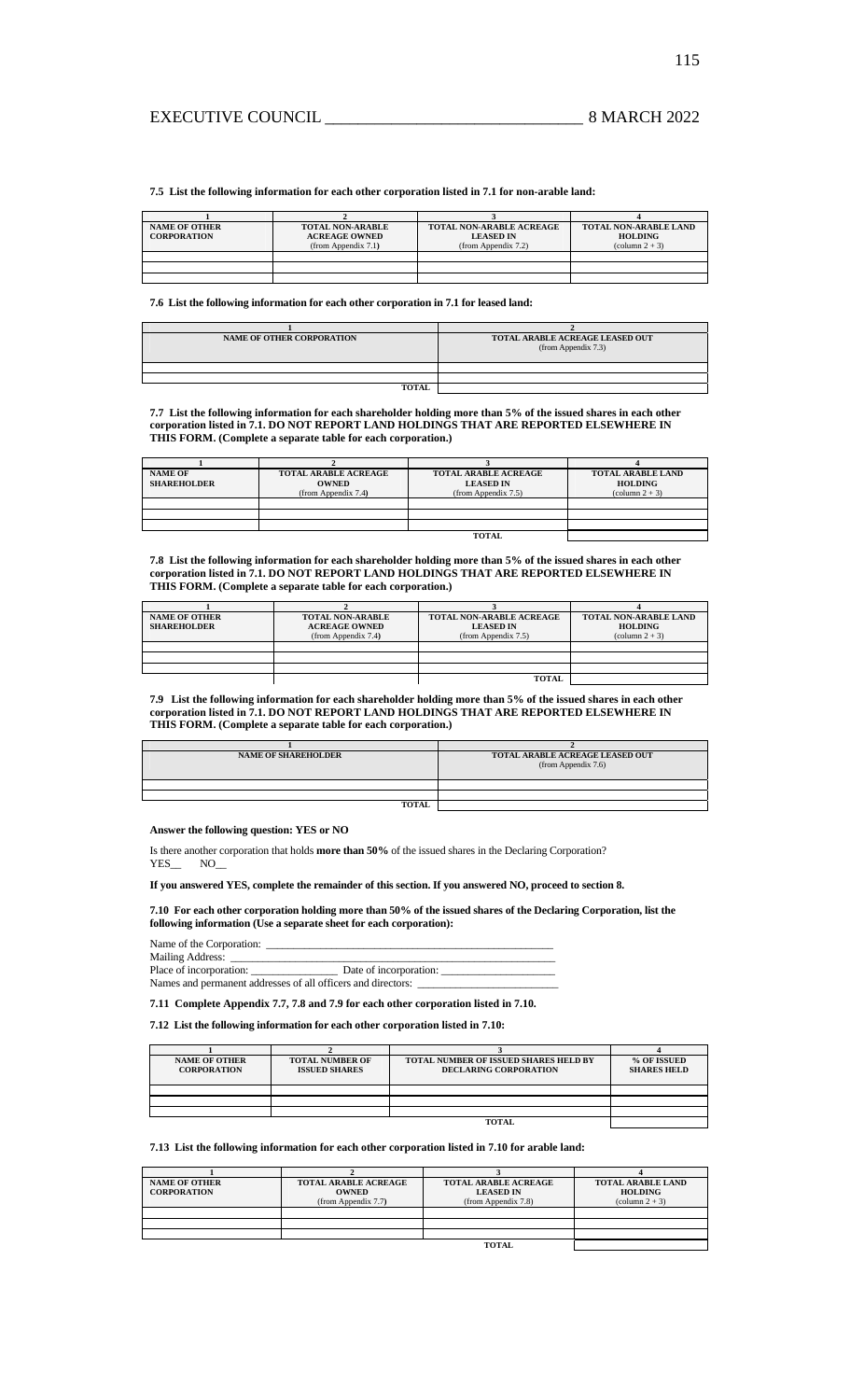**7.14 List the following information for each other corporation listed in 7.10 for non-arable land:** 

| <b>NAME OF OTHER</b><br><b>CORPORATION</b> | <b>TOTAL NON-ARABLE</b><br><b>ACREAGE OWNED</b> | <b>TOTAL NON-ARABLE ACREAGE</b><br><b>LEASED IN</b> | <b>TOTAL NON-ARABLE LAND</b><br><b>HOLDING</b> |
|--------------------------------------------|-------------------------------------------------|-----------------------------------------------------|------------------------------------------------|
|                                            | (from Appendix 7.7)                             | (from Appendix 7.8)                                 | $\text{(column } 2 + 3)$                       |
|                                            |                                                 |                                                     |                                                |
|                                            |                                                 |                                                     |                                                |
|                                            |                                                 | <b>TOTAL</b>                                        |                                                |

**7.15 List the following information for each other corporation in 7.10 for leased land:** 

| <b>NAME OF OTHER CORPORATION</b> | TOTAL ARABLE ACREAGE LEASED OUT |
|----------------------------------|---------------------------------|
|                                  | (from Appendix 7.9)             |
|                                  |                                 |
|                                  |                                 |
|                                  |                                 |
| <b>TOTAL</b>                     |                                 |

**7.16 List the following information for each shareholder holding more than 5% of the issued shares in each other corporation listed in 7.10. DO NOT REPORT LAND HOLDINGS THAT ARE REPORTED ELSEWHERE IN THIS FORM. (Complete a separate table for each corporation.)** 

| <b>NAME OF</b>     | <b>TOTAL ARABLE ACREAGE</b> | <b>TOTAL ARABLE ACREAGE</b> | <b>TOTAL ARABLE LAND</b> |
|--------------------|-----------------------------|-----------------------------|--------------------------|
| <b>SHAREHOLDER</b> | <b>OWNED</b>                | <b>LEASED IN</b>            | <b>HOLDING</b>           |
|                    | (from Appendix 7.10)        | (from Appendix 7.11)        | $\text{(column } 2 + 3)$ |
|                    |                             |                             |                          |
|                    |                             |                             |                          |
|                    |                             |                             |                          |
|                    |                             | <b>TOTAL</b>                |                          |

**7.17 List the following information for each shareholder holding more than 5% of the issued shares in each other corporation listed in 7.10. DO NOT REPORT LAND HOLDINGS THAT ARE REPORTED ELSEWHERE IN THIS FORM. (Complete a separate table for each corporation.)**  

| <b>NAME OF OTHER</b><br><b>SHAREHOLDER</b> | <b>TOTAL NON-ARABLE</b><br><b>ACREAGE OWNED</b><br>(from Appendix 7.10) | <b>TOTAL NON-ARABLE ACREAGE</b><br><b>LEASED IN</b><br>(from Appendix 7.11) | <b>TOTAL NON-ARABLE LAND</b><br><b>HOLDING</b><br>$\text{(column } 2 + 3)$ |  |
|--------------------------------------------|-------------------------------------------------------------------------|-----------------------------------------------------------------------------|----------------------------------------------------------------------------|--|
|                                            |                                                                         |                                                                             |                                                                            |  |
|                                            |                                                                         |                                                                             |                                                                            |  |
|                                            |                                                                         |                                                                             |                                                                            |  |
|                                            |                                                                         | TOTAL                                                                       |                                                                            |  |

**7.18 List the following information for each shareholder holding more than 5% of the issued shares in each other corporation listed in 7.10. DO NOT REPORT LAND HOLDINGS THAT ARE REPORTED ELSEWHERE IN THIS FORM. (Complete a separate table for each corporation.)** 

| <b>NAME OF SHAREHOLDER</b> | TOTAL ARABLE ACREAGE LEASED OUT<br>(from Appendix 7.12) |
|----------------------------|---------------------------------------------------------|
|                            |                                                         |
|                            |                                                         |
| TOTAI                      |                                                         |

## **APPENDIX 7.1**

List the following information for each parcel of land in the province **OWNED** by the corporation listed in 7.1

|                      | <b>PARCELS OWNED BY DEEMED CORPORATION:</b> |                 |                |                   |  |  |  |  |
|----------------------|---------------------------------------------|-----------------|----------------|-------------------|--|--|--|--|
| <b>PARCEL NUMBER</b> | <b>NAME OF REGISTERED OWNER*</b>            | <b>LOCATION</b> | <b>ACREAGE</b> |                   |  |  |  |  |
|                      |                                             |                 | <b>ARABLE</b>  | <b>NON-ARABLE</b> |  |  |  |  |
|                      |                                             |                 |                |                   |  |  |  |  |
|                      |                                             |                 |                |                   |  |  |  |  |
|                      |                                             |                 |                |                   |  |  |  |  |
|                      |                                             |                 |                |                   |  |  |  |  |
|                      |                                             | ТОТАІ           |                |                   |  |  |  |  |

**TOTAL**  \*Note: If land is owned jointly or as tenants in common, list the complete names of the registered owners.

## **APPENDIX 7.2**

List the following information for each parcel of land in the province **LEASED IN** by the corporation listed in 7.1: **PARCELS LEASED IN BY DEEMED CORPORATION:** 

| TARCELS LEASED IN BT DEEMED CONTONATION. |                 |                    |                             |                          |               |                          |  |  |
|------------------------------------------|-----------------|--------------------|-----------------------------|--------------------------|---------------|--------------------------|--|--|
|                                          |                 |                    | <b>LEASE START</b>          | <b>LEASE EXPIRY DATE</b> |               | <b>ACREAGE LEASED IN</b> |  |  |
| <b>PARCEL NUMBER</b>                     | <b>LOCATION</b> | <b>LEASED FROM</b> | <b>DATE</b><br><b>M/D/Y</b> | M/D/Y                    | <b>ARABLE</b> | <b>NON-ARABLE</b>        |  |  |
|                                          |                 |                    |                             |                          |               |                          |  |  |
|                                          |                 |                    |                             |                          |               |                          |  |  |
|                                          |                 |                    |                             |                          |               |                          |  |  |

#### **APPENDIX 7.3**

List the following information for each parcel of land in the province **LEASED OUT** by the corporation listed in 7.1:

| PARCELS LEASED OUT BY DEEMED CORPORATION: |                 |                  |                                   |                                   |                                  |  |  |
|-------------------------------------------|-----------------|------------------|-----------------------------------|-----------------------------------|----------------------------------|--|--|
| <b>PARCEL NUMBER</b>                      | <b>LOCATION</b> | <b>LEASED TO</b> | <b>LEASE START</b><br><b>DATE</b> | <b>LEASE EXPIRY DATE</b><br>M/D/Y | <b>ARABLE ACREAGE LEASED OUT</b> |  |  |
|                                           |                 |                  | M/D/Y                             |                                   |                                  |  |  |
|                                           |                 |                  |                                   |                                   |                                  |  |  |
|                                           |                 |                  |                                   |                                   |                                  |  |  |
|                                           |                 |                  |                                   |                                   |                                  |  |  |
|                                           |                 |                  |                                   |                                   |                                  |  |  |
|                                           |                 |                  |                                   |                                   |                                  |  |  |

**TOTAL**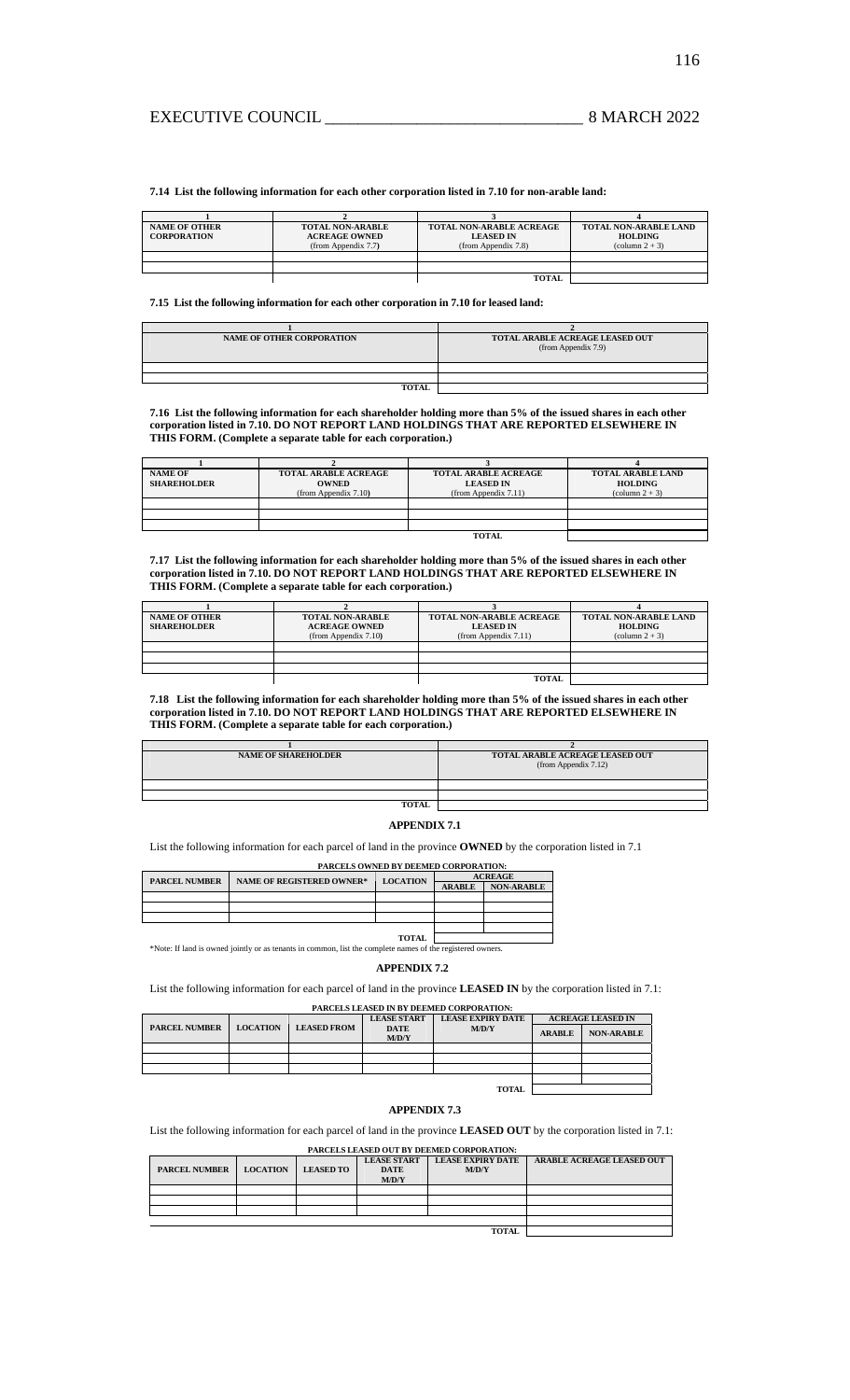# **APPENDIX 7.4**

List the following information for each parcel of land in the province **OWNED** by each shareholder listed in 7.8 (Complete a separate Appendix for each shareholder):

Name of shareholder  $\__$ 

|  | <b>PARCELS OWNED BY EACH SHAREHOLDER OF DEEMED CORPORATION:</b>             |               |                   |  |  |
|--|-----------------------------------------------------------------------------|---------------|-------------------|--|--|
|  | <b>NAME OF REGISTERED OWNER*</b><br><b>LOCATION</b><br><b>PARCEL NUMBER</b> |               | <b>ACREAGE</b>    |  |  |
|  |                                                                             | <b>ARABLE</b> | <b>NON-ARABLE</b> |  |  |
|  |                                                                             |               |                   |  |  |
|  |                                                                             |               |                   |  |  |
|  |                                                                             |               |                   |  |  |
|  |                                                                             |               |                   |  |  |
|  |                                                                             | <b>TOTAL</b>  |                   |  |  |

**TOTAL**  \*Note: If land is owned jointly or as tenants in common, list the complete names of the registered owners.

## **APPENDIX 7.5**

List the following information for each parcel of land in the province **LEASED IN** by each shareholder listed in 7.8 (Complete a separate Appendix for each corporation):

Name of shareholder \_

| PARCELS LEASED IN BY EACH SHAREHOLDER OF DEEMED CORPORATION: |                 |                    |                      |                          |                          |                   |  |  |
|--------------------------------------------------------------|-----------------|--------------------|----------------------|--------------------------|--------------------------|-------------------|--|--|
|                                                              |                 |                    | <b>LEASE START</b>   | <b>LEASE EXPIRY DATE</b> | <b>ACREAGE LEASED IN</b> |                   |  |  |
| <b>PARCEL NUMBER</b>                                         | <b>LOCATION</b> | <b>LEASED FROM</b> | <b>DATE</b><br>M/D/Y | M/D/Y                    | <b>ARABLE</b>            | <b>NON-ARABLE</b> |  |  |
|                                                              |                 |                    |                      |                          |                          |                   |  |  |
|                                                              |                 |                    |                      |                          |                          |                   |  |  |
|                                                              |                 |                    |                      |                          |                          |                   |  |  |
|                                                              |                 |                    |                      |                          |                          |                   |  |  |
| <b>TOTAL</b>                                                 |                 |                    |                      |                          |                          |                   |  |  |

### **APPENDIX 7.6**

List the following information for each parcel of land in the province **LEASED OUT** by each shareholder listed in 7.8 (Complete a separate Appendix for each corporation):

Name of shareholder \_\_\_\_\_\_\_\_\_\_\_\_\_\_\_\_\_\_\_\_\_\_\_\_\_\_\_\_\_\_\_\_\_\_\_\_\_\_\_\_\_\_\_\_\_\_\_\_\_\_\_\_\_

| <b>PARCELS LEASED OUT BY EACH SHAREHOLDER OF DEEMED CORPORATION:</b> |                 |                  |                                            |                           |  |  |  |
|----------------------------------------------------------------------|-----------------|------------------|--------------------------------------------|---------------------------|--|--|--|
| <b>PARCEL NUMBER</b>                                                 | <b>LOCATION</b> | <b>LEASED TO</b> | <b>LEASE START</b><br><b>DATE</b><br>M/D/Y | ARABLE ACREAGE LEASED OUT |  |  |  |
|                                                                      |                 |                  |                                            |                           |  |  |  |
|                                                                      |                 |                  |                                            |                           |  |  |  |
|                                                                      |                 |                  |                                            |                           |  |  |  |
|                                                                      |                 |                  |                                            |                           |  |  |  |
|                                                                      | <b>TOTAL</b>    |                  |                                            |                           |  |  |  |

## **APPENDIX 7.7**

List the following information for each parcel of land in the province **OWNED** by the corporation listed in 7.10:

## **PARCELS OWNED BY DEEMED CORPORATION:**

| <b>PARCEL NUMBER</b>                                                                                       | <b>NAME OF REGISTERED OWNER*</b> | <b>LOCATION</b> | <b>ACREAGE</b> |                   |  |  |  |
|------------------------------------------------------------------------------------------------------------|----------------------------------|-----------------|----------------|-------------------|--|--|--|
|                                                                                                            |                                  |                 | <b>ARABLE</b>  | <b>NON-ARABLE</b> |  |  |  |
|                                                                                                            |                                  |                 |                |                   |  |  |  |
|                                                                                                            |                                  |                 |                |                   |  |  |  |
|                                                                                                            |                                  |                 |                |                   |  |  |  |
|                                                                                                            |                                  |                 |                |                   |  |  |  |
| TOTAL                                                                                                      |                                  |                 |                |                   |  |  |  |
| *Note: If land is owned jointly or as tenants in common, list the complete names of the registered owners. |                                  |                 |                |                   |  |  |  |

# **APPENDIX 7.8**

List the following information for each parcel of land in the province **LEASED IN** by the corporation listed in 7.10:

#### **PARCELS LEASED IN BY DEEMED CORPORATION: ACREAGE LEASED IN PARCEL NUMBER LOCATION LEASED FROM LEASE START DATE LEASE EXPIRY DATE M/D/Y**  ARABLE NON-ARABLE **TOTAL**

## **APPENDIX 7.9**

List the following information for each parcel of land in the province **LEASED OUT** by the corporation listed in 7.10:

| PARCELS LEASED OUT BY DEEMED CORPORATION: |                 |                  |                                   |                                   |                                  |  |  |
|-------------------------------------------|-----------------|------------------|-----------------------------------|-----------------------------------|----------------------------------|--|--|
| <b>PARCEL NUMBER</b>                      | <b>LOCATION</b> | <b>LEASED TO</b> | <b>LEASE START</b><br><b>DATE</b> | <b>LEASE EXPIRY DATE</b><br>M/D/Y | <b>ARABLE ACREAGE LEASED OUT</b> |  |  |
|                                           |                 |                  | M/D/Y                             |                                   |                                  |  |  |
|                                           |                 |                  |                                   |                                   |                                  |  |  |
|                                           |                 |                  |                                   |                                   |                                  |  |  |
|                                           |                 |                  |                                   |                                   |                                  |  |  |
|                                           |                 |                  |                                   |                                   |                                  |  |  |
| <b>TOTAL</b>                              |                 |                  |                                   |                                   |                                  |  |  |

## **APPENDIX 7.10**

List the following information for each parcel of land in the province **OWNED** by each shareholder listed in 7.10 (Complete a separate Appendix for each shareholder):

Name of shareholder \_\_\_\_\_\_\_\_\_\_\_\_\_\_\_\_\_\_\_\_\_\_\_\_\_\_\_\_\_\_\_\_\_\_\_\_\_\_\_\_\_\_\_\_\_\_\_\_\_\_\_\_\_

| <b>PARCELS OWNED BY EACH SHAREHOLDER OF DEEMED CORPORATION:</b> |                                  |                 |                |                   |  |  |  |  |
|-----------------------------------------------------------------|----------------------------------|-----------------|----------------|-------------------|--|--|--|--|
| <b>PARCEL NUMBER</b>                                            | <b>NAME OF REGISTERED OWNER*</b> | <b>LOCATION</b> | <b>ACREAGE</b> |                   |  |  |  |  |
|                                                                 |                                  |                 | <b>ARABLE</b>  | <b>NON-ARABLE</b> |  |  |  |  |
|                                                                 |                                  |                 |                |                   |  |  |  |  |
|                                                                 |                                  |                 |                |                   |  |  |  |  |
|                                                                 |                                  |                 |                |                   |  |  |  |  |
|                                                                 |                                  |                 |                |                   |  |  |  |  |

**TOTAL**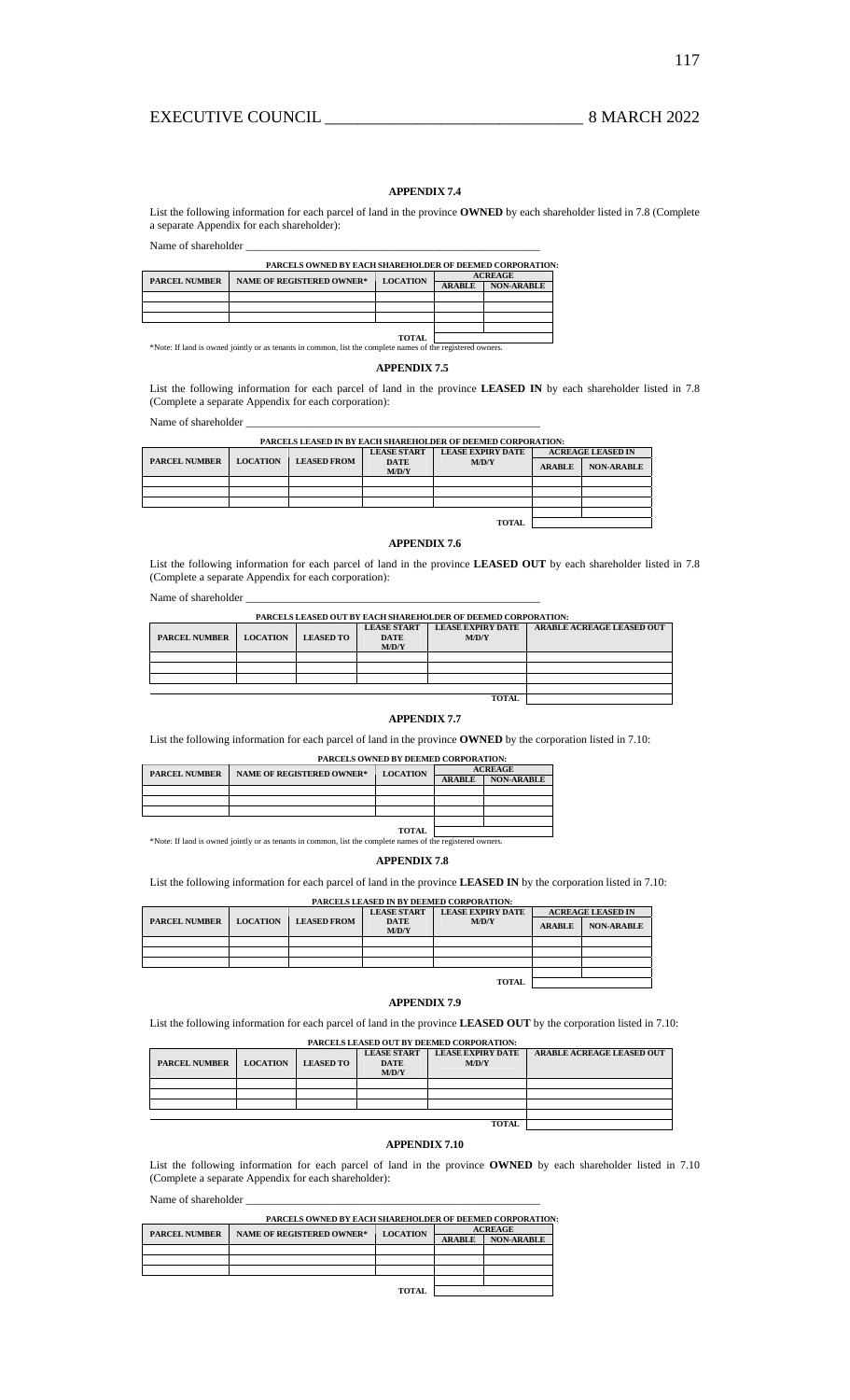# EXECUTIVE COUNCIL \_\_\_\_\_\_\_\_\_\_\_\_\_\_\_\_\_\_\_\_\_\_\_\_\_\_\_\_\_\_\_ 8 MARCH 2022

\*Note: If land is owned jointly or as tenants in common, list the complete names of the registered owners.

# **APPENDIX 7.11**

List the following information for each parcel of land in the province **LEASED IN** by each shareholder listed in 7.10: Name of shareholder \_\_\_\_\_\_\_\_\_\_\_\_\_\_\_\_\_\_\_\_\_\_\_\_\_\_\_\_\_\_\_\_\_\_\_\_\_\_\_\_\_\_\_\_\_\_\_\_\_\_\_\_\_

#### **PARCELS LEASED IN BY EACH SHAREHOLDER OF DEEMED CORPORATION:**

|                      |                 |                    | <b>LEASE START</b>   | <b>LEASE EXPIRY DATE</b> | <b>ACREAGE LEASED IN</b> |                   |  |  |  |
|----------------------|-----------------|--------------------|----------------------|--------------------------|--------------------------|-------------------|--|--|--|
| <b>PARCEL NUMBER</b> | <b>LOCATION</b> | <b>LEASED FROM</b> | <b>DATE</b><br>M/D/Y | M/D/Y                    | <b>ARABLE</b>            | <b>NON-ARABLE</b> |  |  |  |
|                      |                 |                    |                      |                          |                          |                   |  |  |  |
|                      |                 |                    |                      |                          |                          |                   |  |  |  |
|                      |                 |                    |                      |                          |                          |                   |  |  |  |
|                      |                 |                    |                      |                          |                          |                   |  |  |  |
| <b>TOTAL</b>         |                 |                    |                      |                          |                          |                   |  |  |  |

# **APPENDIX 7.12**

List the following information for each parcel of land in the province **LEASED OUT** by each shareholder listed in 7.10: Name of shareholder

| PARCELS LEASED OUT BY EACH SHAREHOLDER OF DEEMED CORPORATION: |                 |                  |                                   |                                   |                                  |  |
|---------------------------------------------------------------|-----------------|------------------|-----------------------------------|-----------------------------------|----------------------------------|--|
| <b>PARCEL NUMBER</b>                                          | <b>LOCATION</b> | <b>LEASED TO</b> | <b>LEASE START</b><br><b>DATE</b> | <b>LEASE EXPIRY DATE</b><br>M/D/Y | <b>ARABLE ACREAGE LEASED OUT</b> |  |
|                                                               |                 |                  | M/D/Y                             |                                   |                                  |  |
|                                                               |                 |                  |                                   |                                   |                                  |  |
|                                                               |                 |                  |                                   |                                   |                                  |  |
|                                                               |                 |                  |                                   |                                   |                                  |  |
|                                                               |                 |                  |                                   |                                   |                                  |  |
| <b>TOTAL</b>                                                  |                 |                  |                                   |                                   |                                  |  |

#### **SECTION 8 Trusts**

## **Answer the following question: YES or NO**

Is the Declaring Corporation or any of its shareholders a trustee or beneficiary in a trust that has an aggregate land holding?  $YES$   $NO$ 

**If you answered YES, complete the remainder of this section. If you answered NO, proceed to section 9.** 

**8.1 List the following information if the Declaring Corporation or any of its shareholders is involved in a trust, either as a trustee or beneficiary, which owns land in the province (Use a separate sheet for each trust):** 

Name of Trust: \_

Address: \_\_\_\_\_\_\_\_\_\_\_\_\_\_\_\_\_\_\_\_\_\_\_\_\_\_\_\_\_\_\_\_\_\_\_\_\_\_\_\_\_\_\_\_\_\_\_\_\_\_\_\_\_\_\_\_\_\_\_\_

Names and permanent addresses of all trustees and beneficiaries of the trust:

#### **8.2 List the following information for each trust listed in 8.1**

| <b>NAME OF</b><br><b>TRUST</b> | <b>TOTAL ARABLE</b><br><b>ACREAGE OWNED</b><br>(from question 1, Appendix 8) | <b>TOTAL ARABLE ACREAGE</b><br><b>LEASED IN</b><br>(from question 2, Appendix 8) | <b>TOTAL ARABLE</b><br><b>LAND HOLDING</b><br>$\text{(column } 2 + 3)$ |  |
|--------------------------------|------------------------------------------------------------------------------|----------------------------------------------------------------------------------|------------------------------------------------------------------------|--|
|                                |                                                                              |                                                                                  |                                                                        |  |
|                                |                                                                              |                                                                                  |                                                                        |  |
|                                |                                                                              |                                                                                  |                                                                        |  |
| <b>TOTAL</b>                   |                                                                              |                                                                                  |                                                                        |  |

\_\_\_\_\_\_\_\_\_\_\_\_\_\_\_\_\_\_\_\_\_\_\_\_\_\_\_\_\_\_\_\_\_\_\_\_\_\_\_\_\_\_\_\_\_\_\_\_\_\_\_\_\_\_\_\_\_\_\_\_\_\_\_\_\_\_\_\_\_\_\_\_\_\_\_

## **8.3 List the following information for each trust listed in 8.1**

| <b>NAME OF</b><br><b>TRUST</b> | <b>TOTAL NON-ARABLE</b><br><b>ACREAGE OWNED</b><br>(from question 1, Appendix 8) | <b>TOTAL NON-ARABLE</b><br><b>ACREAGE LEASED IN</b><br>(from question 2, Appendix 8) | <b>TOTAL NON-ARABLE</b><br><b>LAND HOLDING</b><br>$\text{(column } 2 + 3)$ |
|--------------------------------|----------------------------------------------------------------------------------|--------------------------------------------------------------------------------------|----------------------------------------------------------------------------|
|                                |                                                                                  |                                                                                      |                                                                            |
|                                |                                                                                  |                                                                                      |                                                                            |
|                                |                                                                                  |                                                                                      |                                                                            |
|                                |                                                                                  | <b>TOTAL</b>                                                                         |                                                                            |

## **8.4 List the following information for each trust listed in 8.1**

| <b>NAME OF TRUST</b> | TOTAL ARABLE ACREAGE LEASED OUT<br>(from question 3, Appendix 8) |
|----------------------|------------------------------------------------------------------|
|                      |                                                                  |
|                      |                                                                  |
| <b>TOTAL</b>         |                                                                  |

## **APPENDIX 8**

Instructions: Complete questions 1 – 3 below for **each trust** that is listed in response to question 8.1 of your Declaration. You will use the totals calculated in the below tables to complete questions 8.2 to 8.4 of your Declaration. Attach the completed Appendix to your Declaration.

Name of Trust\_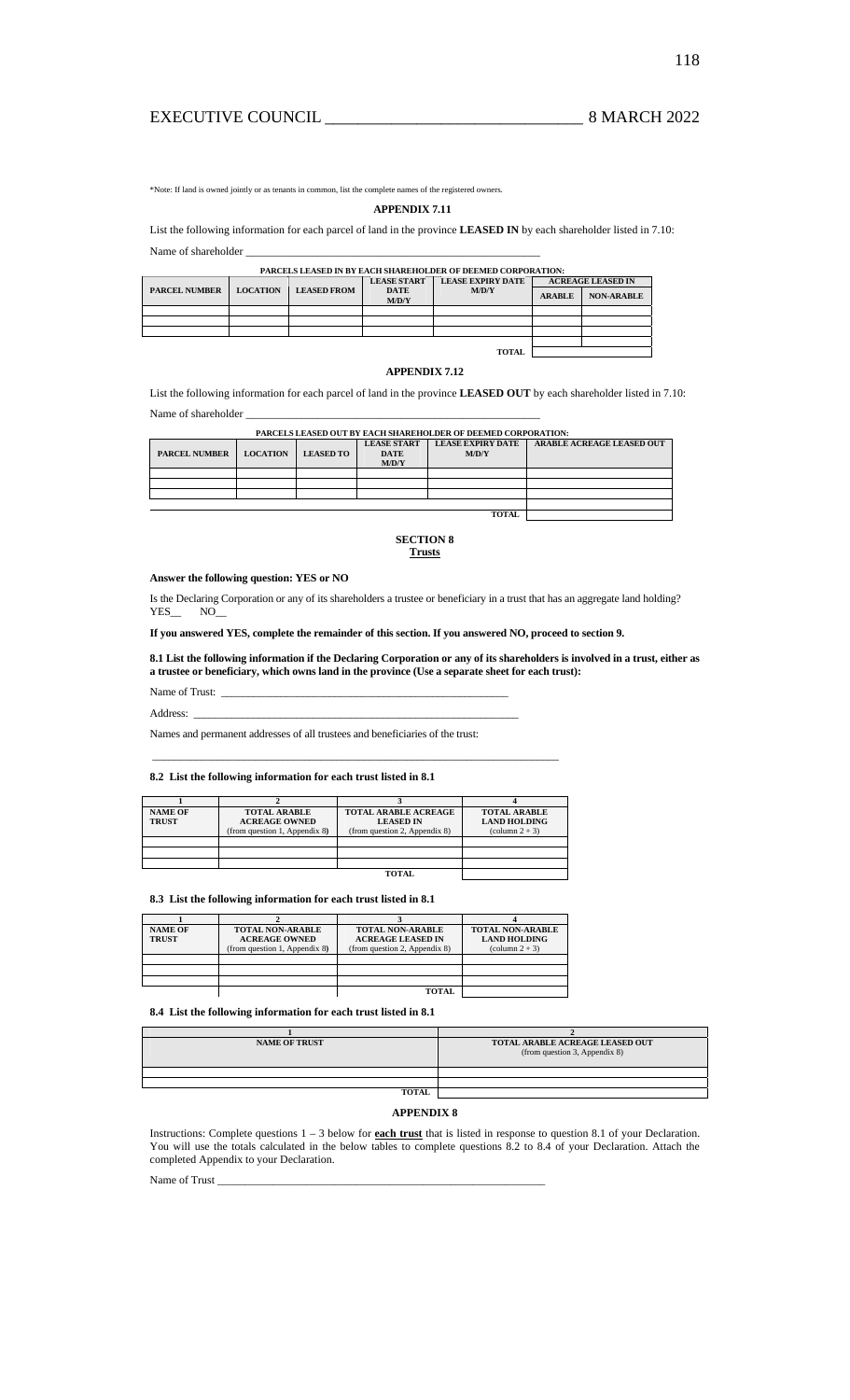**1. List the following information for each parcel of land in the province OWNED by the trust:** 

|                      |                                                                                                            | <b>PARCELS OWNED BY THE TRUST:</b> |                |                   |  |
|----------------------|------------------------------------------------------------------------------------------------------------|------------------------------------|----------------|-------------------|--|
| <b>PARCEL NUMBER</b> | <b>NAME OF REGISTERED OWNER*</b>                                                                           | <b>LOCATION</b>                    | <b>ACREAGE</b> |                   |  |
|                      |                                                                                                            |                                    | <b>ARABLE</b>  | <b>NON-ARABLE</b> |  |
|                      |                                                                                                            |                                    |                |                   |  |
|                      |                                                                                                            |                                    |                |                   |  |
|                      |                                                                                                            |                                    |                |                   |  |
|                      |                                                                                                            |                                    |                |                   |  |
|                      |                                                                                                            | TOTAL                              |                |                   |  |
|                      | *Note: If land is owned jointly or as tenants in common, list the complete names of the registered owners. |                                    |                |                   |  |

**2. List the following information for each parcel of land in the province LEASED IN by the trust:** 

|              | <b>PARCELS LEASED IN BY THE TRUST:</b> |                 |                    |                      |                          |                          |                   |  |
|--------------|----------------------------------------|-----------------|--------------------|----------------------|--------------------------|--------------------------|-------------------|--|
|              |                                        |                 |                    | <b>LEASE START</b>   | <b>LEASE EXPIRY DATE</b> | <b>ACREAGE LEASED IN</b> |                   |  |
|              | <b>PARCEL NUMBER</b>                   | <b>LOCATION</b> | <b>LEASED FROM</b> | <b>DATE</b><br>M/D/Y | M/D/Y                    | <b>ARABLE</b>            | <b>NON-ARABLE</b> |  |
|              |                                        |                 |                    |                      |                          |                          |                   |  |
|              |                                        |                 |                    |                      |                          |                          |                   |  |
|              |                                        |                 |                    |                      |                          |                          |                   |  |
|              |                                        |                 |                    |                      |                          |                          |                   |  |
| <b>TOTAL</b> |                                        |                 |                    |                      |                          |                          |                   |  |

**3. List the following information for each parcel of land in the province LEASED OUT by the trust:** 

| PARCELS LEASED OUT BY THE TRUST: |                 |                  |                                            |                                   |                                  |  |
|----------------------------------|-----------------|------------------|--------------------------------------------|-----------------------------------|----------------------------------|--|
| <b>PARCEL NUMBER</b>             | <b>LOCATION</b> | <b>LEASED TO</b> | <b>LEASE START</b><br><b>DATE</b><br>M/D/Y | <b>LEASE EXPIRY DATE</b><br>M/D/Y | <b>ARABLE ACREAGE LEASED OUT</b> |  |
|                                  |                 |                  |                                            |                                   |                                  |  |
|                                  |                 |                  |                                            |                                   |                                  |  |
|                                  |                 |                  |                                            |                                   |                                  |  |
|                                  |                 |                  |                                            |                                   |                                  |  |
|                                  |                 |                  |                                            | <b>TOTAL</b>                      |                                  |  |

**SECTION 9 Other Corporations – Direct or Indirect Control**

## **Answer the following questions: YES or NO**

A. Other than the corporations listed in the preceding sections, does the Declaring Corporation, including any deemed corporation, or any of their shareholders, have direct or indirect influence over any other corporation that, if exercised, would result in control in fact of that corporation?

 $YES$   $NO$ 

B. Other than the corporations listed in the preceding sections, does the Declaring Corporation, including any deemed corporation, or any of their shareholders, have a prescribed interest, right or ability in relation to any other corporation, or a prescribed criterion or set of circumstances applies to the Declaration Corporation, including any deemed corporation, or any of their shareholders?

YES NO

## **If you answered YES to any of these, complete the remainder of this section.**

**9.1 List the following information for any corporation to which A and/or B applies (Use a separate sheet for each corporation):** 

Name of the Corporation:  $\Box$ 

Mailing Address: \_

Place of incorporation: \_\_\_\_\_\_\_\_\_\_\_\_\_\_\_ Date of incorporation: \_\_\_\_\_\_\_\_\_\_\_\_\_\_\_\_\_\_\_\_\_\_

Names and permanent addresses of all officers and directors: \_\_\_\_\_\_\_\_\_\_\_\_\_\_\_\_\_\_\_\_\_\_\_\_\_\_

 $\_$  , and the set of the set of the set of the set of the set of the set of the set of the set of the set of the set of the set of the set of the set of the set of the set of the set of the set of the set of the set of th

\_\_\_\_\_\_\_\_\_\_\_\_\_\_\_\_\_\_\_\_\_\_\_\_\_\_\_\_\_\_\_\_\_\_\_\_\_\_\_\_\_\_\_\_\_\_\_\_\_\_\_\_\_\_\_\_\_\_\_\_\_\_\_\_\_\_\_\_\_\_\_\_\_\_\_

Nature of the direct or indirect control:  $\_\_$ 

# **SECTION 10**

## **Declaration**

This form has been completed pursuant to section 10 of the *Prince Edward Island Lands Protection Act*.

The maximum aggregate land holding for the Declaring Corporation for the calendar year \_\_\_\_\_\_\_\_\_\_\_\_\_ was \_\_\_\_\_\_\_\_\_\_ acres held on mm/dd/yyyy \_\_\_\_\_/\_\_\_\_\_/\_\_\_\_\_\_\_.

**I hereby certify that the information herein, and attached hereto, is true and correct in all respects for the reporting year listed above. Upon request, I undertake to provide such further information as may be reasonably required by the Commission in the processing of this declaration.** 

| Signature of Authorized Signing Officer<br>of the Declaring Corporation Date | Date  |  |
|------------------------------------------------------------------------------|-------|--|
| Print Name of Signatory                                                      | Title |  |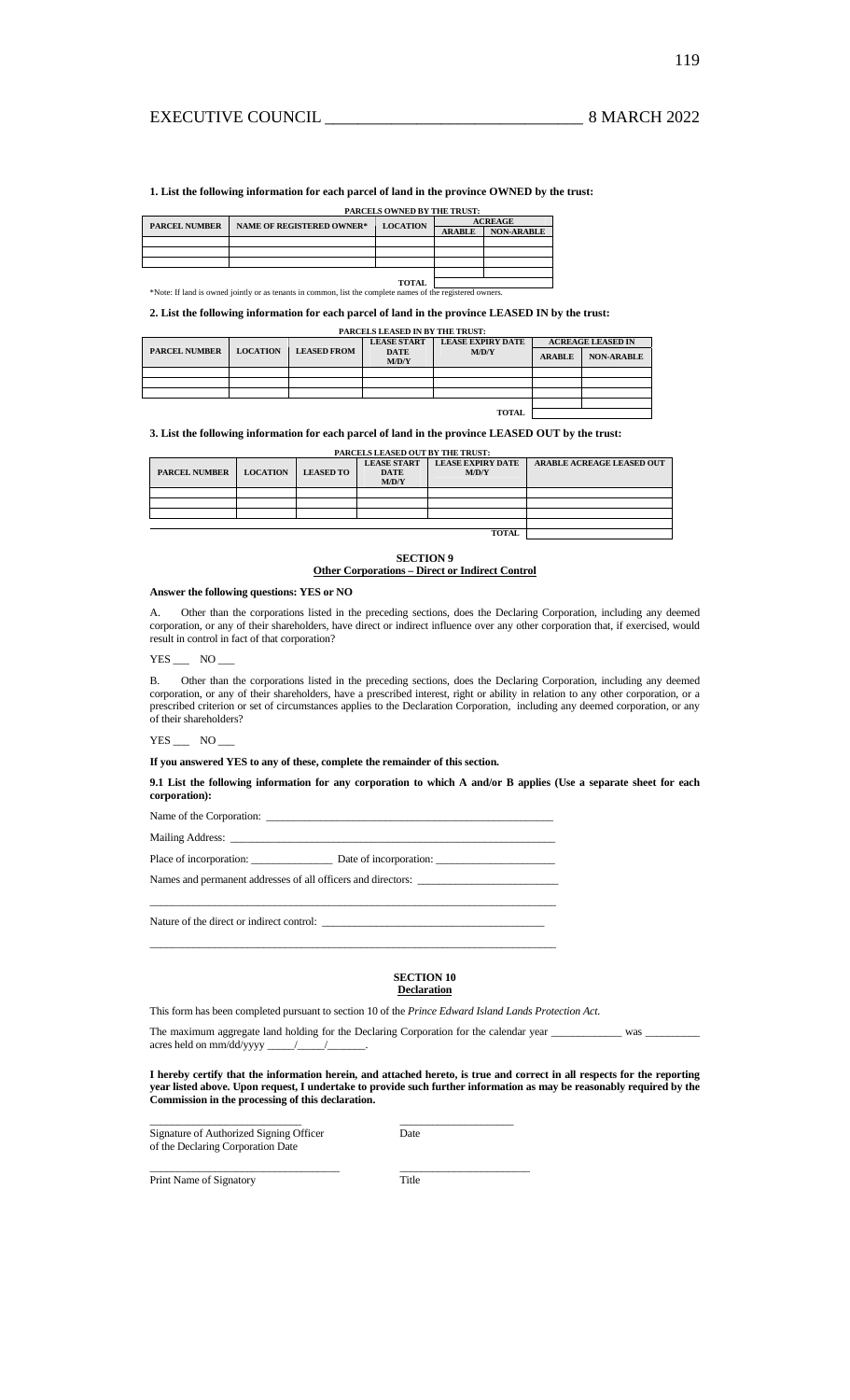120

If you wish to direct any further inquiries relating to this declaration to a contact person, please provide contact particulars of the contact person.

|          | Name $\frac{1}{\sqrt{1-\frac{1}{2}}\sqrt{1-\frac{1}{2}}\sqrt{1-\frac{1}{2}}\sqrt{1-\frac{1}{2}}\sqrt{1-\frac{1}{2}}\sqrt{1-\frac{1}{2}}\sqrt{1-\frac{1}{2}}\sqrt{1-\frac{1}{2}}\sqrt{1-\frac{1}{2}}\sqrt{1-\frac{1}{2}}\sqrt{1-\frac{1}{2}}\sqrt{1-\frac{1}{2}}\sqrt{1-\frac{1}{2}}\sqrt{1-\frac{1}{2}}\sqrt{1-\frac{1}{2}}\sqrt{1-\frac{1}{2}}\sqrt{1-\frac{1}{2}}\sqrt{1-\frac{1}{2}}\sqrt{1-\frac{1}{2}}\$ |  |
|----------|---------------------------------------------------------------------------------------------------------------------------------------------------------------------------------------------------------------------------------------------------------------------------------------------------------------------------------------------------------------------------------------------------------------|--|
|          |                                                                                                                                                                                                                                                                                                                                                                                                               |  |
| Province | Postal Code                                                                                                                                                                                                                                                                                                                                                                                                   |  |
|          |                                                                                                                                                                                                                                                                                                                                                                                                               |  |
| Email    |                                                                                                                                                                                                                                                                                                                                                                                                               |  |

### **NOTICE:**

**Section 15 of the Act provides that:** 

*Any person or corporation who provides false or misleading information when required to provide information under this Act is guilty of an offence and liable on summary conviction to a fine in an amount not to exceed \$250,000.* 

#### **FORM 8A**

"GLOBAL LEASE PERMIT"

APPLICATION BY OR ON BEHALF OF A **NON-RESIDENT OR CORPORATION** PURSUANT TO CLAUSE 5.3(1)(b) OF THE PRINCE EDWARD ISLAND LANDS PROTECTION ACT (the "Act")

| 1. |                                                                                   | Applicant's name:                                   |             |           |  |  |  |  |
|----|-----------------------------------------------------------------------------------|-----------------------------------------------------|-------------|-----------|--|--|--|--|
| 2. |                                                                                   | Place of incorporation (for applicant corporation): |             |           |  |  |  |  |
| 3. | Type of business in which applicant corporation is engaged: _____________________ |                                                     |             |           |  |  |  |  |
| 4. | Applicant's permanent address:<br>Number and Street Name (PO Box not acceptable)  |                                                     |             |           |  |  |  |  |
|    | City/Town/Community                                                               | Province                                            | Postal Code | Telephone |  |  |  |  |
|    | <b>Email Address</b>                                                              |                                                     |             |           |  |  |  |  |
| 5. | Total acreage proposed to be leased:                                              |                                                     |             |           |  |  |  |  |
| 6. | Intended use of proposed leased land:                                             |                                                     |             |           |  |  |  |  |

#### **IF THE APPLICANT IS A PERSON:**

**7.** State the parcel number, arable land acreage and non-arable land acreage of each parcel of land in the province in which the applicant and the applicant's minor children hold an interest, including land held by way of lease. (Attach separate sheet if necessary): \_\_\_\_\_\_\_\_\_\_\_\_\_\_\_\_\_\_\_\_\_\_\_\_\_\_\_\_\_\_\_\_\_\_\_\_\_\_\_\_\_\_\_\_\_\_\_\_\_\_\_\_\_\_\_\_\_\_\_\_\_\_\_\_\_\_\_\_\_\_\_\_\_\_\_

**8.** (a) For any corporation owning or leasing land within the province in which the applicant or the applicant's minor children hold more than 5% of the shares as defined in section 1(1)(l) of the Act, provide on a separate sheet and attach:

- (i) the name and permanent address of the corporation,
- (ii) the total number of shares issued by the corporation,
- (iii) the total number of shares held by the applicant and the applicant's minor children, and
- (iv) the parcel number, arable land acreage and non-arable land acreage of each parcel of land in the province now
- owned, leased in or leased out by the corporation;

(b) For any corporation owning or leasing land within the province in which the applicant or the applicant's minor children hold any of the interests as outlined in section 9.1(2) of the Act, provide on a separate sheet and attach:

- (i) the name and permanent address of the corporation,
- (ii) the nature of the interests or rights,
- (iii) the names and addresses of the persons, corporations, groups, or other organizations, if applicable, sharing the

interests or rights referred to in clause (b), and

(iv) the parcel number, arable land acreage and non-arable land acreage of each parcel of land in the province now owned, leased in or leased out by the corporation.

## **IF THE APPLICANT IS A CORPORATION:**

**9.** For the applicant corporation, provide on a separate sheet and attach:

(a) the parcel number, arable land acreage and non-arable land acreage of each parcel of land<sup>1</sup> in the province now owned, leased in or leased out by the corporation (including global leases);

- (b) the names and permanent address of each officer and director of the corporation;
- (c) the total number of shares (as defined in section 1(1)(l) of the Act) issued by the applicant corporation;
- (d) the names, addresses and number of shares held by shareholders, both corporate and individual, who hold more than 5%
- of the issued shares of the applicant corporation;
- (e) for each of the shareholders listed in clause (d) above provide:

 $(i)$  the parcel number, arable land acreage and non-arable land acreage of each parcel of land<sup>1</sup> in the province now owned, leased in or leased out by each shareholder (including holdings of minor children); and

(ii) the parcel number, arable land acreage and non-arable land acreage of each parcel of land<sup>1</sup> in the province now owned, leased in or leased out by any other corporation in which each shareholder owns more than 5% of the shares, total number of shares issued by that corporation and number of shares held by that shareholder;

(f) if any of the shareholders listed in clause (d) above are corporations, provide for each shareholder corporation:

(i) the names and permanent address of each officer and director; (ii) the names, addresses and number of shares held by shareholders, both corporate and individual, who hold more than 5% of the issued shares;

(iii) the parcel number, arable land acreage and non-arable land acreage of each parcel of land<sup>1</sup> in the province now owned or leased by each shareholder that owns more than 5% of the shares, total number of shares issued by that

corporation and number of shares held by that shareholder; (g) if the applicant corporation holds more than 5% of the shares in any other corporation(s), provide the following for each corporation:

(i) the percentage of shares held by the applicant corporation; and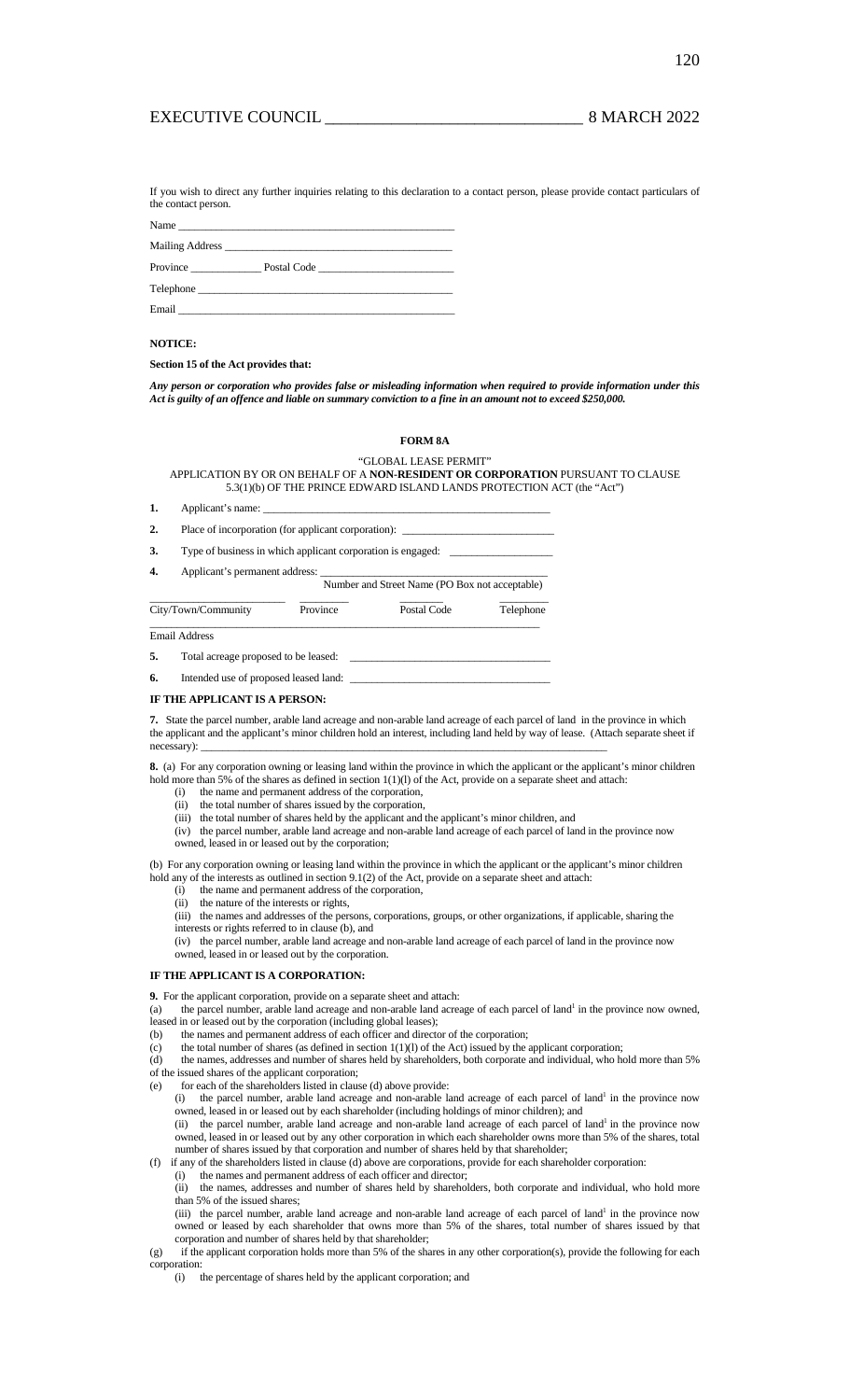(ii) the parcel number, arable land acreage and non-arable land acreage of each parcel of land<sup>1</sup> in the province now owned, leased in or leased out.

**10.** Are there any other persons or corporations not identified in Question 9 that have direct or indirect control of the applicant corporation in accordance with section 9.1 of the Act? If so, provide:

(a) the name and permanent address of the persons and/or corporations;

(b) the nature of the direct or indirect control for each of those listed in clause (a);

(c) for each of those named in clause (a), provide:

 $(i)$  the parcel number, arable land acreage and non-arable land acreage of each parcel of land<sup>1</sup> in the province now owned, leased in or leased out by each of those named,

(ii) the parcel number, arable land acreage and non-arable land acreage of each parcel of land<sup>1</sup> in the province now owned, leased in or leased out by any other corporation over which each of those named has direct or indirect control in accordance with section 9.1 of the Act,

(iii) the parcel number, arable land acreage and non-arable land acreage of each parcel of land<sup>1</sup> in the province now owned, leased in or leased out by any other corporation in which each of those named owns more than 5% of the shares, total number of shares issued by that corporation and number of shares held by that shareholder;

(d) if the applicant corporation has direct or indirect control of any other corporation(s) in accordance with s. 9.1 of the Act, provide the following for each corporation:

(i) the name and permanent address of the corporation,

(ii) the nature of the direct or indirect control,

(iii) the names and addresses of the persons, corporations, groups, or other organizations, if applicable, sharing the interests or rights referred to in clause (b), and

 $(iv)$  the parcel number, arable land acreage and non-arable land acreage of each parcel of land<sup>1</sup> in the province now owned, leased in or leased out by each corporation.

**11.** Is each of the shareholders listed in 9(d) and (f)(ii) a "resident person" as defined by subsection 1(1.01) of the Act? If not, a Form 1 application may be required, pursuant to section 4 of the Act, and application fee (when applicable) for any shareholder who is not a resident person.

#### **12.** If any shareholder is a trust, provide on a separate sheet and attach:

(a) the names and land holdings, including parcel numbers and acreages of the trustee(s) of the trust;

\_\_\_\_\_\_\_\_\_\_\_\_\_\_\_\_\_\_\_\_\_\_\_\_\_\_\_\_\_\_\_\_\_\_\_\_\_\_\_\_\_\_\_\_\_\_\_\_\_\_\_\_\_\_\_\_\_\_\_\_\_\_\_\_\_\_\_\_\_\_\_\_\_

\_\_\_\_\_\_\_\_\_\_\_\_\_\_\_\_\_\_\_\_\_\_\_\_\_\_\_\_\_\_\_\_\_\_\_\_\_\_ \_\_\_\_\_\_\_\_\_\_\_\_\_\_\_\_\_\_\_\_

\_\_\_\_\_\_\_\_\_\_\_\_\_\_\_\_\_\_\_\_\_\_\_\_\_\_\_\_\_\_\_\_\_\_\_ \_\_\_\_\_\_\_\_\_\_\_\_\_\_\_\_\_\_\_\_\_\_\_\_\_\_\_\_\_\_\_\_\_

(b) if the trust is **non-discretionary**, the names and land holdings, including parcel numbers and acreages, of the beneficiaries of the trust; or

(c) if the trust is **discretionary**, file

(i) a copy of the trust agreement,

(ii) an affidavit with an attached copy of the sections of the trust agreement that grants the discretion to the trustee(s), or (iii) a legal opinion signed by a solicitor licensed to practice law in Prince Edward Island confirming the trust is discretionary.

### **FOR APPLICANT PERSONS AND CORPORATIONS:**

**13.** State any other circumstances that are relevant:

#### **DECLARATION**

**14.** I hereby certify that this application is complete and that the information herein, and attached hereto, is true and correct in all respects. I further certify that I am authorized to sign this application.

**15.** Upon request, I undertake to provide such further information as may be reasonably required by the Commission or Executive Council in the processing of this application.

Signature of applicant or attorney Date (interfaced corporate officer)

Name of signatory (please print) Address

Title – Indicate if acting as<br>  $\frac{1}{2}$  Title – Indicate if acting as

\_\_\_\_\_\_\_\_\_\_\_\_\_\_\_\_\_\_\_\_\_\_\_\_\_\_\_\_\_\_\_\_\_\_\_ Telephone

Refer to the *Prince Edward Island Lands Protection Act* Fees Regulations or contact the Prince Edward Island Regulatory and Appeals Commission to determine if a fee is applicable. If applicable, please attach a cheque made payable to the Prince Edward Island Regulatory and Appeals Commission.

# **RETURN COMPLETED FORM TO:**

The Prince Edward Island Regulatory & Appeals Commission Suite 501 – 134 Kent Street P. O. Box 577 Charlottetown PE C1A 7L1

**Email Address** 

Telephone: (902) 892-3501 or 1-800-501-6288 (Toll Free in PEI and NS) Fax: (902) 566-4076 Website: www.irac.pe.ca

**NOTE:** 

**In accordance with subsection 5.3(2) of the Act, where permission has been granted by the Lieutenant Governor in Council for a lease of land, the person or corporation, shall within one year of receiving permission and in every subsequent year, prior to December 31, file a statement disclosing information prescribed by subsection (3). (Form 8B – Global Lease Permit Report)** 

**Subsections 5.3(2) and (3) of the Act state:** 

*(2) Where permission has been granted by the Lieutenant Governor in Council for a lease of land pursuant to an application made under clause (1)(b), the person or corporation shall* 

*(a) within one year of receiving permission; and (b) in every subsequent year, prior to December 31,* 

*file a statement disclosing information prescribed by subsection (3).*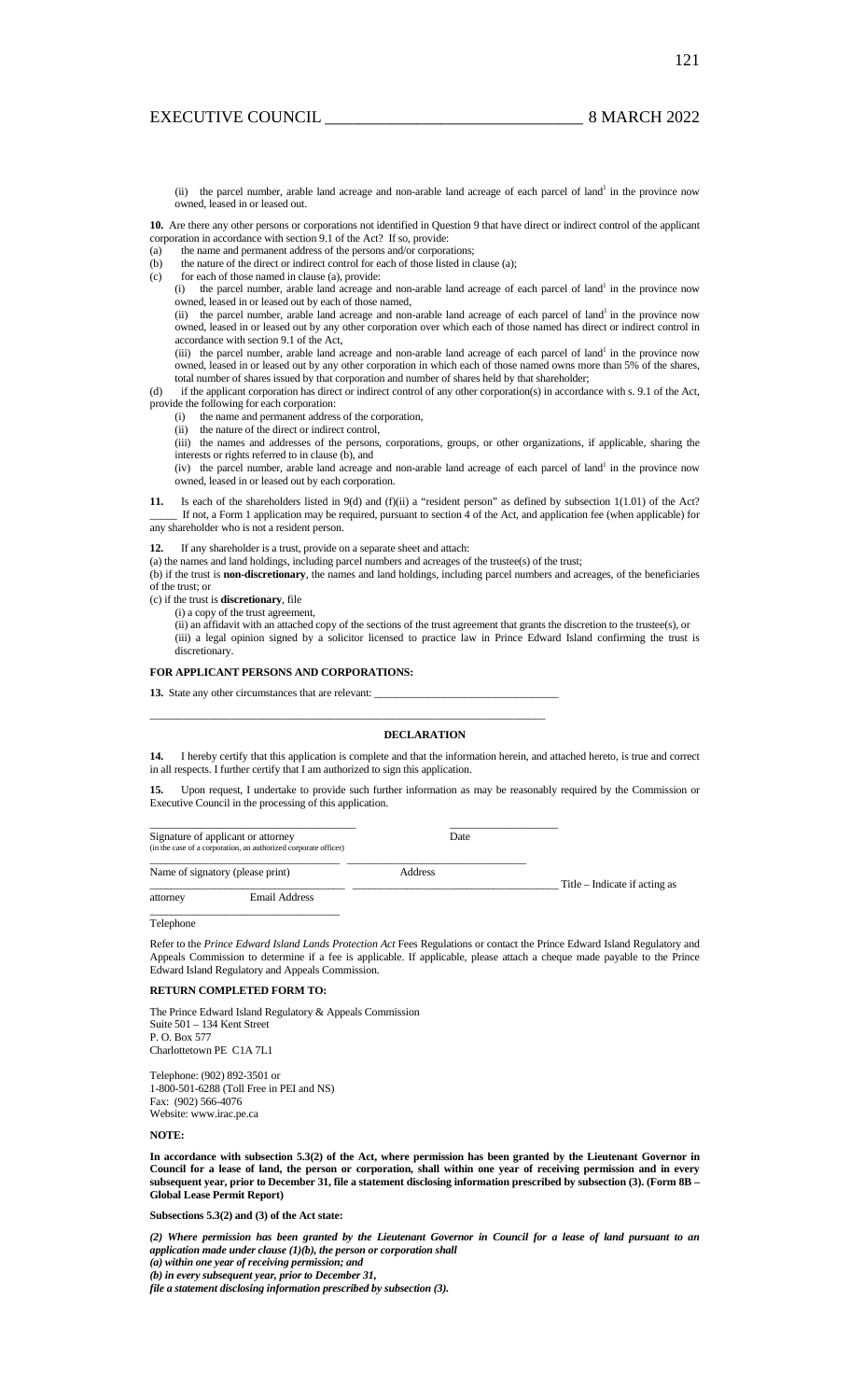*(3) The statement required by subsection (2) shall disclose (a) the parcel number; (b) the acreage leased; and (c) the term of the lease or leases,* 

*for each parcel leased during the reporting period covered by the statement.* 

Personal information on this form is collected under the authority of the Island Regulatory and Appeals Commission Act and will be used by the Commission in the<br>administration of the Prince Edward Island Lands Protection A of Information and Protection of Privacy Act, some of the information collected herein may be available to the public subject to exceptions. For additional information, contact the Commission at (902)892-3501 or by email a

<sup>1</sup>The Act excludes any parcel of land of one acre or less that is situated within the boundaries of a municipality with an official plan approved by the Minister under<br>the Planning Act, R.S.P.E.I., Cap P-8.

#### **FORM 9**

## **APPLICATION BY OR ON BEHALF OF A COOPERATIVE VENTURE PURSUANT TO SUBSECTION 1.1(3) OF THE** *LANDS PROTECTION ACT* **EXEMPTION REGULATIONS**

1. Name of the applicant corporation:

2. Date and place of incorporation:

3. Address of the applicant corporation:

4. State the intended primary resource use for the parcel, including infrastructure or facilities to be used by the applicant corporation:

5. Is the application being made solely for the purpose of raising capital or procuring investments for the applicant corporation:

State the following for the parcel(s) owned, leased or being acquired through lease or purchase by the applicant corporation (use an additional sheet, if necessary):

| <b>Property</b><br><b>Number</b> | Owned or<br><b>Leased/Being</b><br><b>Acquired</b> | Acreage | Community<br>Name | Township | County |
|----------------------------------|----------------------------------------------------|---------|-------------------|----------|--------|
|                                  |                                                    |         |                   |          |        |
|                                  |                                                    |         |                   |          |        |
|                                  |                                                    |         |                   |          |        |

\_\_\_\_\_\_\_\_\_\_\_\_\_\_\_\_\_\_\_\_\_\_\_\_\_\_\_\_\_\_\_\_\_\_\_\_\_\_\_\_\_\_\_\_\_\_\_\_\_\_\_\_\_\_\_\_\_\_\_\_\_\_\_\_\_\_\_\_\_\_\_\_\_\_

\_\_\_\_\_\_\_\_\_\_\_\_\_\_\_\_\_\_\_\_\_\_\_\_\_\_\_\_\_\_\_\_\_\_\_\_\_\_\_\_\_\_\_\_\_\_\_\_\_\_\_\_\_\_\_\_\_\_\_\_\_\_\_\_\_\_\_\_\_\_\_\_\_\_

7. State the agreed purchase price of the parcel(s) being acquired: \_

8. Provide full disclosure of any relationship, including operating agreements, between the applicant corporation's shareholders:

9. State the reasons that the applicant corporation requires a land holding of the size proposed: \_\_\_\_\_\_\_\_\_\_\_\_\_\_\_\_\_\_\_\_\_\_\_\_\_\_\_\_\_\_\_\_\_\_\_\_\_\_\_\_\_\_\_\_\_\_\_\_\_\_\_\_\_\_\_\_\_\_\_\_\_\_\_\_\_

10. For the applicant corporation, list on a separate sheet:

(a) the names and permanent address of officers and directors of the corporation;

(b) total number of shares issued by the applicant corporation;

(c) the names and addresses of **ALL** corporations and persons who hold shares in the applicant corporation and number of shares held by each;

(d) for the shareholders listed in subsection (c) who hold more than 5% of the shares in the applicant corporation, list:

(i) the parcel number and acreage of each parcel of land<sup>1</sup> in the province now owned or leased in by each shareholder (including holdings of minor children), and

(ii) the parcel number and acreage of the land holding of any other corporation in which each shareholder owns more than 5% of the shares, the total number of shares issued by that corporation and number of shares owned by that shareholder;

(e) if the applicant corporation owns more than 5% of the shares in any other corporation(s), list the following for each corporation:

(i) the percentage of shares owned by the applicant corporation,

(ii) the parcel numbers and acreages of each parcel of land owned or leased; (f) if the applicant corporation or any other corporation listed above have direct or indirect control of any other corporation(s) in accordance with s. 9.1 of the Act, provide the following for each corporation:

(i) the name and permanent address of the corporation,

(ii) the nature of the direct or indirect control;

(iii) the names and addresses of the persons, corporations, groups, or other organizations, if applicable, sharing the interests or rights referred to in clause (b), and (iv) the parcel number, arable land acreage and non-arable land acreage of each parcel of land in the province now

owned, leased in or leased out by each corporation.

11. Indicate any other circumstances that are relevant:  $\Box$ 

12. I hereby certify that the information contained in this application and the attachments is true and correct in all respects.

\_\_\_\_\_\_\_\_\_\_\_\_\_\_\_\_\_\_\_\_\_\_\_\_\_\_\_\_\_\_\_\_\_\_\_\_\_\_ \_\_\_\_\_\_\_\_\_\_\_\_\_\_\_\_\_\_\_\_ Signature of applicant or attorney Date \_\_\_\_\_\_\_\_\_\_\_\_\_\_\_\_\_\_\_\_\_\_\_\_\_\_\_\_\_\_\_\_\_\_\_ \_\_\_\_\_\_\_\_\_\_\_\_\_\_\_\_\_\_\_\_\_\_\_\_\_\_\_\_\_\_\_\_\_\_\_\_\_\_\_ Name of signatory (please print) Address \_\_\_\_\_\_\_\_\_\_\_\_\_\_\_\_\_\_\_\_\_\_\_\_\_\_\_\_\_\_\_\_\_\_\_\_ \_\_\_\_\_\_\_\_\_\_\_\_\_\_\_\_\_\_\_\_\_\_\_\_\_\_\_\_\_\_\_\_\_\_\_\_\_\_

\_\_\_\_\_\_\_\_\_\_\_\_\_\_\_\_\_\_\_\_\_\_\_\_\_\_\_\_\_\_\_\_\_\_\_\_\_\_\_\_\_\_\_\_\_\_\_\_\_\_\_\_\_\_\_\_\_\_\_\_\_\_\_\_\_\_\_\_\_\_\_\_\_\_\_

Title – Indicate if acting as attorney Email Address  $\mathcal{L}_\text{max}$  and  $\mathcal{L}_\text{max}$  and  $\mathcal{L}_\text{max}$  and  $\mathcal{L}_\text{max}$ 

Telephone

## **ATTACH:**

(a) a legal description of the parcel(s) to be acquired;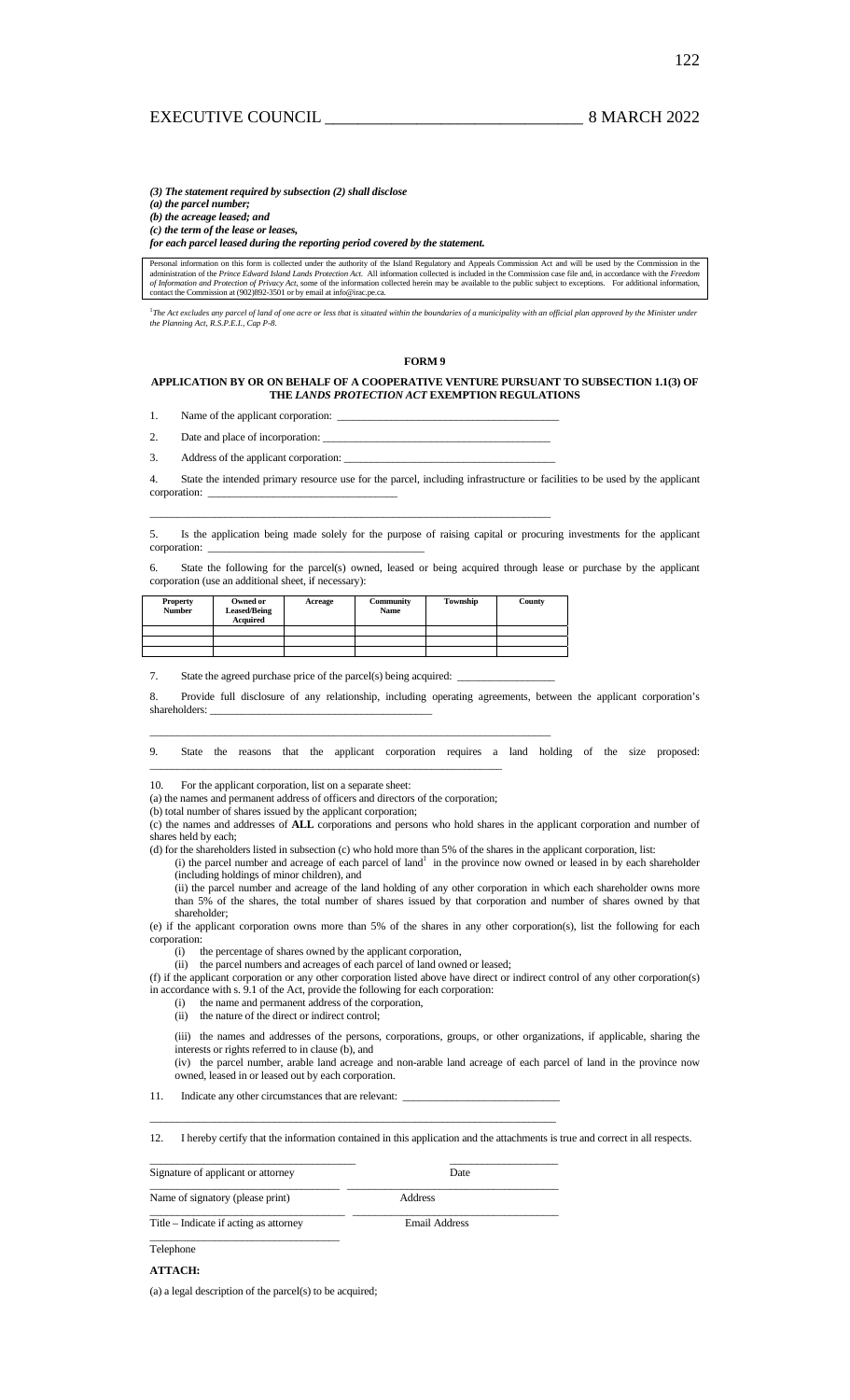123

(b) a GeoLinc map showing the parcel(s) to be acquired outlined in red; and

(c) a cheque made payable to the Prince Edward Island Regulatory and Appeals Commission when applicable.

Refer to the Fees Regulations or contact the Prince Edward Island Regulatory and Appeals Commission to determine the applicable fee.

#### **NOTICE:**

#### **Section 15 of the Act provides that:**

*A person or corporation who provides false or misleading information when required to provide information under this Act is guilty of an offence and liable on summary conviction to a fine in an amount not to exceed \$250,000.*

RETURN COMPLETED FORM TO:

The Prince Edward Island Regulatory and Appeals Commission Suite 501 – 134 Kent Street P. O. Box 577 Charlottetown PE C1A 7L1

Telephone: (902) 892-3501 or 1-800-501-6288 (Toll Free in PEI and NS) Fax: (902) 566-4076 Website: www.irac.pe.ca

Personal information on this form is collected under the authority of the Island Regulatory and Appeals Commission Act and will be used by the Commission in the administration of the *Prince Edward Island Lands Protection* 

<sup>1</sup>The Act excludes any parcel of land of one acre or less that is situated within the boundaries of a municipality with an official plan approved by the Minister under<br>the Planning Act, R.S.P.E.I., Cap P-8.

## **FORM 10A**

#### AGGREGATE LAND HOLDING DECLARATION FOR A **PERSON**  PURSUANT TO SUBSECTION 11(2) OF THE *PRINCE EDWARD ISLAND LANDS PROTECTION ACT*

Pursuant to subsection 10(2) of the *Prince Edward Island Lands Protection Act* (the "Act") any person having an aggregate land holding of more than 750 acres shall, not later than December 31 of each year, file an aggregate land holding declaration with the Prince Edward Island Regulatory and Appeals Commission.

An aggregate land holding declaration is intended to reflect your maximum aggregate land holding in a given year. The date on which you held your maximum aggregate land holding becomes your reporting date. You must file any changes to your aggregate land holding which occurred between last year's reporting date and this year's reporting date.

**Pursuant to subsection 11(2) of the Act, where an aggregate land holding declaration has been made under section 10 by a person or corporation in any year, the aggregate land holding declaration delivered in any subsequent year shall only declare the changes to the particulars provided in the original declaration. Enclosed is your summary disclosure report that summarizes your last year's filing. If there are no changes to report since last year's reporting date, complete Section A below. To report any changes since last year's reporting date, complete the attached summary disclosure report and part B below.** 

#### **Declaration**

#### **Section A – No Changes to Report**

1, hereby declare that I have no changes to report pursuant to section 11(2) of the Act. I hereby certify that the information contained in my summary disclosure report is true and correct in all respects for the current reporting year. Upon request, I undertake to provide such further information as may be reasonably required by the Commission in the processing of this declaration.

My maximum aggregate land holding in the calendar year \_\_\_\_\_\_\_\_\_\_\_\_\_\_ was \_\_\_\_\_\_\_\_\_\_ acres held on mm/dd/yyyy  $\frac{1}{2}$ 

| Signature of Declaring Person | Date |  |
|-------------------------------|------|--|
|                               |      |  |
|                               |      |  |

\_\_\_\_\_\_\_\_\_\_\_\_\_\_\_\_\_\_\_\_\_\_\_\_\_\_\_\_\_\_\_\_\_\_\_ \_\_\_\_\_\_\_\_\_\_\_\_\_\_\_\_\_\_\_\_\_\_\_\_\_\_\_\_

### **Section B – Changes to Report**

I, the eby declare that I have reviewed the summary disclosure report provided by the Commission. Attached hereto is the summary disclosure report, reflecting all changes in my aggregate land holding since my previous reporting date. I hereby certify that the information herein, and attached hereto, is true and correct in all respects for the current reporting year. Upon request, I undertake to provide such further information as may be reasonably required by the Commission in the processing of this declaration.

My maximum aggregate land holding in the calendar year \_\_\_\_\_\_\_\_\_\_\_\_\_ was \_\_\_\_\_\_\_\_\_ acres held on mm/dd/yyyy  $\frac{1}{2}$ 

 $or -$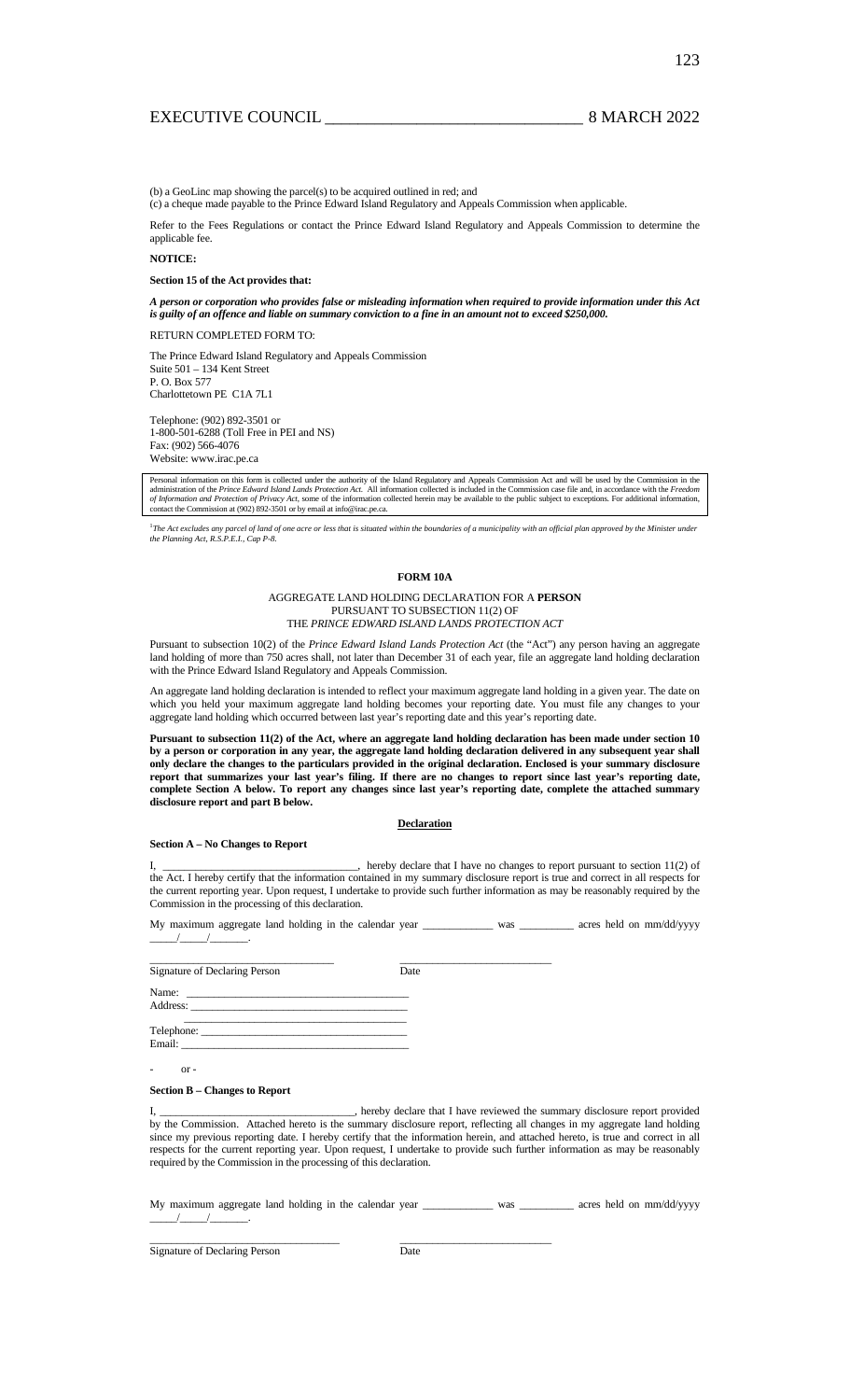| Name:      |  |  |
|------------|--|--|
| Address:   |  |  |
|            |  |  |
| Telephone: |  |  |
| Email:     |  |  |

AGGREGATE LAND HOLDING DECLARATION SHALL BE FILED WITH THE ISLAND REGULATORY AND APPEALS COMMISSION NOT LATER THAN DECEMBER 31 OF THE REPORTING CALENDAR YEAR

## **FORM 10B**

## AGGREGATE LAND HOLDING DECLARATION FOR A **CORPORATION** PURSUANT TO SUBSECTION 11(2) OF THE *PRINCE EDWARD ISLAND LANDS PROTECTION ACT*

Pursuant to subsection 10(2) of the *Prince Edward Island Lands Protection Act* (the "Act") any corporation having an aggregate land holding of more than 2,250 acres shall, not later than December 31 of each year, file an aggregate land holding declaration with the Prince Edward Island Regulatory and Appeals Commission.

An aggregate land holding declaration is intended to reflect the corporation's maximum aggregate land holding in a given year. The date on which the corporation held its maximum aggregate land holding becomes the corporation's reporting date. The corporation must file any changes to its aggregate land holding which occurred between last year's reporting date and this year's reporting date.

**Pursuant to subsection 11(2) of the Act, where an aggregate land holding declaration has been made under section 10 by a person or corporation in any year, the aggregate land holding declaration delivered in any subsequent year shall only declare the changes to the particulars provided in the original declaration. Enclosed is the corporation's summary disclosure report that summarizes last year's filing. If there are no changes to report since last year's reporting date, complete Section A below. To report any changes since last year's reporting date, complete the attached summary disclosure report and part B below.** 

**Declaration**

## **Section A – No Changes to Report**

| (Name of person making declaration) | (Title) |  |
|-------------------------------------|---------|--|
|                                     |         |  |

(Name of declaring corporation – the "Corporation")

hereby declare that the Corporation has no changes to report pursuant to section 11(2) of the Act. I hereby certify that the information contained in my summary disclosure report is true and correct in all respects for the current reporting year. Upon request, I undertake to provide such further information as may be reasonably required by the Commission in the processing of this declaration.

The Corporation's maximum aggregate land holding in the calendar year \_\_\_\_\_\_\_\_\_\_\_\_ was \_\_\_\_\_\_\_\_\_\_ acres held on mm/dd/yyyy \_\_\_\_\_/\_\_\_\_\_/\_\_\_\_\_\_\_.

I hereby certify that I am duly authorized by the Corporation to make his declaration.

 $\_$  , and the set of the set of the set of the set of the set of the set of the set of the set of the set of the set of the set of the set of the set of the set of the set of the set of the set of the set of the set of th

| Signature on behalf of declaring corporation                                                                                                                                                                                  | Date |
|-------------------------------------------------------------------------------------------------------------------------------------------------------------------------------------------------------------------------------|------|
| *This form must be signed by an authorized signing officer of the declaring Corporation                                                                                                                                       |      |
|                                                                                                                                                                                                                               |      |
|                                                                                                                                                                                                                               |      |
| the control of the control of the control of the control of the control of the control of the control of the control of the control of the control of the control of the control of the control of the control of the control |      |
|                                                                                                                                                                                                                               |      |
|                                                                                                                                                                                                                               |      |
| $-$ or $-$                                                                                                                                                                                                                    |      |
| <b>Section B-Changes to Report</b>                                                                                                                                                                                            |      |

(Name of person making declaration) (Title)

I\_\_\_\_\_\_\_\_\_\_\_\_\_\_\_\_\_\_\_\_\_\_\_\_\_\_\_\_\_\_\_\_\_\_\_\_\_\_\_\_\_\_ \_\_\_\_\_\_\_\_\_\_\_\_\_\_\_\_\_\_\_\_\_

\_\_\_\_\_\_\_\_\_\_\_\_\_\_\_\_\_\_\_\_\_\_\_\_\_\_\_\_\_\_\_\_\_\_\_\_\_\_\_\_\_\_\_\_\_\_\_\_\_\_\_\_\_\_\_\_\_\_\_\_\_\_\_\_\_\_\_

(Name of declaring corporation – the "Corporation")

hereby declare that the Corporation has reviewed the summary disclosure report provided by the Commission. Attached hereto is the corporation's completed summary disclosure report, reflecting all changes in the aggregate land holding of the Corporation since its previous reporting date. I hereby certify that the information contained in the summary disclosure report is true and correct in all respects for the current reporting year. Upon request, I undertake to provide such further information as may be reasonably required by the Commission in the processing of this declaration.

I hereby certify that I am duly authorized by the Corporation to make this declaration.

The Corporation's maximum aggregate land holding in the calendar year \_\_\_\_\_\_\_\_\_\_\_\_\_ was \_\_\_\_\_\_\_\_\_\_\_ acres held on mm/dd/yyyy \_\_\_\_\_/\_\_\_\_\_/\_\_\_\_\_\_\_.

| Signature on behalf of declaring corporation |  | Date |
|----------------------------------------------|--|------|
|                                              |  |      |

\_\_\_\_\_\_\_\_\_\_\_\_\_\_\_\_\_\_\_\_\_\_\_\_\_\_\_\_\_\_\_\_\_\_\_ \_\_\_\_\_\_\_\_\_\_\_\_\_\_\_\_\_\_\_\_\_\_\_\_\_\_\_\_

\*This form must be signed by an authorized signing officer of the declaring Corporation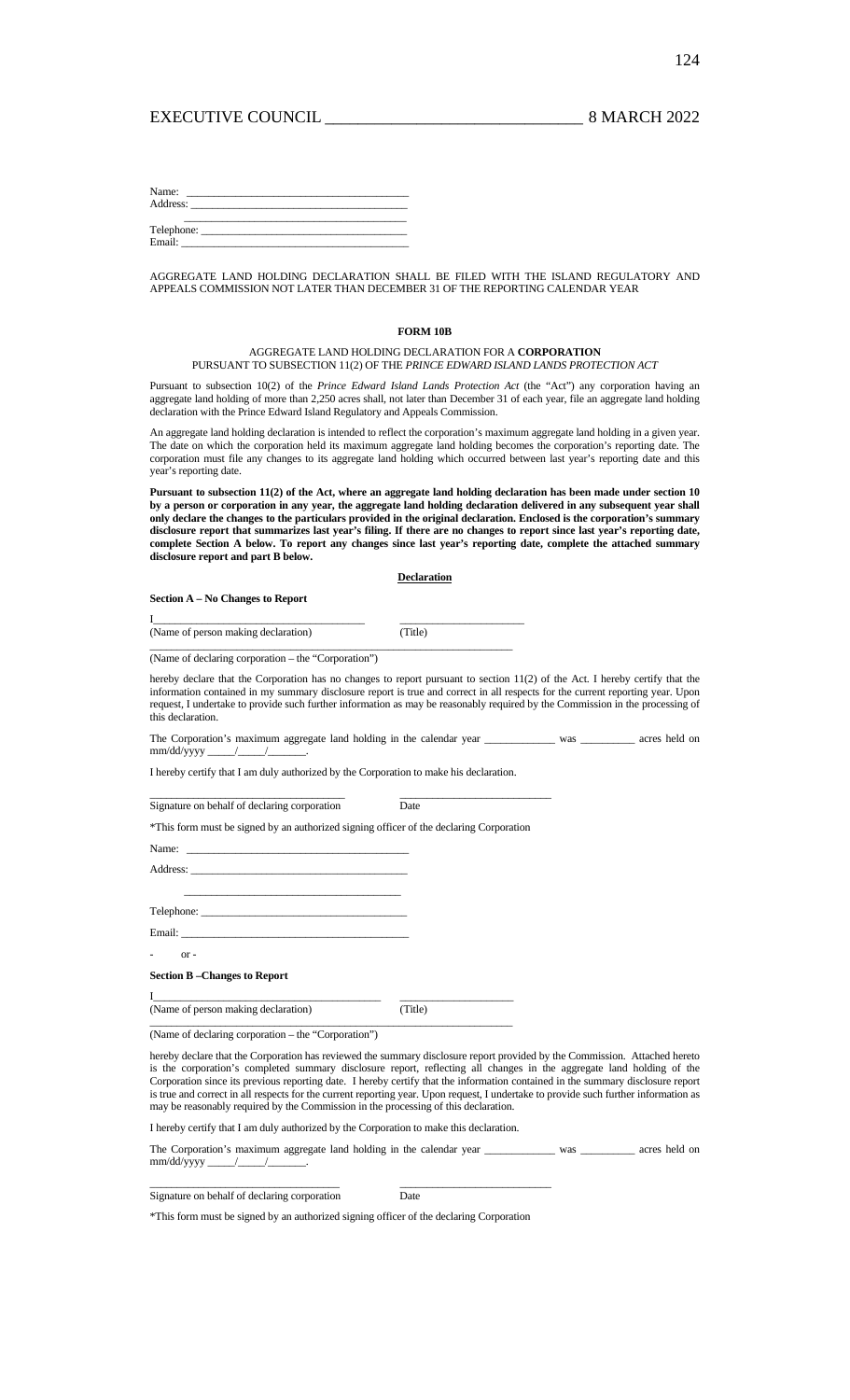# EXECUTIVE COUNCIL 2022

| Name: $\frac{1}{\sqrt{1-\frac{1}{2}} \left(\frac{1}{2}-\frac{1}{2}\right)^2}$                                   |  |  |  |
|-----------------------------------------------------------------------------------------------------------------|--|--|--|
|                                                                                                                 |  |  |  |
|                                                                                                                 |  |  |  |
|                                                                                                                 |  |  |  |
| Email: The Commission of the Commission of the Commission of the Commission of the Commission of the Commission |  |  |  |

AGGREGATE LAND HOLDING DECLARATION SHALL BE FILED WITH THE ISLAND REGULATORY AND APPEALS COMMISSION NOT LATER THAN DECEMBER 31 OF THE REPORTING CALENDAR YEAR.

# **EC2022-192**

## **PRINCE EDWARD ISLAND LANDS PROTECTION ACT LAND IDENTIFICATION REGULATIONS AMENDMENT**

Pursuant to clause 17(1)(d) of the *Prince Edward Island Lands Protection Act* R.S.P.E.I. 1988, Cap. L-5, Council made the following regulations:

**1. Clause 2(a) of the** *Prince Edward Island Lands Protection Act* **Land Identification Regulations (EC606/95) is amended by the deletion of the words "**who is not a resident person**".** 

**2. Subsection 5(2) of the regulations is amended by the deletion of the words "**, and upon the registration of the deed of conveyance to the purchaser, the Registrar of Deeds shall enter on the deed "Identified for non-development use pursuant to Order-in-Council, EC...................dated ......................."**" and the substitution of the words "**and the purchaser shall disclose the existence of the condition imposed by the Lieutenant Governor in Council pursuant to section 9 of the Act to any future purchaser for so long as the condition remains in effect**".** 

## **3. Section 9 of the regulations is revoked.**

**4. Subsection 10(2) of the regulations is amended** 

**(a) by the deletion of the word "**commission**" and the substitution of the word "**Commission**"; and** 

**(b) by the deletion of the word "**minister**" and the substitution of the word "**Minister**".** 

**5. Schedule 1 to the regulations is revoked and Schedule 1 as set out in the Schedule to these regulations is substituted.** 

**6. These regulations come into force on April 1, 2022.** 

# **SCHEDULE**

## **SCHEDULE 1**

THIS AGREEMENT made this ................. day of .................................., 20......, BETWEEN: ................................................ (hereinafter called the "Covenantor")

OF THE FIRST PART

AND:

THE PROVINCE OF PRINCE EDWARD ISLAND, on behalf of Her Majesty (hereinafter called the "Covenantee")

OF THE SECOND PART

WHEREAS the Covenantor has petitioned the Lieutenant Governor in Council of the Province of Prince Edward Island for permission to acquire the land holding described in Schedule A hereto from ………. of …................... and to acquire and hold said lands in the Covenantor's name;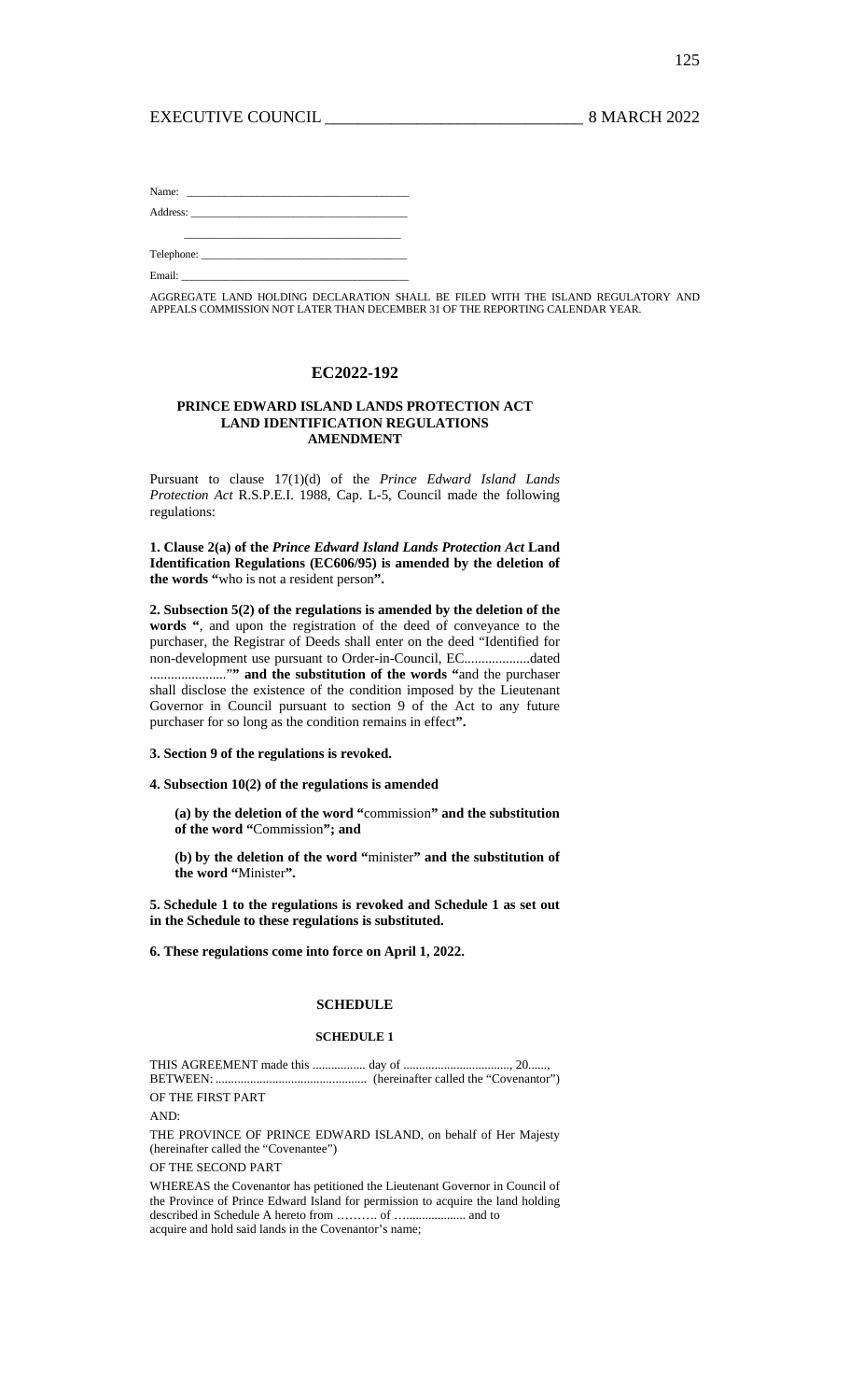AND WHEREAS pursuant to clause 9(1)(b) of the *Prince Edward Island Lands Protection Act*, the Lieutenant Governor in Council has made it a condition of consenting to the acquisition referred to in the immediately preceding recital that the lands described in Schedule A hereto be identified in accordance with Land Identification Regulations made by the Lieutenant Governor in Council under the provisions of clause 17(1)(d) of the said Act;

AND WHEREAS the Covenantor has agreed to identify the lands described in Schedule A hereto in accordance with the Regulations, the said identification to become effective on the same day that the Deed of Conveyance from .............................................................. to the Covenantor is registered;

NOW THEREFORE THIS INDENTURE WITNESSETH that in consideration of the premises and of the mutual covenants and agreements hereinafter contained and pursuant to the provisions of the *Planning Act* and the Land Identification Regulations made under the *Prince Edward Island Lands Protection Act*, the parties hereto covenant and agree as follows:

- 1. The Covenantor covenants and agrees that the lands described in Schedule A be identified for non-development use and the same is hereby so identified in accordance with the Land Identification Regulations made under the *Prince Edward Island Lands Protection Act*.
- 2. The Covenantor does hereby covenant and agree to use the lands described in Schedule A for non-development use only subject to the provisions of the Land Identification Regulations, and the Covenantor does hereby forfeit to Her Majesty the Queen, in right of the Province of Prince Edward Island, all other uses of the said lands.
- 3. This agreement becomes effective immediately after the registration of a Deed of Conveyance to the Covenantor conveying to the Covenantor the lands described in Schedule A.
- 4. This Agreement incorporates by reference all of the Land Identification Regulations referred to in the recitals to this Agreement. The Covenantor declares that the Covenantor is aware of and fully understands the regulations.
- 5. This Agreement is binding upon and enures to the benefit of the Covenantor, the Covenantor's heirs, executors, administrators, or assigns (or its successors and assigns as the case may be) and the Covenantee, its successors and assigns according to law.

IN WITNESS WHEREOF the parties have hereunto set their hands and seals on the day and year first above written.

SIGNED, SEALED AND DELIVERED in the presence of:

....................................................................... Covenantor

.......................................................................

Minister responsible for the Prince Edward Island *Lands Protection Act*

# **EXPLANATORY NOTES**

**SECTION 1** amends clause 2(a) of the Prince Edward Island *Lands Protection Act* Land Identification Regulations (EC606/95) by deleting the words "who is not a resident person", making the land identification program apply to the acquisition of land by all persons and corporations, for consistency with subsection 5(2) of the Act.

**SECTION 2** amends subsection 5(2) of the regulations to delete a reference to a part of the registration process that is no longer followed. The Registrar is not privy to the land identification information and is not able to note it on the deed. Instead, the purchaser is required to disclose the existence of the land identification condition imposed by the Lieutenant Governor in Council under clause 5(1)(b) of the regulations to any future purchaser for so long as the condition remains in effect.

**SECTION 3** revokes section 9 of the regulations. On the coming into force of the regulations, this section continued existing land identification agreements made under the *Planning Act*, but those agreements have now expired pursuant to subsection 8(1)of the regulations.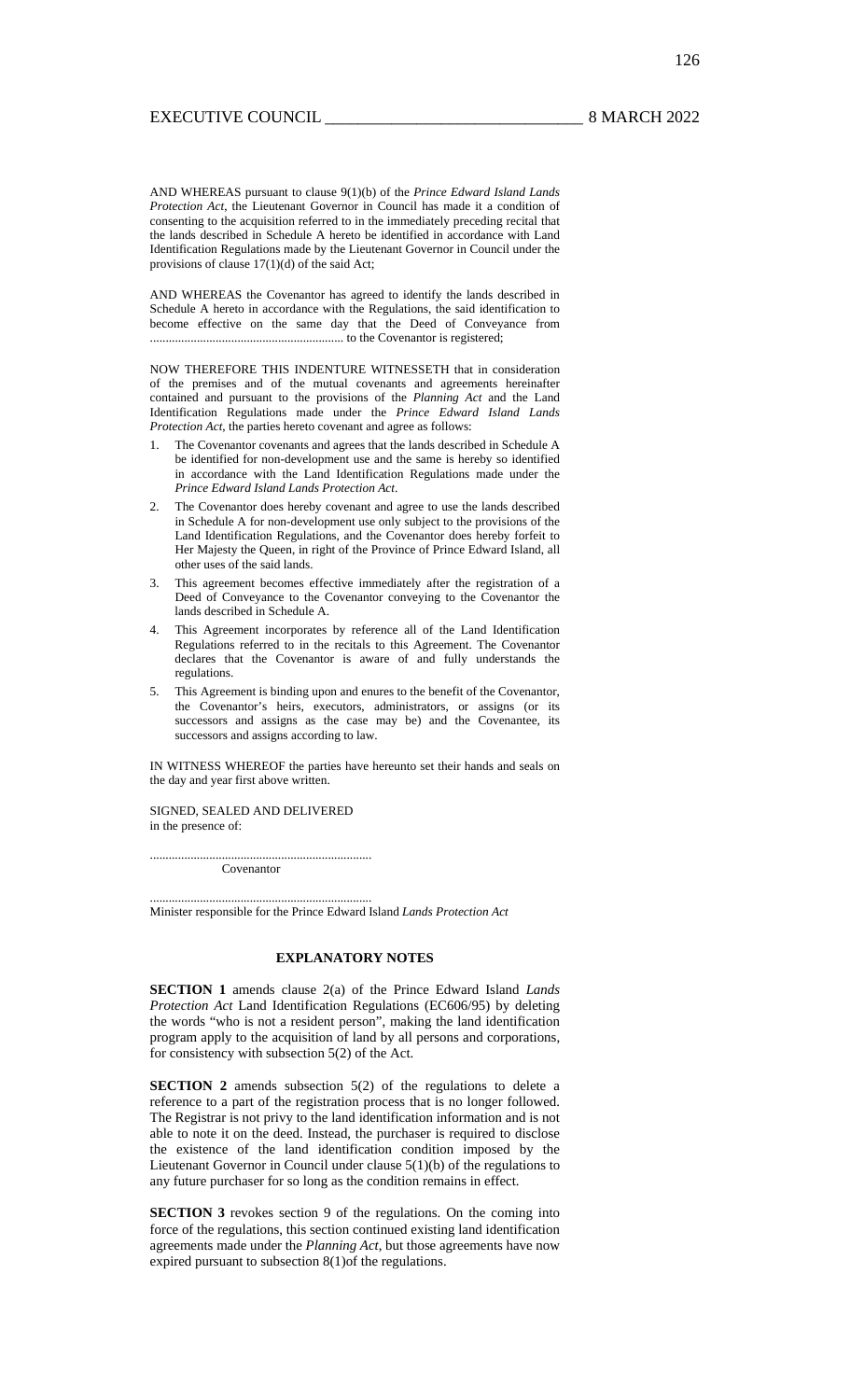**SECTION 4** amends subsection 10(2) to correct miss-spellings of "Commission" and "Minister".

**SECTION 5** amends the form of agreement in Schedule 1 to the regulations to reflect the correct registration procedure and to substitute gender-neutral wording.

**SECTION 6** provides for the commencement of these regulations.

## **EC2022-193**

## **PRINCE EDWARD ISLAND LANDS PROTECTION ACT SHORE FRONTAGE REGULATIONS AMENDMENT**

Pursuant to clause 17(1)(a) of the *Prince Edward Island Lands Protection Act* R.S.P.E.I. 1988, Cap. L-5, Council made the following regulations:

**1. Section 2 of the** *Prince Edward Island Lands Protection Act* **Shore Frontage Regulations (EC747/14) is amended by the deletion of the words "**clause 4(b) or 5(b) of the Act" **and the substitution of the words "**clause 4(b) or 5(1)(b) of the Act**".** 

**2. These regulations come into force on April 1, 2022.** 

# **EXPLANATORY NOTES**

**SECTION 1** amends section 2 of the *Prince Edward Island Lands Protection Act* Shore Frontage Regulations (EC747/14) to correct a reference to clause 5(1)(b) of the Act.

**SECTION 2** provides for the commencement of these regulations.

## **EC2022-194**

# PUBLIC DEPARTMENTS ACT TRANSFER ORDER APPROVED

 Pursuant to subsection 5(1) of the *Public Departments Act* R.S.P.E.I. 1988, Cap. P-29 Council

1. (a) transferred responsibility for administration of the *Highway Signage Act*, R.S.P.E.I. 1988, Cap. H-4.1 from the Minister of Economic Growth, Tourism and Culture to the Minister of Transportation and Infrastructure; and

 (b) transferred responsibility for control and supervision of 1.0 FTE position associated with highway signage from the Minister of Economic Growth, Tourism and Culture/Department of Economic Growth, Tourism and Culture to the Minister of Transportation and Infrastructure/Department of Transportation and Infrastructure.

This Order-in-Council is deemed to have come into force on April 1, 2022.